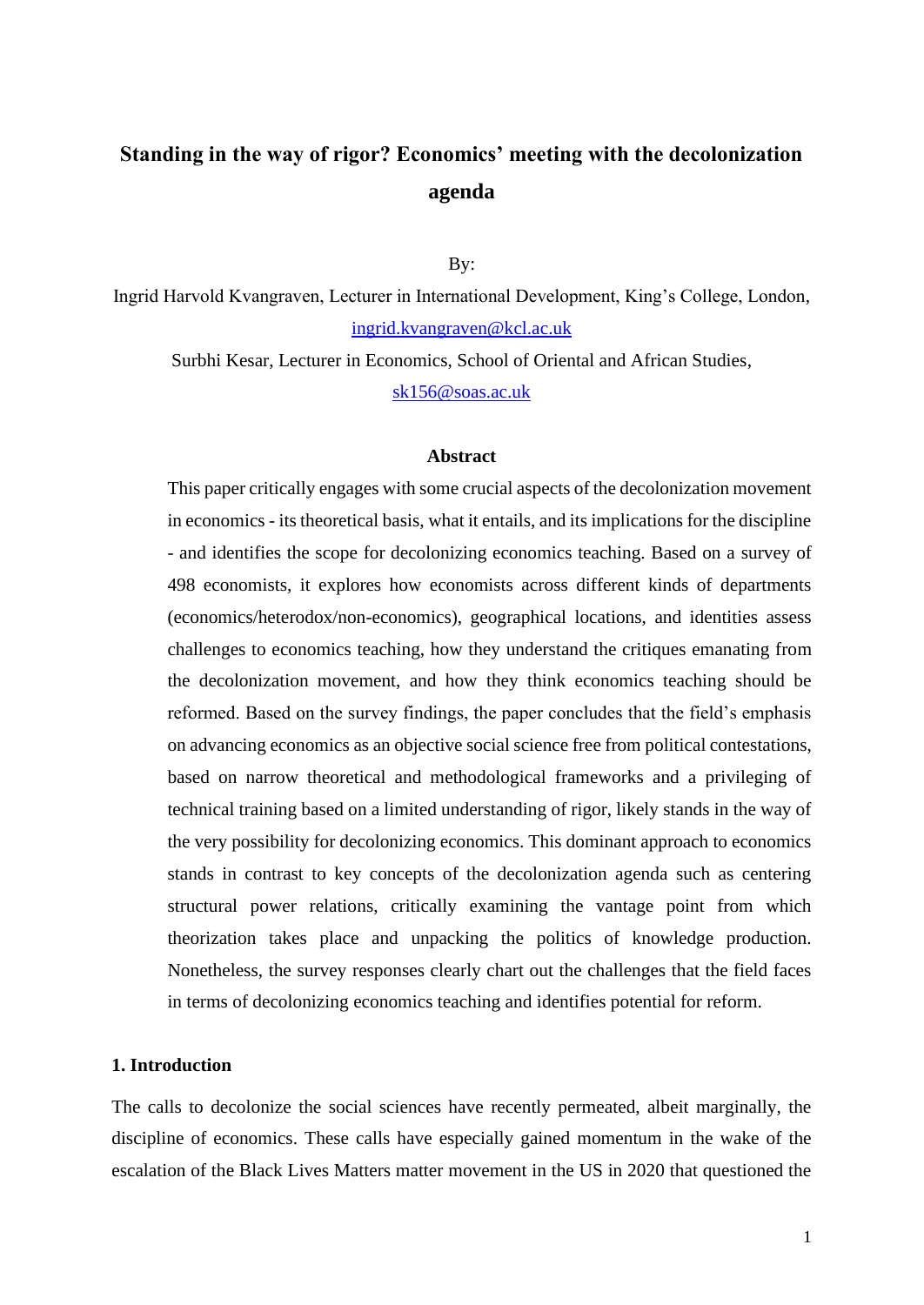discipline's limited capacity to address the structural underpinnings of racialized inequalities. While there have been efforts to address the needs to decolonize International Political Economy (IPE), including in this journal, they have mostly come from the more culturefocused postcolonial traditions rather than the more materialist anti-imperialist, Marxist postcolonial, and decolonial traditions. The former interventions often tend to treat colonialism as an IPE 'blind spot' (Bhambra, 2020; Best et al., 2021; LeBaron et al., 2021). This stands in contrast to a radical decolonization agenda, which, instead of seeing Eurocentric aspects of the social sciences as blind spots to be corrected within dominant paradigms, seeks to unpack how dominant approaches may preclude the study of systemic processes associated with decolonization, such as structural racism and imperialism. A radical decolonization agenda seeks to foreground the need for theoretical apparati whose frameworks might be more amenable to studying the systemic processes that both aid in subordinating societies that were formerly colonized and facilitate new forms of colonization (Alves et al., 2023). In doing so, a questioning of the very building blocks of economic theory becomes necessary. To carry out such a questioning, we find it fruitful to draw from anti-imperialist (Amin, 1988), decolonial (Quijano, 2000), Marxist post-colonial (Sanyal, 2007), as well as feminist IPE scholarship (Hartsock, 2006). Economics' strong influence on other disciplines also adds urgence to the task of unpacking biases in the field for a broader understanding of decolonization and Eurocentrism in the social sciences (Fine and Milonakis,  $2009$ ).<sup>1</sup>

In the following section, we first introduce what we mean by Eurocentrism in the context of economics before laying out what decolonizing economics - and decolonizing economics teaching specifically - entails. Next, based on a survey of 498 economists conducted between January and March 2020 we assess the extent to which economists at the 'top' of the discipline are concerned with decolonizing economics teaching. The survey, drawing on established debates about economics teaching as well as insights from the decolonization agenda and decolonial pedagogy, seeks to understand what the respondents think about economics teaching, the ways in which economics teaching could be reformed, and what the constraints to such reform are. An analysis of these top universities is important since they play a central role in what gets accepted as legitimate knowledge. Further, we evaluate how different departments, including mainstream economics, heterodox/pluralist economics, and non-

<sup>1</sup> American IPE, especially, is strongly influenced by methodological and theoretical developments in economics (Cohen, 2008).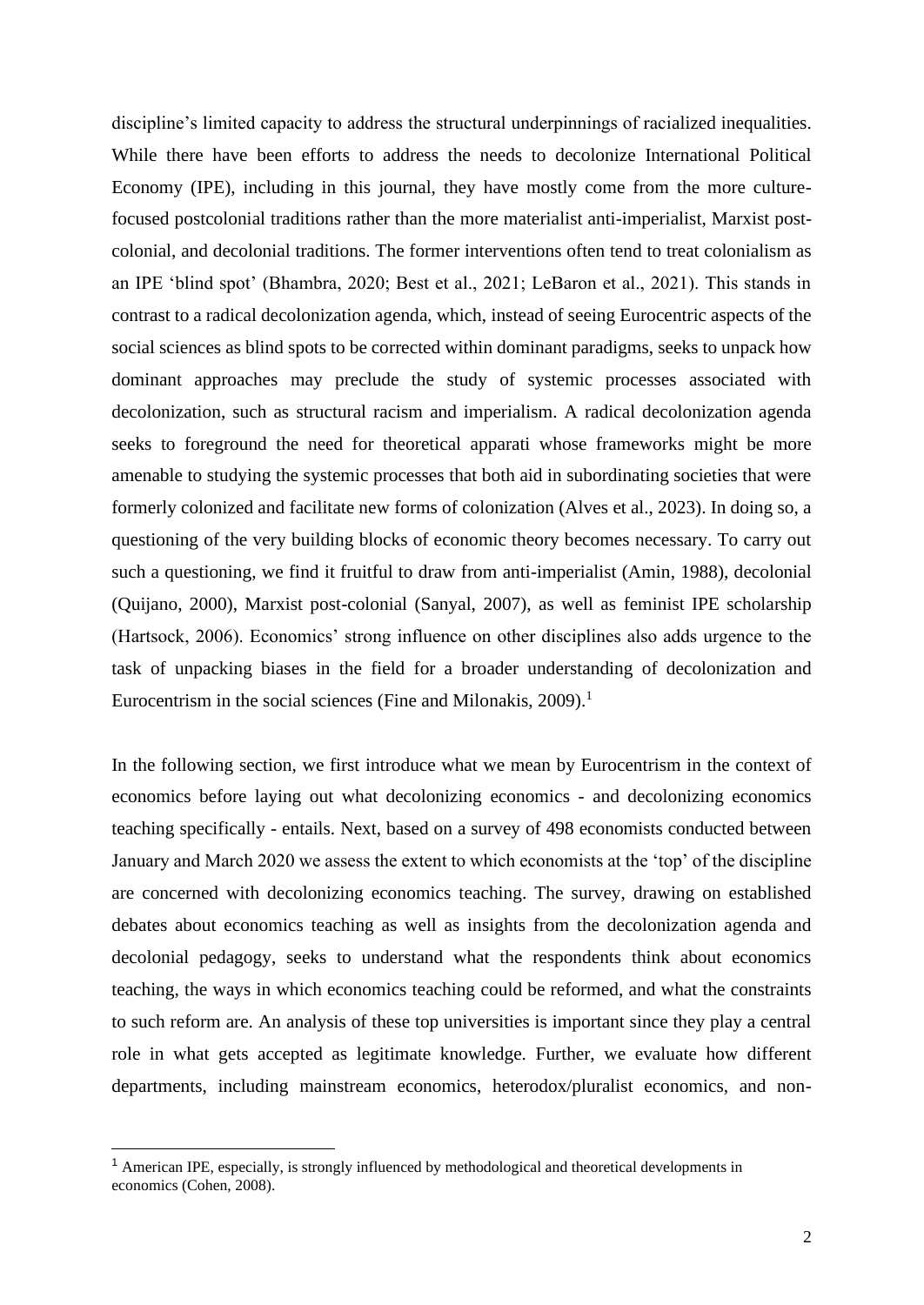Economics departments approach the question of decolonizing teaching differently, before examining how approaches towards decolonization differ across geographies, universities, and identities. Relating these results to the discussion on theoretical and methodological foundations of the economics field, we argue that the field's prevalent understanding of 'rigor' allows only for 'weak objectivity' (following Harding, 1992) without providing space for alternative ways to make sense of social phenomena. This, in turn, acts as a constraint on the decolonization of economics teaching, as well as the field at large. In contrast, we argue that decolonization of economics teaching might be better achieved through an approach that allows for theorization from multiple vantage points and which reveals the implications of choosing different theoretical entry points. Such an approach, while providing a broader understanding of objectivity and rigor, may also pave the way for a more relevant and critical discipline fit for tackling the structural societal challenges we are facing. Finally, we conclude.

## **2. The evolution of a colonial field and the challenges of decolonizing economics teaching**

The Eurocentric bias in knowledge production has been critiqued by several traditions, including in decolonial, anti-imperialist and postcolonial scholarship. While most of these critiques have remained on the periphery of social science disciplines, as pointed out by Kayatekin (2009, p.1113), "economics proved to be the discipline most resistant to change". In this section we first define what we mean by Eurocentrism and how it relates to a colonization of economics, before providing some illustrations of how the field itself can be understood as Eurocentric. We then move on to lay out what we mean by decolonizing economics and, relatedly, IPE, and how this pertains to teaching in particular.

### *2.1 Eurocentrism and colonialism in economics*

There are many entry-points from which to understand Eurocentrism in economics and IPE (Wallerstein, 1997). For example, postcolonial theorists such as Edward Said (1978) view Eurocentrism as a set of attitudes that take the form of a particular discourse, but do not necessarily explore the ways in which they might produce specific regimes of accumulation, expropriation and exploitation. Meanwhile, anti-imperialist and post-colonial Marxists such as Samir Amin (1988) and Kalyan Sanyal (2007) do not see Eurocentrism as merely a particular understanding of the world, but instead view it as a polarizing global project that reinforces imperialism and systemic inequalities and/or unpack how dominant understandings of capitalism fail to recognize post-colonial experiences of capitalist development. For the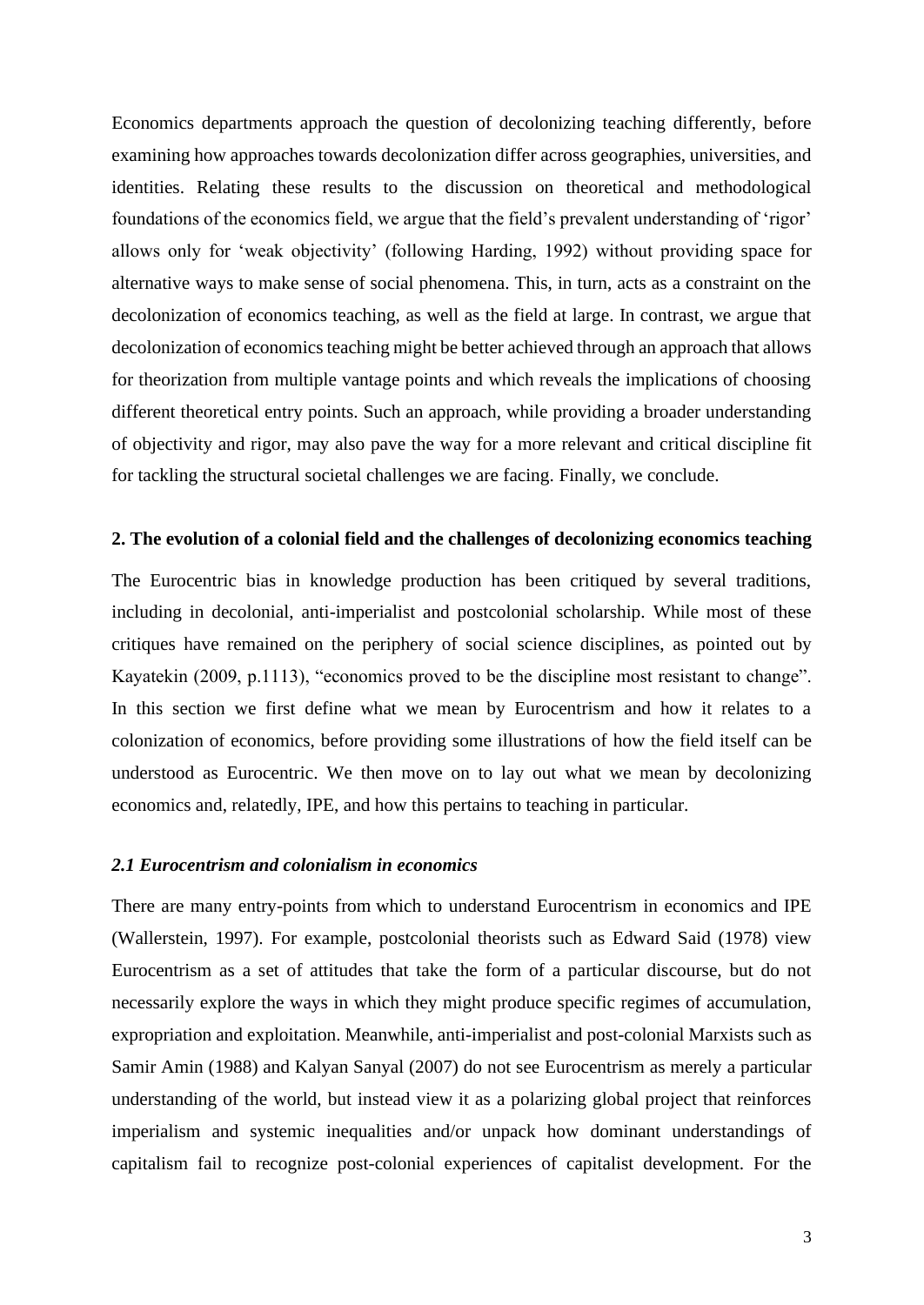purpose of this article, and with a view of the economics field in particular, our understanding finds resonance with Amin's materialist perspective and strands of post-colonial Marxist theory and focuses specifically on the ways Eurocentrism has shaped economists' view of capitalism. In this context, Eurocentrism is an understanding of the world that centers the idea of endogenous capitalist development in Europe, which in turn is associated with the Enlightenment values of rationality and objectivity and views the rest of the world only in relation to it. In such an understanding, capitalist development is presented as a rational and all-pervasive progression that is expected to unfold organically throughout the world (Sanyal, 2007; Rist, 1997). All social processes that do not align with this capitalist imagination, including alternative views of and forms of identities, rationalities, and institutions, are then devalued as imperfections (Zein-Elabdin and Charusheela, 2004).

Following this, the reason Europe emerges as the 'center' lies in the emergence of capitalism as the hegemonic global order, with Europe coming to represent its essence (Lazarus, 2011). Embedded in this understanding was the expectation that all economies would transition along the lines of this Eurocentric capitalist imagination (Rist, 1997; Sanyal, 2007; Bhattacharya and Kesar, 2020). Absent from this understanding are processes of colonialism, the slave trade, drain of wealth, racial violence, among other forms of structural subordination that underpinned the development of capitalism in Europe, while, simultaneously, restricting the possibility of such a realization universally (Robinson, 1983; Blaut, 1993; Alves et al., 2023). What is more, this idolized view sweeps under the carpet *all forms* of oppression that the development of capitalism was founded upon, and continues to rely upon, in order to maintain stable regimes of accumulation, including the disciplining of women's' bodies that was necessary to establish a patriarchal order to guarantee the reproduction of labor power (Federici, 2004). It is, therefore, no coincidence that the radical decolonization agenda has much to learn from feminist political economy.

We consider economic theories that choose as their locus this limited and partial understanding of capitalist development as Eurocentric.<sup>2</sup> Notably, despite being founded on a specific ideology and worldview, these Eurocentric theories always present themselves as neutral (Harding, 2002), which serves to obscure the fact that there are alternative ways of

<sup>&</sup>lt;sup>2</sup> See Hobson (2013) and Blaney and Inayatullah (2010) for similar reflections on how IPE can be considered Eurocentric.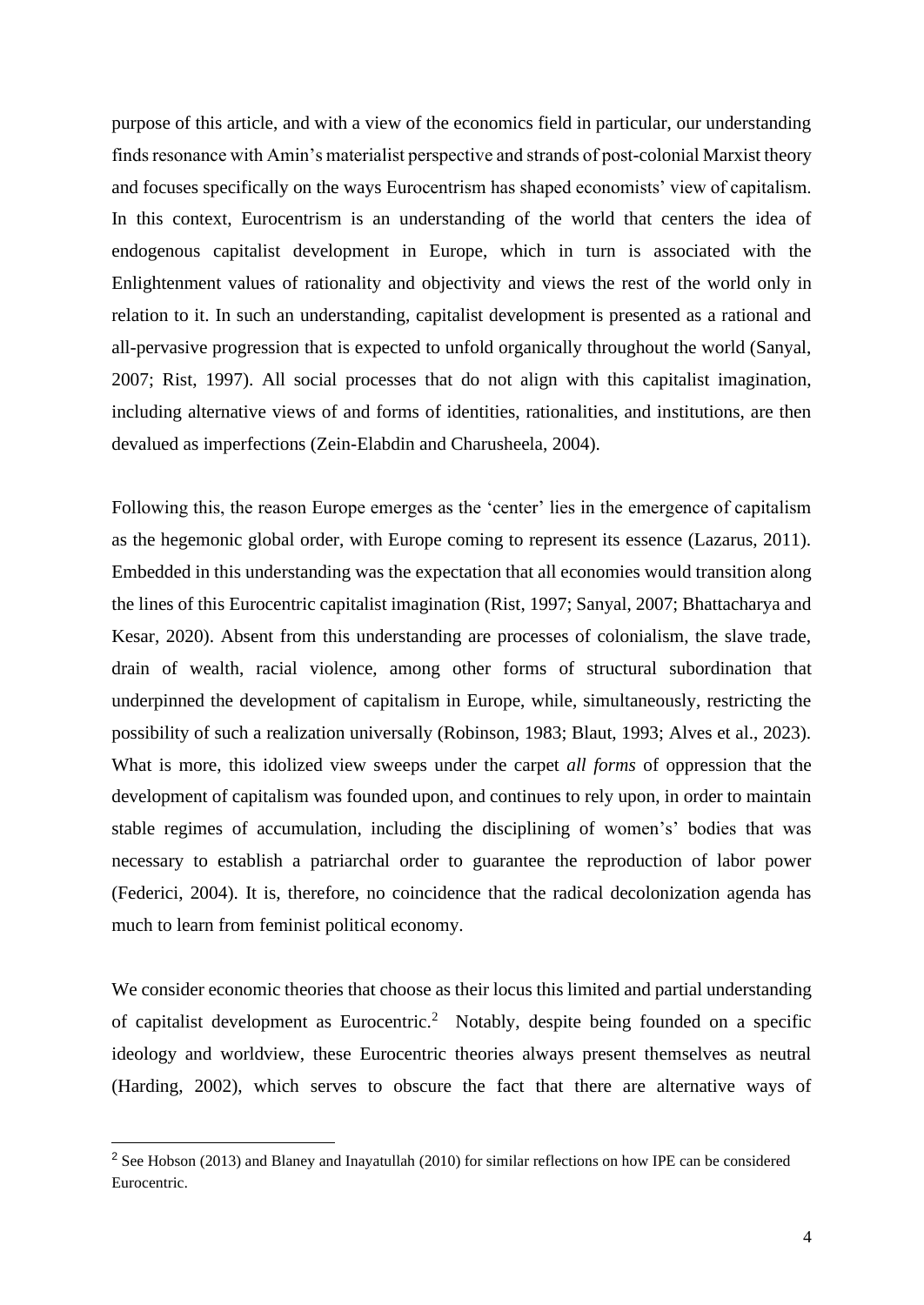understanding the world that challenge this Eurocentric conception. Such obscuring lays the foundation for claims to universality and neutrality (Grosfoguel, 2013; Ndlovu-Gatsheni 2018a).

Notably, the view we take of decolonization, drawing on feminist IPE, decolonial, postcolonial, and anti-imperialist scholarship, pins the debate at the theoretical and methodological foundations of the field, rather than at the main topics covered. This is in contrast to the prevalent blind spots approach, where even when the field introduces neglected topics, such as race, colonialism, and gender, it does so in a way that retains the field's foundation. This is important because it means that if and when Eurocentric theoretical traditions start to introduce neglected topics such as race or colonialism into their portfolio of research questions, this will not necessarily challenge the Eurocentrism of those strands. In other words, one can study issues such as colonialism, imperialism, the slave trade, and race, from both Eurocentric and non-Eurocentric starting points. However, if one follows the insights of radical anti-colonial scholars to accept that imperialism and structural racism are intricately connected to the development of capitalism in Europe (Amin, 1974; Robinson, 1983; Williams, 1944), then 'correcting' a Eurocentric theory simply by introducing race or colonialism as a topic becomes a mere lip-service to decolonization.

From a lens of decolonization, the core of the mainstream of the economics field appears Eurocentric because it conceives of capitalism as a rational, organized system with laws that are ideally supposed to function in the same way everywhere, albeit with certain aberrations, imperfections, and need of management, and then advancing this understanding as objective (Zein-Elabdin, 2004). In this understanding, the contradictions and antagonisms that are centrally embedded in capitalism as a system, both in its genesis and expansion, remain absent or peripheral. These Eurocentric underpinnings became increasingly hidden with the formalization of neoclassical economics in the 1950s, when social and historical contexts of capitalist development that provided space to identify such contradictions were gradually removed from economic analyses (Fine and Milonakis, 2009). With this development, the field moved further away from viewing the economy as a structure embedded in societal processes towards a more limited view of social behavior seen through the lens of methodological individualism (Alves and Kvangraven, 2020). Furthermore, since the 1970s, there has been a more active exclusion of most forms of heterodox theories, including those whose theoretical building blocks might be more amenable to studying societal processes and the ingrained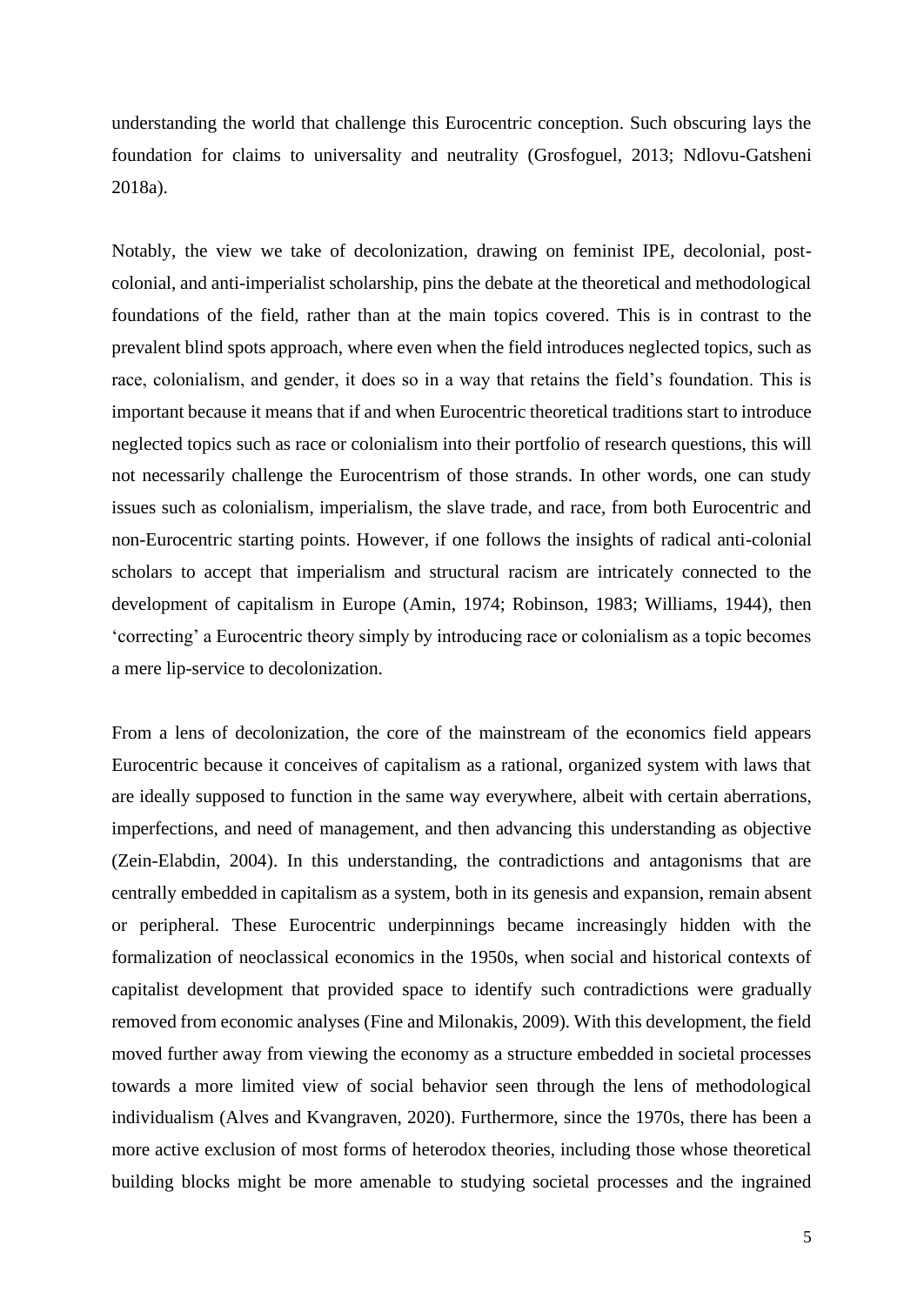antagonism and contradictions in capitalism, making the mainstream of the economics field even more narrow (Lee, 2009). There are, thus, two interlinked critiques of how the field has evolved to retain a Eurocentric framework, both in terms of theory and ontology, a few illustrations of which we briefly outline below.

Firstly, the mainstream of the field has become theoretically narrow, largely relying on neoclassical foundations such as rational (and consistent) economic actors, perfectly functioning markets, and economies in equilibrium as its starting points. Even when these understandings are revisited in the recent decades in terms of introducing imperfections and expanding the definitions of rationality, or the behavioral turn in economics, it has, arguably, failed to break away from these neoclassical tenets (Madra, 2017). Embedded in this theoretical foundation is methodological individualism, where units such as agents, firms, and households are considered independent units (although, at times, being endogenously impacted) rather than as mutually co-constitutive parts of a social structure. In a similar vein, even when institutions and culture are introduced to this framework, their roles are limited to either acting as a constraint on rational behavior or as causes that impact individual rationality, thereby leaving the capitalist notion of modernity and rationality fundamentally unquestioned (Zein-Elabdin, 2009). Such an individualizing theoretical paradigm makes it challenging to see structural inequalities, exploitation and domination (Tilley and Shilliam, 2018), interaction of the economic with other social processes, and other inherent contradictions under capitalism, which are much more likely to reveal themselves if one were to begin with social relations - an entry point employed in many heterodox theories (Alves and Kvangraven, 2020; Resnick and Wolff, 2007).

Secondly, alongside this theoretical narrowing of the field, there has also been an ontological change, as economists have increasingly come to think of themselves as 'objective' modelers, analyzing economic phenomena with the help of mathematical deduction, laws, or uniformities, or as empiricist researchers whose primary concern is empirical 'rigor' in analyzing narrow interventions (Lawson, 1997). The field's quest for such objectivity and rigor has strengthened the field's claim to being apolitical and ahistorical (Kayatekin, 2009). This has in turn made it increasingly difficult for scholars within it to grasp the Eurocentric biases implicitly present in the empirical categories seamlessly employed in economics, and to consider heterodox approaches as legitimate starting points for knowledge generation. This trend has been particularly strengthened in recent years with the 'empirical turn' of the field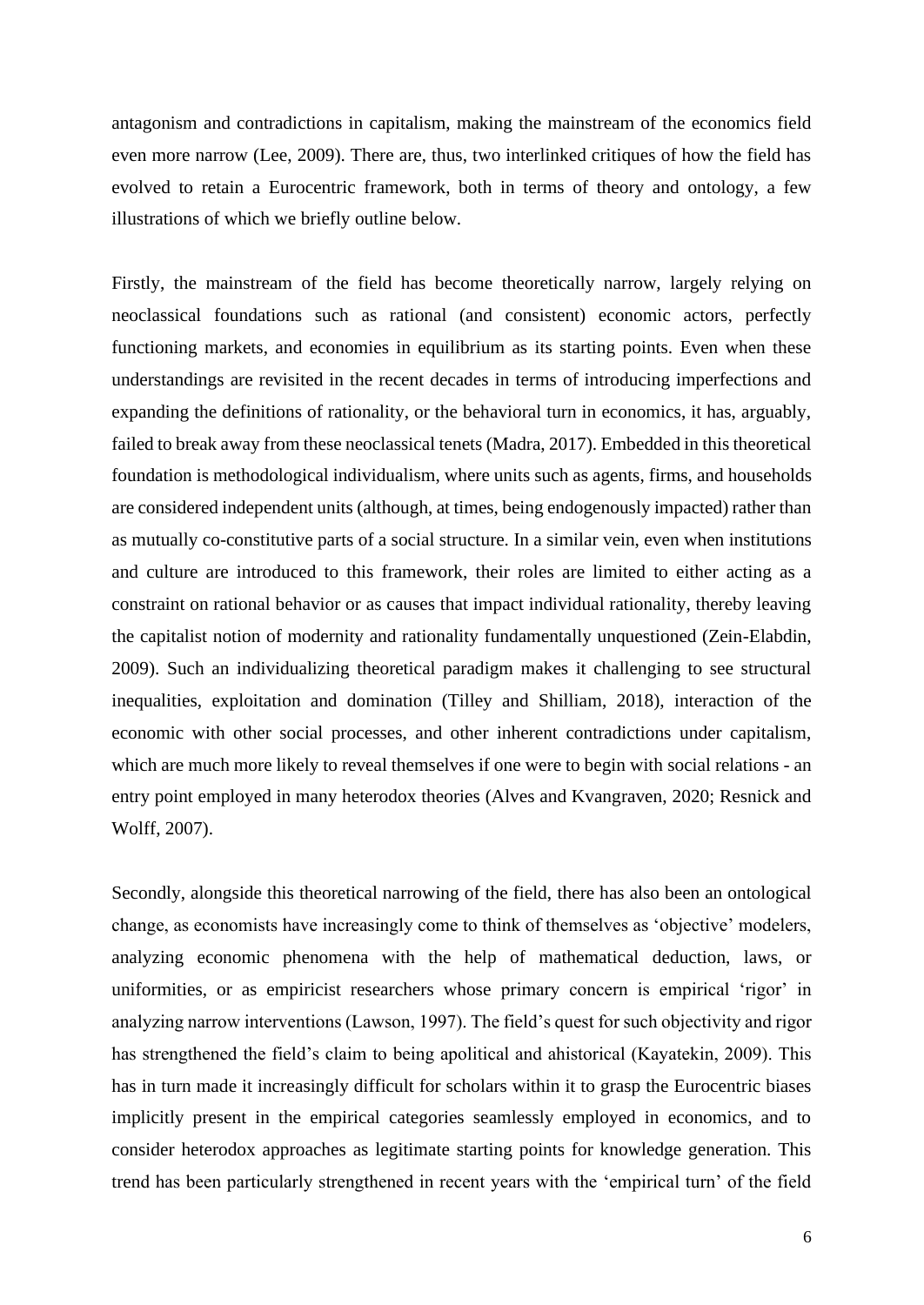(Angrist and Pischke, 2010), which culminated in a recent Economics Nobel laureate likening economists to plumbers, thus suggesting that economists' work is purely technical (Duflo,  $2017$ ).<sup>3</sup>

Despite the field's quest for objectivity and rigor, the narrow approach to empirical phenomena that this has come to entail is in line with what Harding (1992) would call 'weak' objectivity, where research rests on technique rather than a reflection on positionality and how research questions are formed. Where mainstream economics pretends to be 'aperspectival', a feminist approach to science argues that by making one's perspective clear, one can improve the objectivity of the scientific enquiry. Indeed, Harding argues that the strongest form of objectivity is one that includes all standpoints to enable the revelation of different aspects of truth. Similarly, Nelson (1995) insists that what the mainstream of economics considers objective methodologies does not protect economics against biases, but rather constrains economic analysis.

## *2.2 Decolonizing economics*

There are two key tasks that stand before us if we want to decolonize economics.<sup>4</sup> The first is to unpack the mainstream of the field itself to understand how it may generate and perpetuate Eurocentrism. While this is a mammoth intellectual task that needs further development, we outlined a few illustrations of this in the section above. The second is to explore and center non-Eurocentric ways of understanding the world, which include economic knowledge that takes non-Eurocentric theoretical, philosophical, and methodological apparatuses as their starting points (Santos, 2014). Such non-Eurocentric understanding would also allow for a centering of structural forms of oppression such as colonialism, dispossession, empire, and racism as important forces that need to be grappled with to understand how the contemporary global economy is shaped (Mendoza, 2016). Indeed, identifying the biases in mainstream social sciences that concealed exploitation globally informed a lot of Latin American intellectuals' desire to decolonize the social sciences in the 1970s by constructing alternative theories to the dominant orthodoxies of the center (Kay, 1989).

<sup>3</sup> American IPE has gone through a similar empirical turn (Cohen, 2008).

<sup>4</sup> See Bhambra et al. (2018) for an introduction to the multitude of definitions and interpretations of decolonization in social sciences.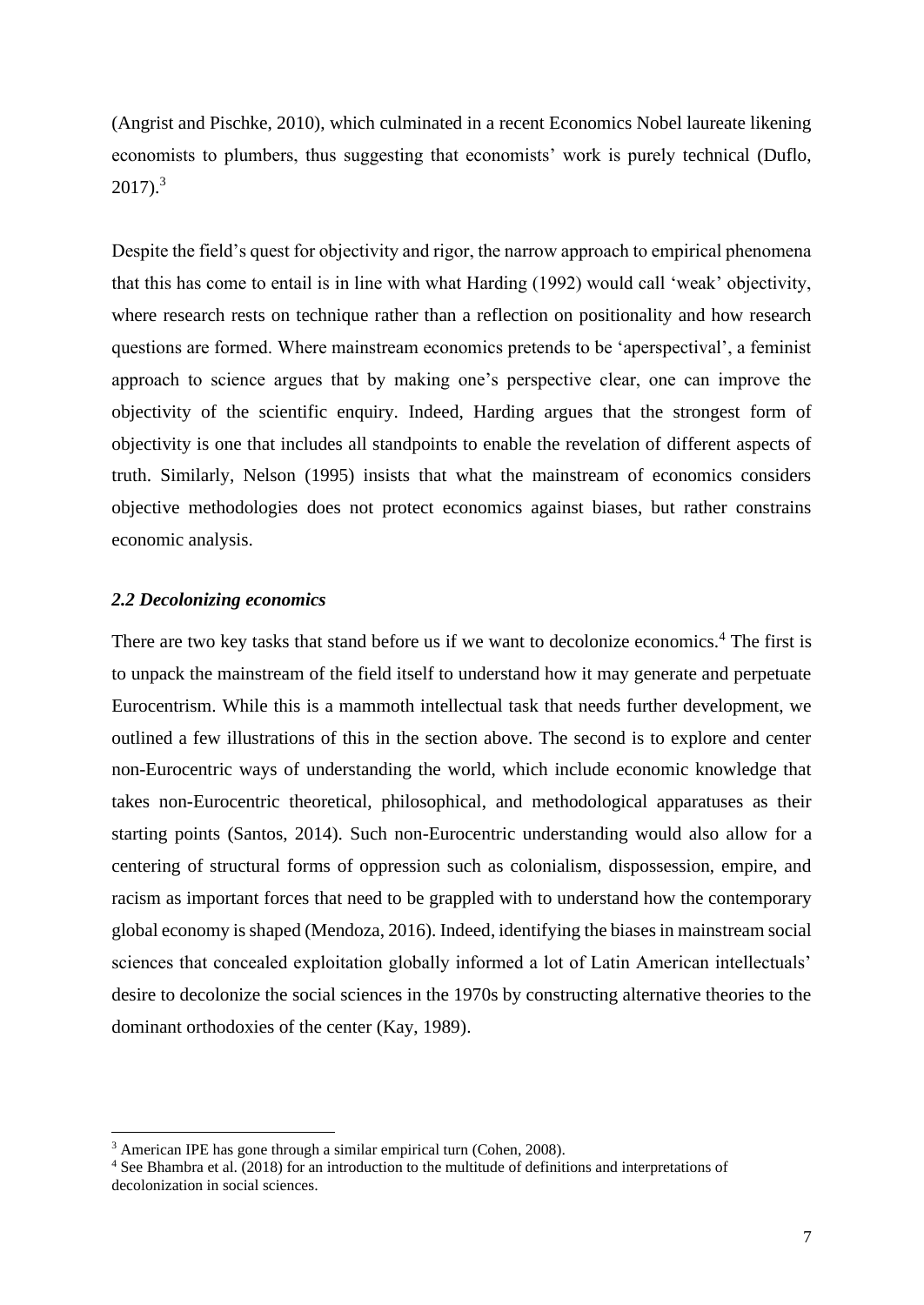A radical decolonization agenda does not aim to replace Eurocentric views with other universal projections, but rather seeks to reveal that different theories, and their theoretical building blocks, privilege certain specific ways to understand the world, obfuscate and reveal selective aspects of the processes, and have varying political implications. Given the dominance of Eurocentric theories, one key task for the decolonization agenda thus also becomes to 'provincialize' the Western experience (Chakrabarty, 2000). As we note this, we must hasten to add two quick clarifications that we will unpack below. First, the call to decolonize is not a call for pluralism *per se*, although pluralism aligns to questioning the universalization of knowledge. Second, decolonization entails making space for frameworks that can help shed light on processes related to decolonization in the real, material world, which necessarily will need to recognize structural inequalities. To the first point, decolonizing social sciences means to recognize that a theory produces a partial explanation of a multidimensional social totality (Resnick and Wolff, 2007), and that certain theoretical frameworks and certain vantage points can provide more relevant perspectives than others, depending on the research question at hand (Harding, 1992; Hartsock, 2006). To the second point, the project of decolonization seeks to open up space for frameworks that are more amenable to uncover unequal social structures and how they interact with individuals. Especially if one is interested in how economic processes impact or are impacted by social structures, a framework that considers social relations - and individuals as entities embedded in and mutually co-constituting social structures - as a starting point could provide more relevant answers. For example, Marxist analyses of class lend themselves to reveal exploitation even in the most perfectly competitive capitalism, which neoclassical frameworks are unable to reveal.

Furthermore, from a radical decolonization perspective informed by feminist IPE, if one wants to uncover the oppressive processes that have been camouflaged by the Eurocentrism of the field, one must take into account the standpoint of the oppressed (Harding, 1992; Hartsock, 2006; Mendoza, 2016; Ndlovu-Gatsheni, 2015). Moreover, outlining one's perspectives and positionality (Kaul, 2008) allows the advancement of a more holistic understanding that is in line with Harding's 'strong objectivity'. Note that this is not necessarily about privileging anything that comes from the Global South over the North in geographical terms, but rather to make space for theorization of the same process from the vantage point of the marginalized.<sup>5</sup>

<sup>5</sup> For example, Western feminism and African ethics of care may be similar because they are a reaction to approaches typical of Euro-American men (Harding 1987). It is not their location or cultural origin that is most relevant, therefore, but rather the fact that they theorize from the vantage point of marginalization.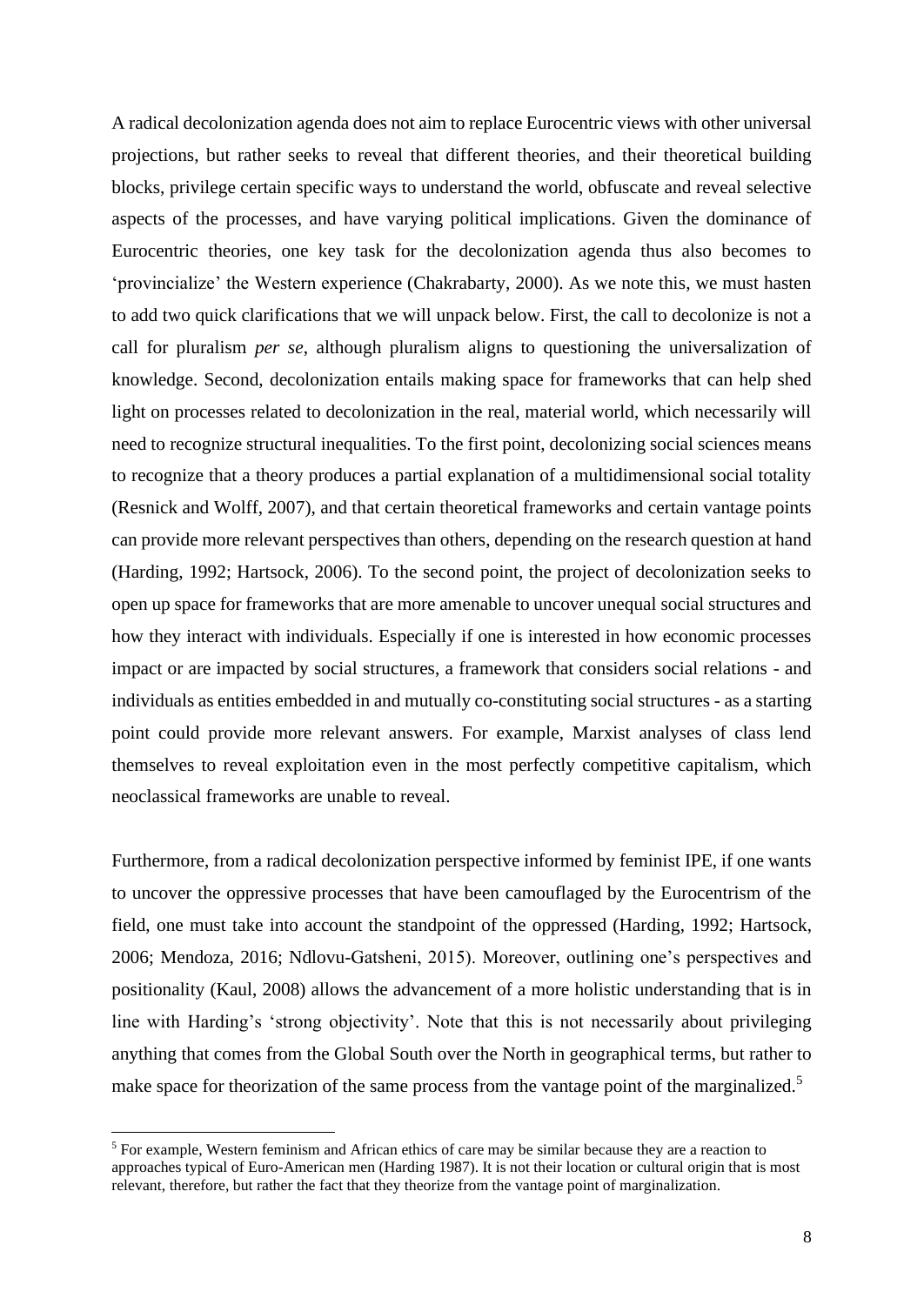While allowing for theorizing from a diversity of vantage points has become increasingly difficult in economics because of the narrowing of the field since the 1970s, theorization from the vantage point of the Global South is particularly marginalized in the mainstream of the field (Mignolo, 2010). This is true even among researchers in or from the Global South, given that scholars from the Global South travel to the North for training in Northern intellectual frameworks, to then get published in Northern journals (Hountondji, 1997). This system entails a strong orientation towards sources of authorities in the Global North, where the only legitimate theorizing is assumed to be done in the metropole, while the Global South plays the role of a site primarily for data collection. The relatively recent rise of randomized control trials (RCTs) in development economics, where Northern intellectual and methodological frameworks are held up as a 'gold standard' to test the impact of interventions in the Global South, has strengthened this colonial pattern (Kvangraven, 2020).

It is worth noting here that theory and methodology are not entirely separate and that Harding's (1992) call for increased objectivity is relevant for methodological entry points as well. That is, to decolonize economics, being explicit about what methodological assumptions are being made in the study is key, as this will impact what categories will be studied, and how empirical data will be collected and interpreted. This stands in sharp contrast to the dominance of positivism and empiricism in the economics field today. For example, while development economists employing RCTs have repeatedly claimed that their results 'are what they are' (Banerjee et al. 2007), feminist economists have demonstrated how project design and theoretical framing matters drastically for the interpretation of RCTs (Kabeer, 2020). Empiricist accounts prevalent in the mainstream of the field thus remain within what Harding (1992) calls 'weak' objectivity. In contrast, non-Eurocentric scholarship often employs methodologies that are not as deterministic as controlled experiments and do not focus simply on isolating specific variables to prove causation. In contrast, data is often used as illustrative in context of a broader theoretical debate rather than final proof, structural relations which are intimately related are often explored, which stands in contrast to determinist hypothesis-testing, and many will crucially seek to unpack the processes through which certain economic categories used in the empirical analysis are normalized (Kay, 1989; Smith, 1999).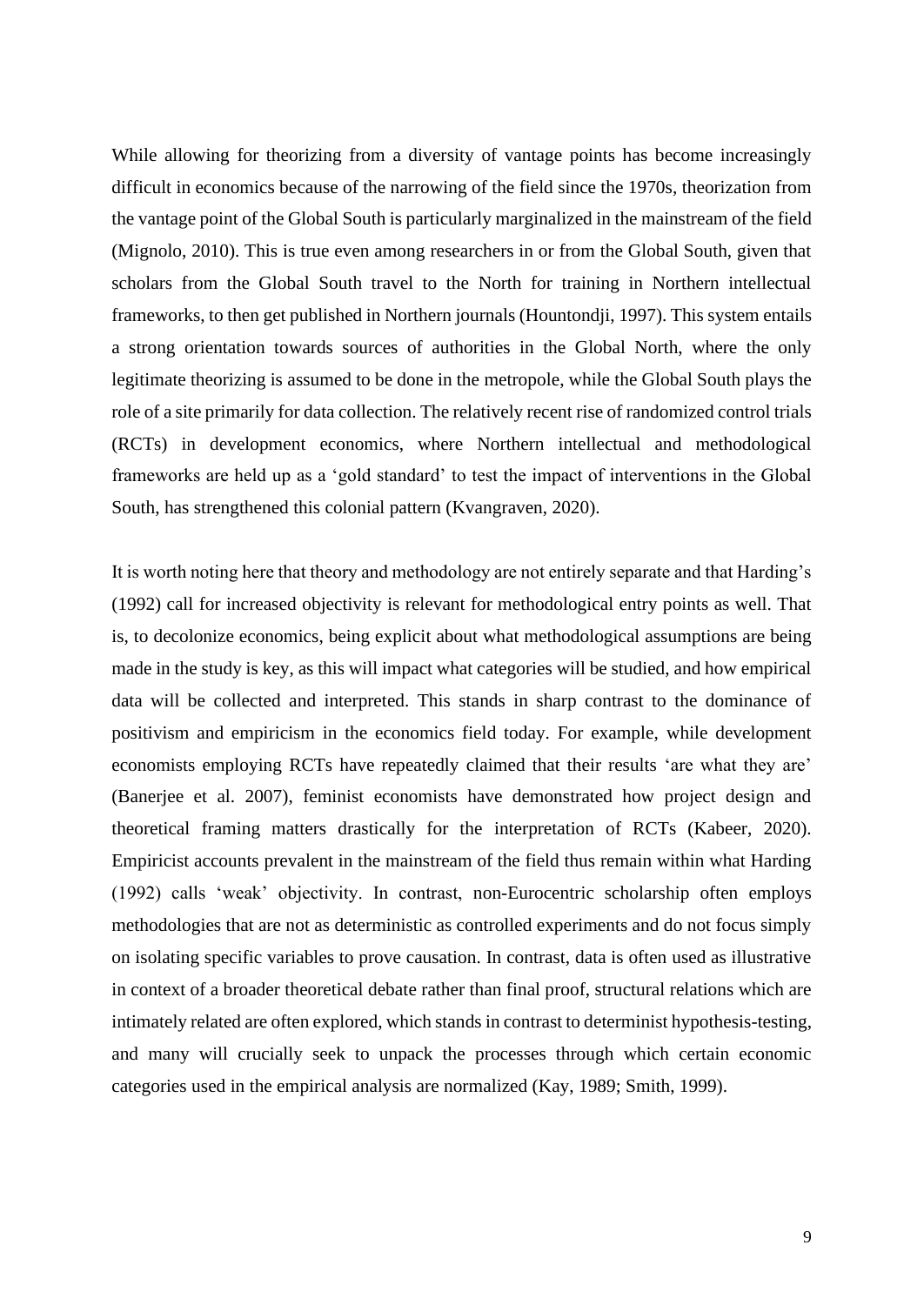## *2.3 Colonization and decolonization of economics pedagogy*

While decolonizing teaching is the natural companion to decolonizing social science, Bhambra et al. (2018, p. 3) find that the relationship between coloniality and pedagogy is "deeply understudied". Economics teaching in particular has not yet been subjected to critique from a lens of decolonization. In this section, we delve into how economics teaching itself is Eurocentric, before exploring potential ways to decolonize economics teaching.

## *How is economics teaching Eurocentric?*

Generally, the core of the economics curricula is fairly standard across the world and has some almost universally applied features, such as micro and macro theory courses, supplemented by applied options, and a heavy reliance on textbooks.<sup>6</sup> Undergraduate textbooks, which is the first formal introduction to economics for most students, reflect the colonial dimensions of the field highlighted in the previous section. They present economics as a universal and neutral science, beyond the sphere of intellectual and political contestation, extricated from the social and other non-economic spheres, with little discussion of power and relations of domination as constitutive of the current economic system. Furthermore, they tend to present economics as a set of principles to be learned, such as "markets are usually a good way to organize economic activities" or "governments can sometimes improve market outcomes" (Zuidhof 2014, p. 175). This is in line with the economics field's sustained focus on training students to 'think like an economist' (Mankiw, 2020). As Stilwell (2006, p. 43) points out, teaching students to think 'like an economist' only provides students with a "sub-set of a broader array of possibilities for understanding the economy in practice" and it requires students to fit economic questions into pre-existing frames, rather than letting the research question determine the approach. What is more, the foundational textbooks continue to take economies in the Global North with perfect markets as a benchmark, assessing alternative realities only in relation to this utopia, rather than on their own terms (Zuidhof, 2014). Some later iterations of economics textbooks (e.g. CORE 2016) have engaged with these criticisms by centering imperfections rather than perfections (to describe the world 'as it is') and focussing on tools to analyze the economy. However, by not engaging with what perfect competition represents as the *normative* idea in economics and simply replacing it with a *positive* representation of the 'world out there', such

<sup>6</sup> Even in countries , where economics education has long been known for its heterodox and a pluralist curriculum, the neoliberalization of higher education suggests that this is about to change (e.g. Guizzo et al., 2019).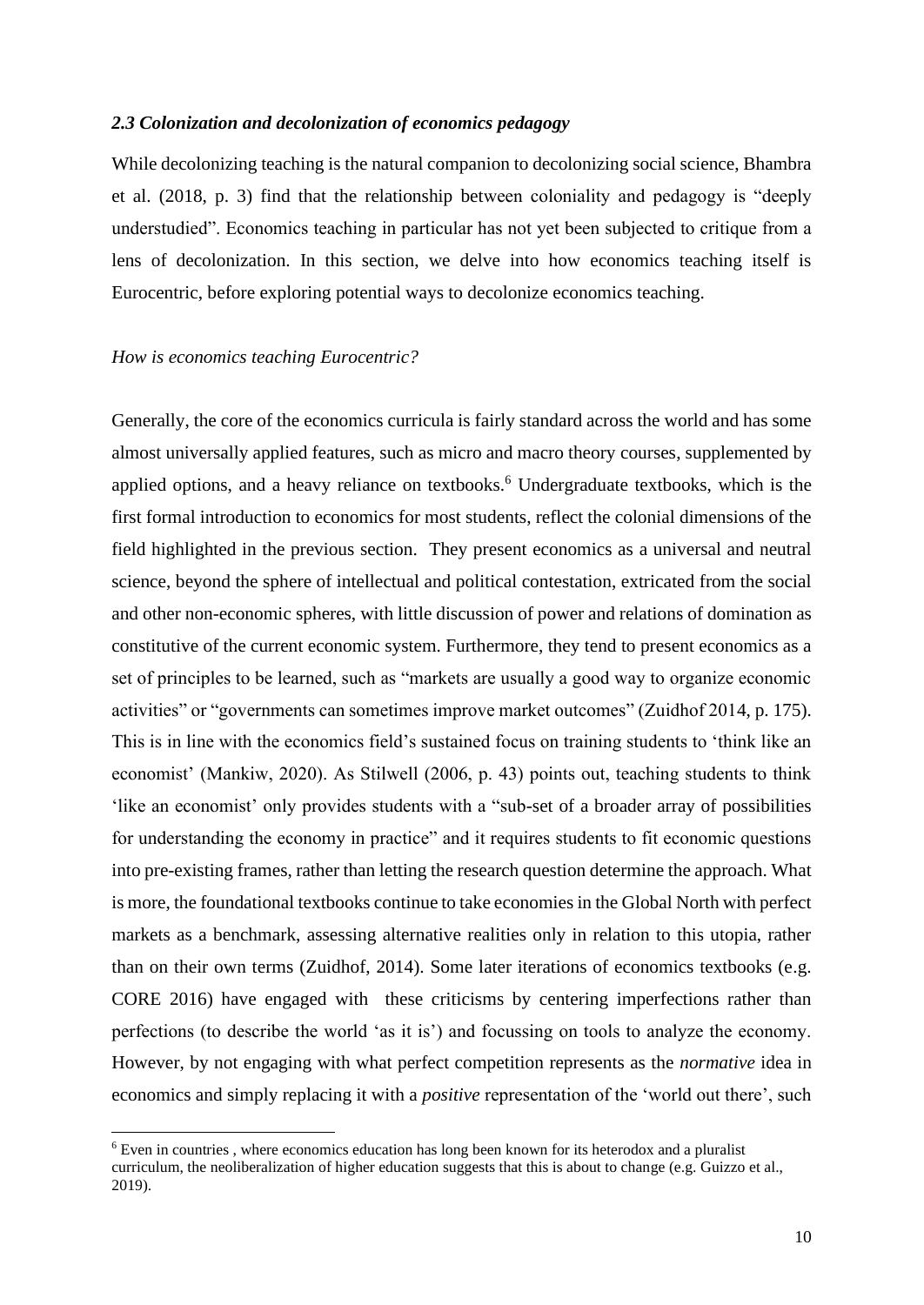attempts fail to reverse the depoliticization of economics teaching. Furthermore, such attempts present economics mostly as a set of tools and fall markedly short of exposing students to the fundamental differences in distinct theoretical entry points for understanding economic phenomena and their economic, political, and social implications.

This approach to economics teaching has not gone uncontested. Many movements in the Global South are at the forefront of calls to restructure and decolonize the university by questioning the manifestations of racial, colonial, and patriarchal power in universities. Indeed, the most recent movements to decolonize the university originated in South Africa. There, the student protest movement, which was originally directed against a statue of Cecil Rhodes on the University of Cape Town campus, ended up receiving global attention and having reverberations across the world, including in the United Kingdom (Ndlovu-Gatsheni, 2018b). These movements are tied to concrete demands for ways that universities and teaching should be reformed.

## *What does decolonizing economics teaching entail?*

We have identified three central issues to consider when evaluating how to change what and how we teach. The first issue is to embed our understanding of the economy within broader social processes, given that a central critique of economics teaching is the treatment of the economy as a separate entity instead of analyzing social structures such as relations of domination and exploitation as a part of the economy (Earle et al., 2016; see Mantz 2019 for a similar critique of IPE). Indeed, this sole focus on 'the economic' may be why economics has been identified as the least interdisciplinary of social science fields (Fourcade et al., 2015) and for engaging with other disciplines through economics 'imperialism' (Boulding, 1969) - the practice of seeking to engage with traditionally 'non-economic' processes through the narrow lens of the 'economic' in the neoclassical framework. An example of this is the work of Economics Nobel laureate Gary Becker (1976), who introduced market-like economic interaction to explain social behavior. Another example is the individual-based understanding of discrimination in economics, which is based on preferences (as in taste-based discrimination) or rational choices (as in statistical discrimination), which disregards the rich scholarship in both non-mainstream of economics and other social disciplines that have explored how structural factors facilitate, and are co-constituted, by these inequities. In light of this, decolonizing economics would entail creating space for introducing non-economic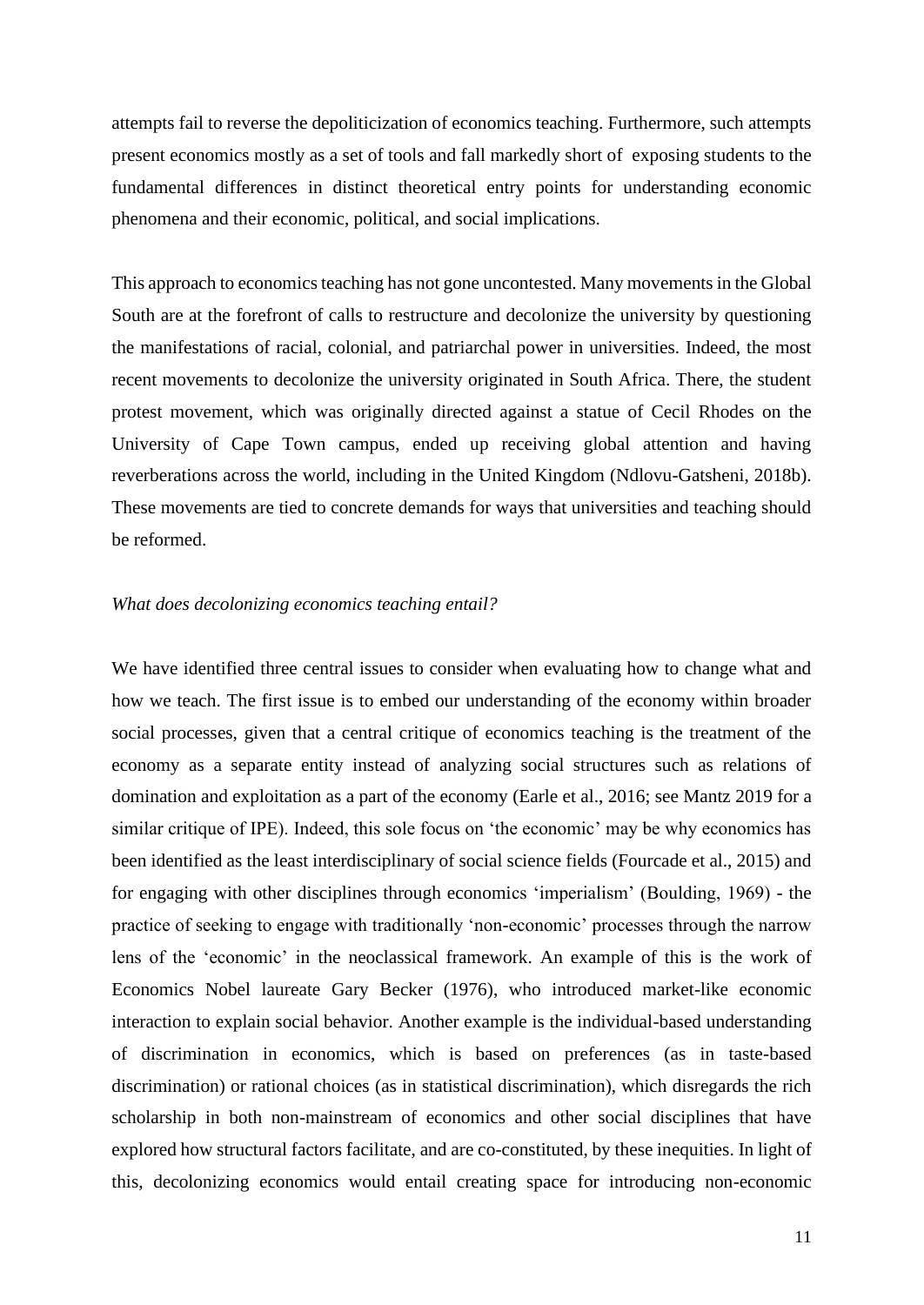processes and broader social structures as co-constitutive of the economic processes, as well as for theoretical frameworks that allow for these interactions, in teaching and learning about the economy.

The second issue is to challenge the field's claim to neutrality and universality and exposing students to different theoretical entry points and their implications. Challenging the field's neutrality involves presenting various economic understandings and theoretical frameworks as borne out of theoretical and political contestations, not relying on one single authoritative voice, perspective, or approach (Dennis, 2018), and exposing how knowledge production in the field itself is embedded in unequal power relations (Ndlovu-Gatsheni, 2018a). Relatedly, challenging the field's claim to *universality* entails going beyond demonstrating the political and contextual aspects of knowledge creation to also explore how various epistemological frames may yield different insights and produce distinct understandings of the same economic process.

The third issue is acknowledging the variety of forms of power inequalities that shape socioeconomic processes. While decolonization involves addressing power relations embedded in colonialism, empire and Eurocentrism (Quijano, 2000), it also necessitates acknowledging the *variety of power inequalities* that exist within communities across the Global North and South, including gender, race, caste, and class (Alves et al., 2023). In that sense, decolonization presents a fundamental critique of power in all its forms and manifestations.

These three points relate directly to how and what we teach. In terms of *what we teach*, decolonizing the curriculum has been a concrete demand from the decolonization movements. These movements have made it increasingly visible that the content of university syllabi continue to remain principally Eurocentric and to reproduce and normalize colonial hierarchies (Peters, 2015). Teaching about the role of empire and colonialism in shaping societal outcomes is one concrete way that economists can move away from Eurocentric understandings of global history and social relations (Zembylas, 2018; Tejeda et al., 2003). While some of these calls have been reduced to diversification - challenging the origins and identities of the scholars on the curriculum - radical calls for decolonization recognize that location outside the center or non-whiteness is not a guarantee for epistemic pluriversality (Ndlovu-Gatsheni, 2015).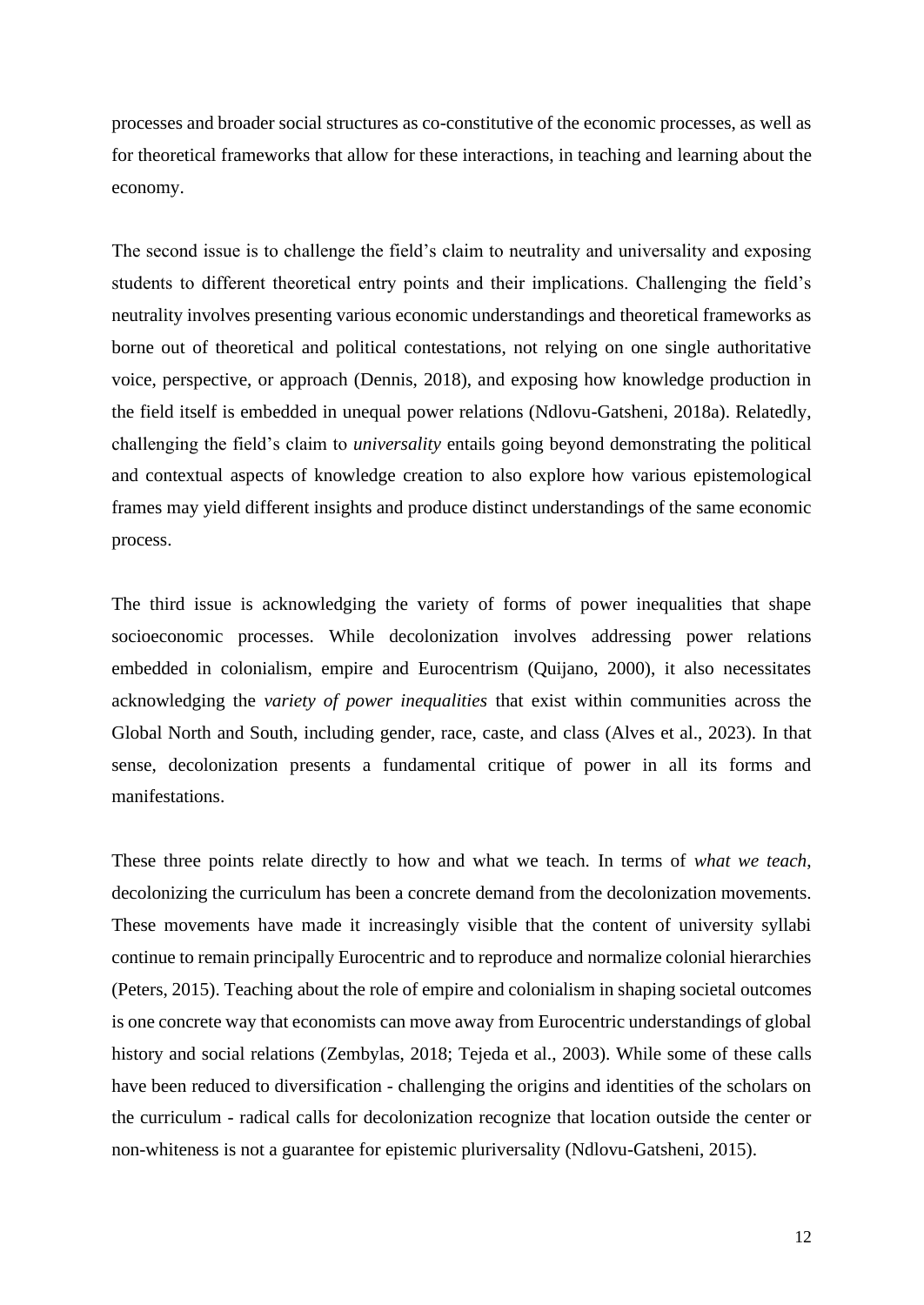Related to calls to diversify and decolonize the curriculum are calls for pluralism - a call that escalated in the wake of 2008, mostly by heterodox economists and economics student movements (Dobusch and Kapeller, 2012; Earle et al., 2016). However, the calls to pluralize, while focusing on expanding the umbrella of theoretical traditions that the students are exposed to, often do not address the challenge of how (and why) to choose a particular theoretical entry point after being exposed to all of them, and the relationship between the theories presented and Eurocentrism. Indeed, calls for pluralism alone risk resulting in "a pluralization of voices that leaves Eurocentric frameworks intact" (Pradella 2017, p. 147).

In contrast, calls to decolonize specifically require that the Eurocentric underpinnings of different theoretical and methodological approaches are laid bare. When doing so, competing understandings of rigor and objectivity can also fruitfully be presented, which can help students identify which theoretical and methodological frameworks may be more amenable to advancing anti-colonial knowledge. Calls to decolonize teaching, thus, counter Eurocentric epistemic monocultures by identifying "other knowledge and criteria of rigor and validity that operate credibly in social practices pronounced nonexistent" (Santos 2014, p. 176). This is also in line with calls to re-politicize the process of knowledge creation by bringing to fore the political implications of competing theoretical and methodological frameworks.

Decolonizing the curriculum also entails presenting knowledge in their colonial and postcolonial contexts (Dennis, 2018). This may involve providing a better understanding of economic history (James, 2012) or history of thought (Tavasci and Luigi Ventimiglia, 2018). As with all pedagogical reform, the way in which it is done has profound implications for how transformative reform is. For example, the way history of thought has been incorporated into the mainstream has often been by presenting the history of thought as cumulative and linear, glossing over disagreements that exist (Mearman et al., 2018). However, the history of ideas and theories are often multi-directional and ideas often assumed to be Western often originated elsewhere (Helleiner and Wang, 2018).

In terms of *how we teach*, economics can fruitfully draw on critical and decolonial pedagogies. Mainstream economics tends to be taught through an instrumental approach to pedagogy, rather than a critical, liberal or decolonial approach (Mearman et al., 2018). Instrumental pedagogy involves students being trained in concrete, identifiable skills, such as problem solving, specific techniques, knowledge of facts, and perhaps knowledge of how to apply theory. While all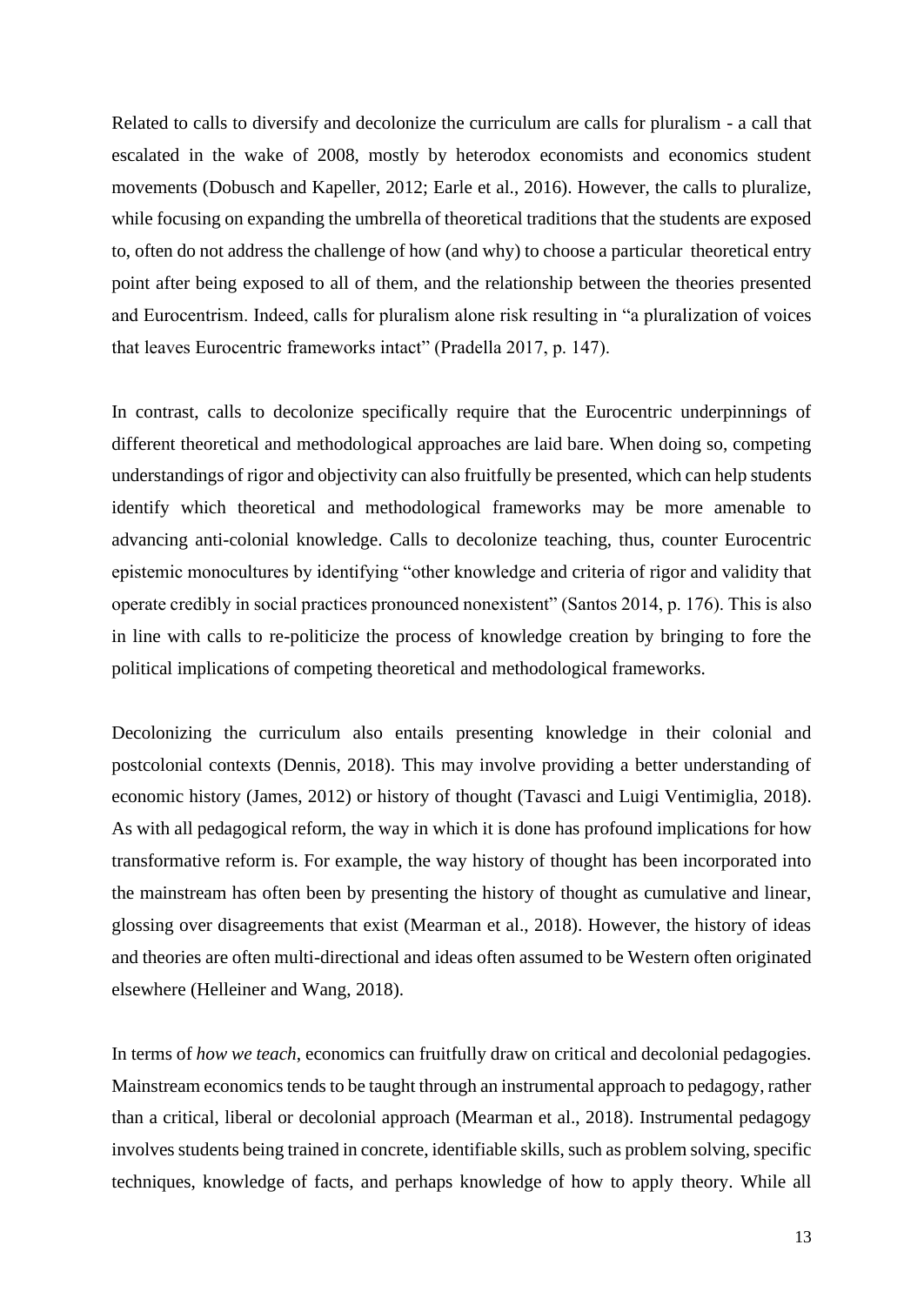education will involve some instrumental outcomes (e.g. students remembering facts or equipping them with tools), only an education specifically with instrumental goals as an end in itself is usually considered 'instrumentalist'.

Freire (1970/2017) critiqued such approaches to education for limiting students' critical thinking by treating students as empty containers into which educators should place knowledge. Instead, he promoted critical pedagogy, which aims to liberate those oppressed and excluded by the system (Freire, ibid; see also hooks, 1994). In contrast to an instrumentalist approach, critical pedagogy is student-centered and involves unpacking and critiquing everyday concepts in a process of promoting conscientization. Furthermore, decolonial pedagogy concurs with feminist standpoint theory that all knowledge comes from somewhere (Kaul, 2008; Dennis, 2018), which means the politics and position of the scholar and theoretical tradition should be exposed. In short, critical and decolonial pedagogies both open avenues for viewing learning as a transformative process and for recognizing the politics of knowledge creation.

#### **3. Decolonizing economics in practice: a survey**

To explore how economists teach in the classroom, their attitudes to pedagogy, and the constraints they face, we conducted a survey of economists in top departments of economics, heterodox/pluralist economics, politics, and development studies.<sup>7</sup> The survey is an operationalization of the insights from the decolonization agenda as well as the debates about economics teaching discussed above. It has two main themes, one asking respondents to identify problems with economics education and how they relate to the decolonization agenda, and one asking respondents for their views on if and how economics education should be reformed. 498 economists based in over 20 countries responded to the survey, though with a strong overrepresentation of US and UK universities, given their overrepresentation on university rankings.<sup>8</sup>

<sup>&</sup>lt;sup>7</sup> The 'top' of the discipline is defined by the power hierarchies of the field, not by any measure of quality or relevance of the research that those departments produce. We draw on mainstream rankings of departments of Economics, Politics, and International Development, namely RePEC for Economics departments and QS World University Rankings for the other social science departments. The departments included in the survey are listed in Table A8. As a part of the survey, the respondents were asked to identify which kind of department they are in, and it is this self-identification that is used in the analysis.

<sup>&</sup>lt;sup>8</sup> See Table A1 in the appendix for the composition of targeted institutions and tables A2-A7 for the distribution of respondents across disciplinary, geographical, social and demographic characteristics.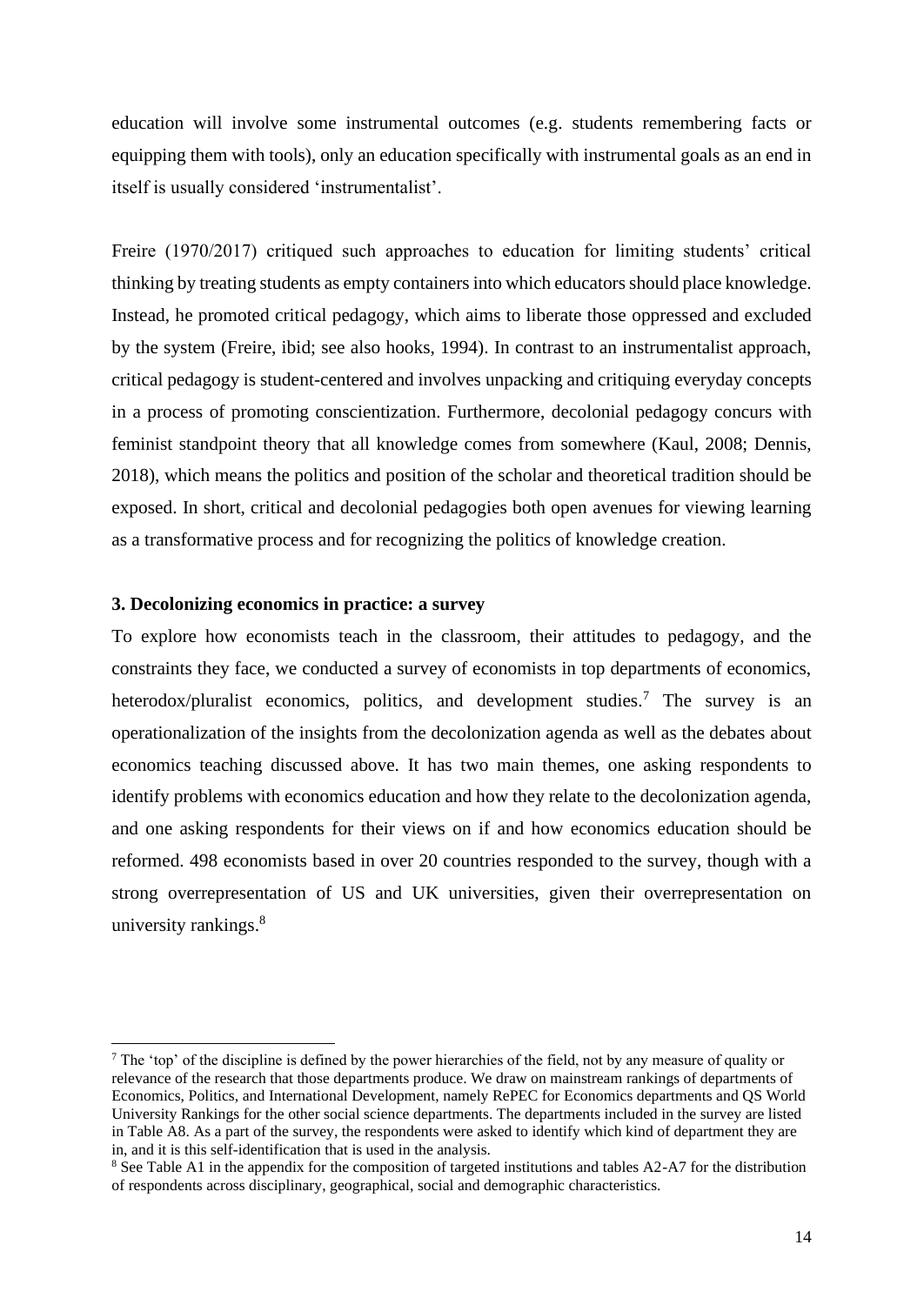## *3.1 Identifying the problem*

We begin by asking whether there is a problem with economics education, and if yes, what the nature of that problem is. The responses, interestingly, largely center around issues that do not challenge the essence of the economics field itself, such as adding more empirical cases, interdisciplinarity, economic history and history of thought, while retaining the core curriculum (Table 1). In short, they do not support the three principles we identify above - embedding economic thinking within broader societal processes, challenging the field's claim to neutrality and universality, or introducing a way to expose and challenge power inequalities in economic thinking. Despite the many relatively non-controversial options one could choose (e.g. it is not interdisciplinary enough) and having an option to define other problems aside from those listed, a relatively high proportion of economists (16 percent) responded that *there is no major problem* with economics education. Breaking down the characteristics of the respondents, we find that while only 3 percent of economists in heterodox/pluralists and 10 percent in noneconomics departments report that there is no major problem, 23 percent of economists within mainstream departments respond the same. It is also interesting to note that economists in heterodox/pluralist departments are the most likely (49%) to believe economics teaching is too far from reality (the most voted option), while those in mainstream (24%) and other departments (35%) were less likely to see this as a problem.

| <b>Response</b>                                      | <b>Number</b> | <b>Percentage of total</b> |
|------------------------------------------------------|---------------|----------------------------|
| Yes, it is too far removed from reality              | 159           | 31.86%                     |
| Yes, it is not interdisciplinary enough              | 156           | 31.26%                     |
| Yes, there is not enough economic history            | 114           | 22.85%                     |
| Yes, there is not enough history of economic thought | 101           | 20.24\%                    |
| Yes, it is not pluralist enough                      | 97            | 19.44%                     |
| Yes, it is too abstract                              | 91            | 18.24%                     |
| Yes, it is too math-heavy                            | 84            | 16.83%                     |
| There are no major problems                          | 81            | 16.23%                     |
| Yes, it is not heterodox enough                      | 59            | 11.82%                     |

**Table 1:** Do you think there is a problem with traditional Economics education?<sup>9</sup>

<sup>9</sup> Respondents could choose a maximum of 3 options.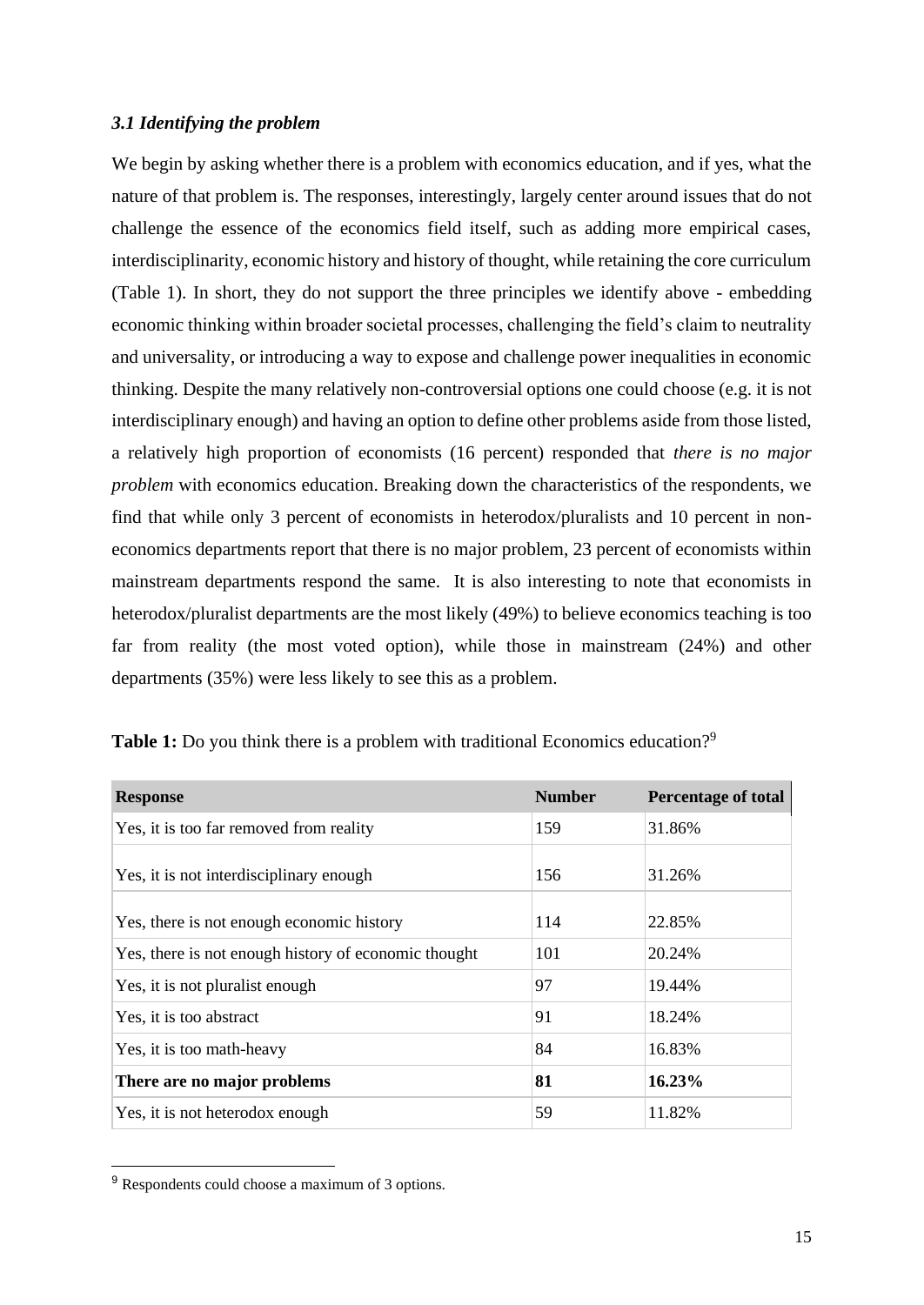| Yes, it is too textbook-based                         | 52 | 10.42\% |
|-------------------------------------------------------|----|---------|
| Yes, it is too Eurocentric                            | 52 | 10.42\% |
| Yes, it is too removed from students' own experiences | 46 | 9.22%   |
| Yes, it needs to be decolonized                       | 19 | 3.81%   |

We employ a logit regression to estimate how the likelihood to identify a problem with economic education varies with the respondent characteristics (Table 2, Model 1). The categorical dependent variable takes value 1 if the respondents do *not* identify any major problem and 0 if they do. We find that even after controlling for a vector of characteristics (represented as vector **X** in the rest of the paper), which include global positionality, gender, racial/ethnic minority status, seniority (proxied by years since PhD), the respondents teaching in mainstream departments are much *more* likely to *not* identify any major problem with economics teaching, as against those in pluralist/heterodox and non-economics departments (including development studies, political economy, political science). Note also that senior academics are relatively more likely than junior academics to *not* identify a problem with traditional economics teaching.

|                                     | (1)                                                | (2)                                      | (3)                                                              | (4)                                                                       | (5)                                                                      |
|-------------------------------------|----------------------------------------------------|------------------------------------------|------------------------------------------------------------------|---------------------------------------------------------------------------|--------------------------------------------------------------------------|
|                                     | Does not<br>identify a<br>problem in<br>economics+ | Move away<br>from textbook<br>teaching + | Stop teaching<br>students to<br>think like an<br>economist $\pm$ | Difficulty in<br>relating to<br>standard<br>economics<br>curriculum $\pm$ | Teach course<br>that allow to<br>understand<br>structural<br>inequality+ |
|                                     |                                                    |                                          |                                                                  |                                                                           |                                                                          |
| Department: Pluralist/<br>Heterodox | $0.0892***$                                        | $2.136***$                               | 4.733***                                                         | $3.470***$                                                                | $11.32***$                                                               |
| (Reference Group: Mainstream)       | (0.0634)                                           | (0.605)                                  | (1.370)                                                          | (0.970)                                                                   | (4.441)                                                                  |
| Department: Non-Economics           | $0.425**$                                          | $3.515***$                               | $4.672***$                                                       | 2.949***                                                                  | $11.61***$                                                               |

**Table 2**: Logistic estimation; dependent variable for each specification listed below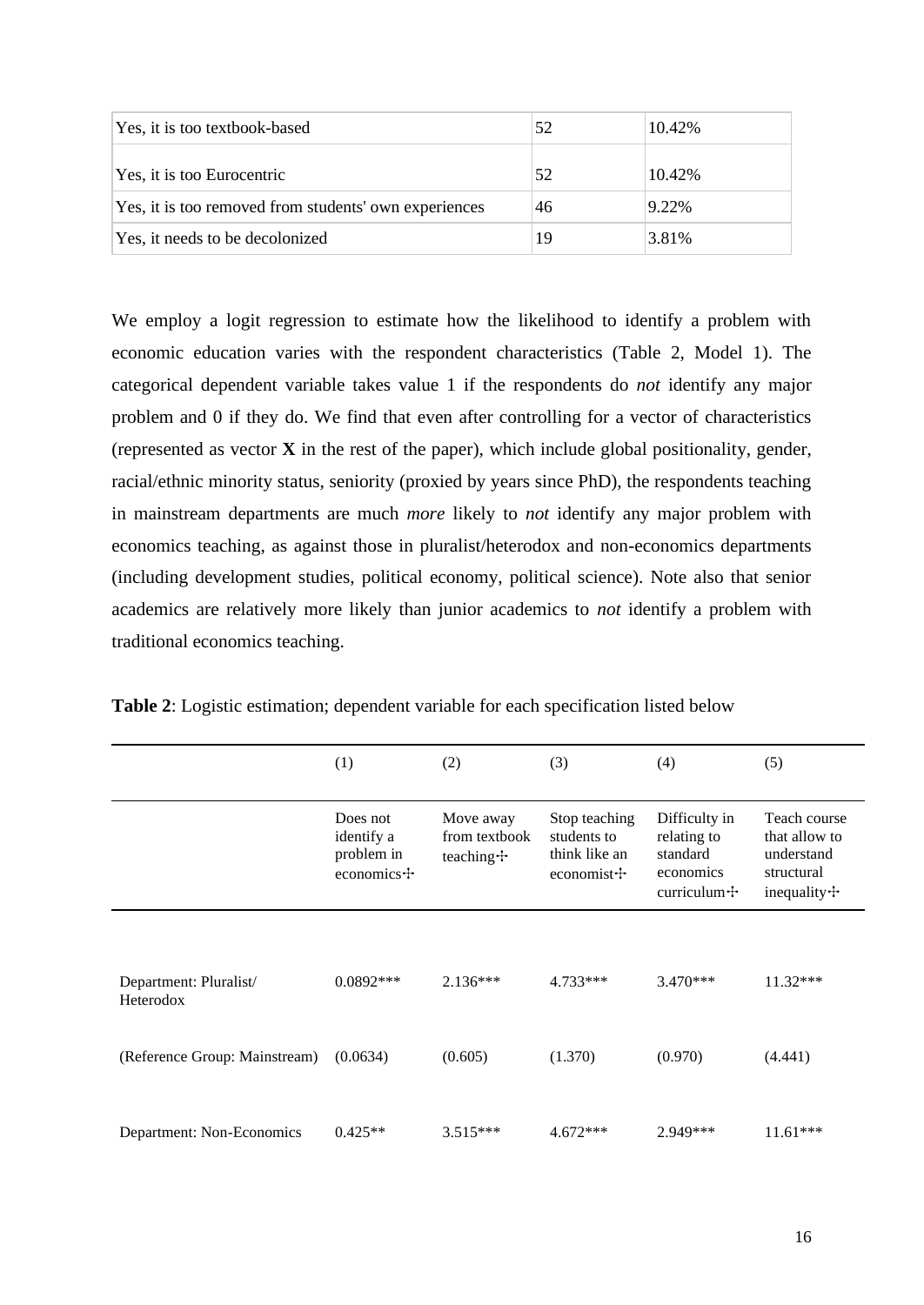|                                             | (0.168)     | (0.945)   | (1.246)    | (0.783)   | (4.028)    |
|---------------------------------------------|-------------|-----------|------------|-----------|------------|
| Region: Global South                        | 1.527       | 4.102**   | 2.241      | 5.155***  | 4.331**    |
| (Reference Group: Global<br>North)          | (1.191)     | (2.350)   | (1.317)    | (2.906)   | (3.213)    |
| Years since PhD: 5-15 Years                 | 1.197       | 0.889     | 0.715      | $0.557*$  | 1.972*     |
| (Reference Group: 0-5 Years)                | (0.519)     | (0.274)   | (0.226)    | (0.171)   | (0.723)    |
| Years since PhD: 15-30 Years                | 0.965       | 1.851**   | 0.875      | 0.900     | 1.815      |
|                                             | (0.408)     | (0.551)   | (0.276)    | (0.271)   | (0.692)    |
| Years since PhD: More Than                  | 2.471**     | 1.266     | $0.497**$  | $0.476**$ | $2.630**$  |
| 30 Years                                    | (1.022)     | (0.412)   | (0.171)    | (0.166)   | (1.038)    |
| Gender: Woman                               | 0.852       | 1.584*    | 1.545*     | 1.191     | 2.245***   |
| (Reference Group: Man)                      | (0.273)     | (0.373)   | (0.380)    | (0.287)   | (0.616)    |
| Gender: Prefer Not to say                   | 1.192       | 0.855     | 0.737      | 0.588     | 0.808      |
|                                             | (0.853)     | (0.622)   | (0.601)    | (0.393)   | (0.587)    |
| <b>Belonging Ethnic/Racial</b><br>Minority: | 0.507       | 1.841**   | 1.101      | 1.270     | 0.844      |
| Yes (Reference Group: No)                   | (0.249)     | (0.552)   | (0.357)    | (0.393)   | (0.296)    |
| <b>Belonging Ethnic/Racial</b><br>Minority: | 2.378*      | $0.247**$ | 0.613      | $2.849**$ | 0.754      |
| Prefer Not to say                           | (1.229)     | (0.159)   | (0.324)    | (1.397)   | (0.458)    |
| Constant                                    | $0.2282***$ | 0.3181*** | $0.324***$ | 0.391***  | $.2742***$ |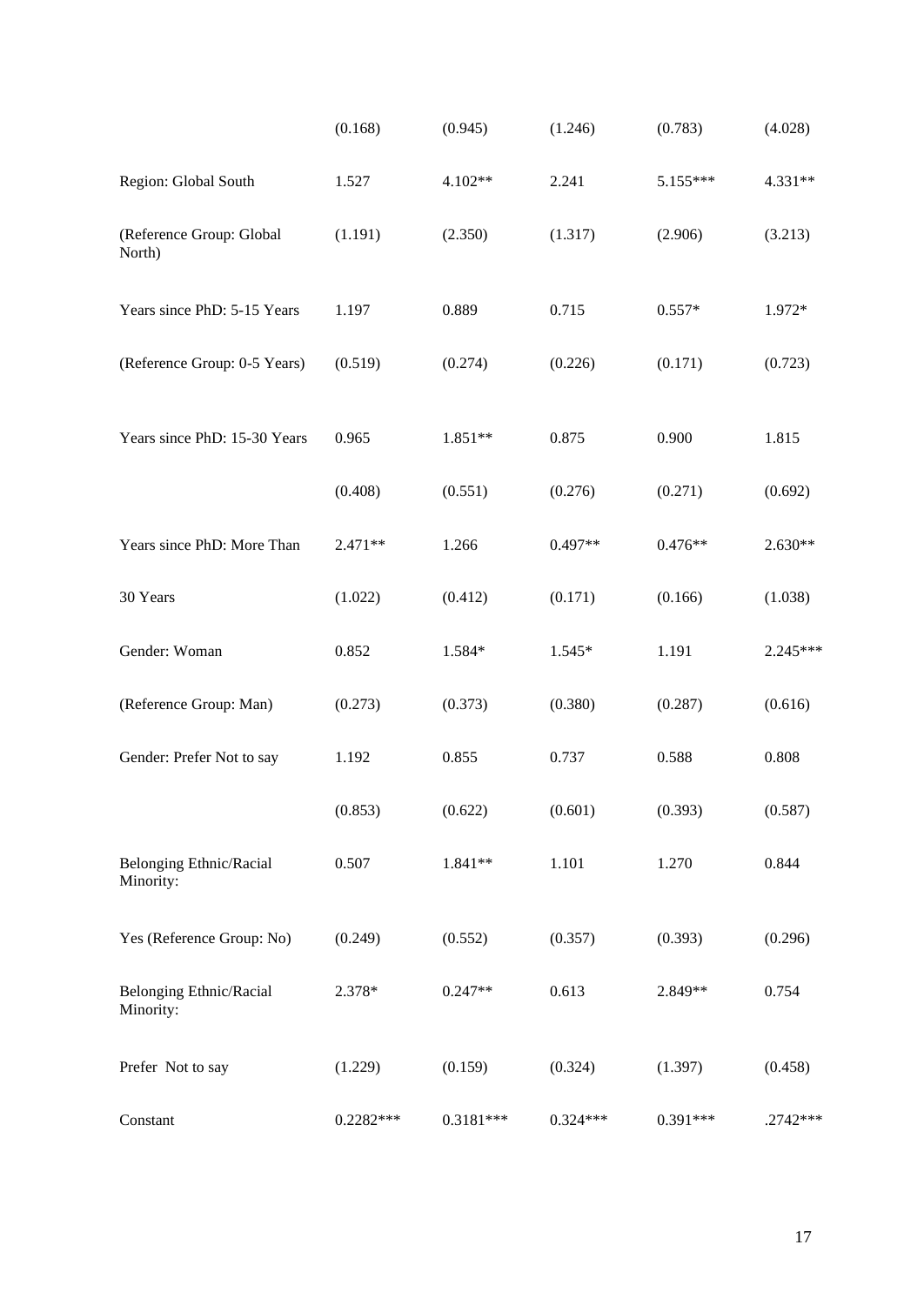|           | (.083) | (0.083) | (0.091) | (0.107) | (.0950) |
|-----------|--------|---------|---------|---------|---------|
| Pseudo R2 | 0.1049 | 0.0802  | 0.1218  | 0.0913  | 0.2080  |
| N         | 448    | 448     | 446     | 441     | 403     |

Robust standard errors in parenthesis,

Pseudo R square  $=$  percent

\* p<0.10, \*\* p<0.05, \*\*\* p<0.01

Non-Economics departments include Interdisciplinary / International Development / Development/Political economy / Politics / Political science departments

✣ (1) Logistic estimation, where the dependent variable is a categorical variable takes values 1 if the respondent does not identify a problem with economics and 0 if they do

(2) Logistic estimation, where the dependent variable is a categorical variable that takes value 1 if the respondents agree with the statement that "We need to move away from the Textbook Approach if we are going to be able to teach students to think critically and independently", and 0 otherwise.

(3) Logistic estimation, where the dependent variable is a categorical variable that takes value 1 if the respondents agree with the statement that "we need to stop teaching students to "think like an economist", and rather teach them that there are equally valid ways of thinking about economics phenomena", and 0 otherwise. (4) Logistic estimation, where the dependent variable is a categorical variable that takes value 1 if the respondents responded in affirmative to the question if they "find it difficult to relate the standard Economics curriculum to the specific country or socioeconomic context in which you teach" and 0 otherwise.

(5) Logistic estimation, where the dependent variable is a categorical variable that takes value 1 if the respondents responded on affirmative to the question whether the "courses they teach allow for an understanding of structural racialized inequalities and/or the role of European colonialism in shaping economic outcomes" and 0 otherwise.

The results are reported as odds ratio, where an odds greater than 1 implies that relative to the base category, those belonging to the non-base category are more likely to subscribe to the opinion outlined in the dependent variable.

Further to identify the specific problems, the survey asked the respondents about their perception towards common methods of teaching in the mainstream of the field, such as the 'textbook approach' to economics and the goal of teaching students to 'think like an economist'. These approaches point to a tendency among economists to neglect the key principles of decolonizing economics pedagogy by teaching economics as if it's a neutral and universal science abstracted from broader societal processes and power. As mentioned, thinking 'like an economist' also involves privileging a set of implicit theoretical assumptions associated with neoclassical economics.

First, the respondents were asked for their preference for the statement **"**We need to *move away from the textbook approach* if we are going to be able to teach students to think critically and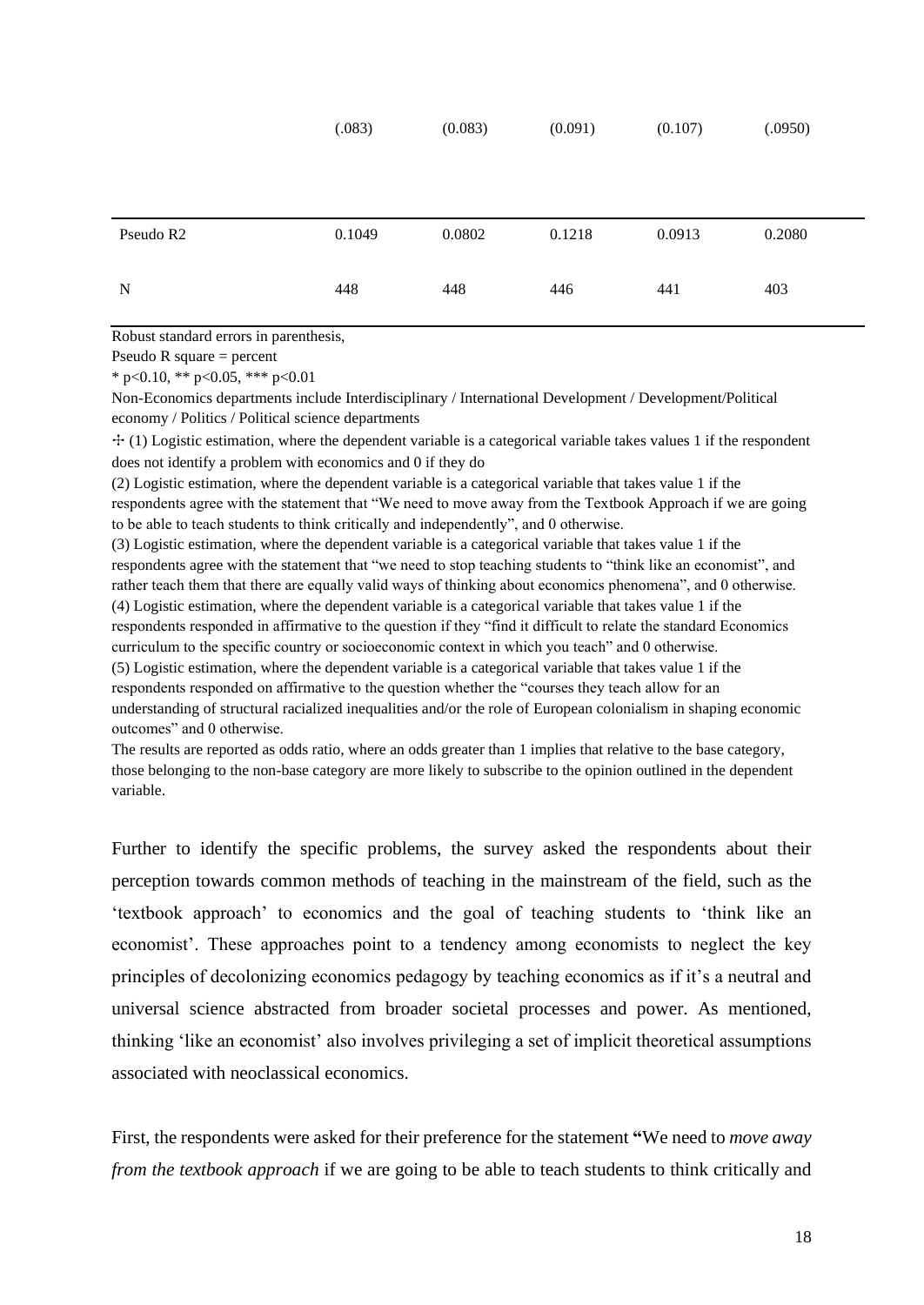independently." Only 32 percent of the respondents agreed with this statement (versus disagree/neutral) (Figure 1). Moreover, only 29 percent of the respondents disagreed with the need to go beyond textbooks. Breaking down the answers by department, we see that it is the economists in mainstream departments driving the enthusiasm for the *textbook approach*, with respondents from non-economics departments being the most opposed to such an approach.



## Figure 1: Evaluating various aspects of economics teaching, by department

Full statements respondents were asked to evaluate:

1) We need to move away from the textbook approach if we are going to be able to teach students to think critically and independently

2) We need to stop teaching students to "think like an economist" and rather teach them that there are many equally valid ways of thinking about economic phenomena.

3) Do you find it difficult to relate the standard economics curriculum to the specific country or socioeconomic context in which you teach?

4) Do any of the courses you teach allow for an understanding of structural racialized inequalities and/or the role of European colonialism in shaping economic outcomes?

The difference remains significant even after we control for the set of characteristics identified above (represented as vector **X** above) and estimate the difference using a maximum likelihood (logit) estimation. On average, *ceteris paribus*, economists in heterodox/pluralist departments are twice as likely, and those in non-economics departments are almost 3.5 times as likely, to respond in favor of moving away from a textbook approach relative to those in mainstream departments (Table 2, Model 2). Further, women and scholars from the Global South are also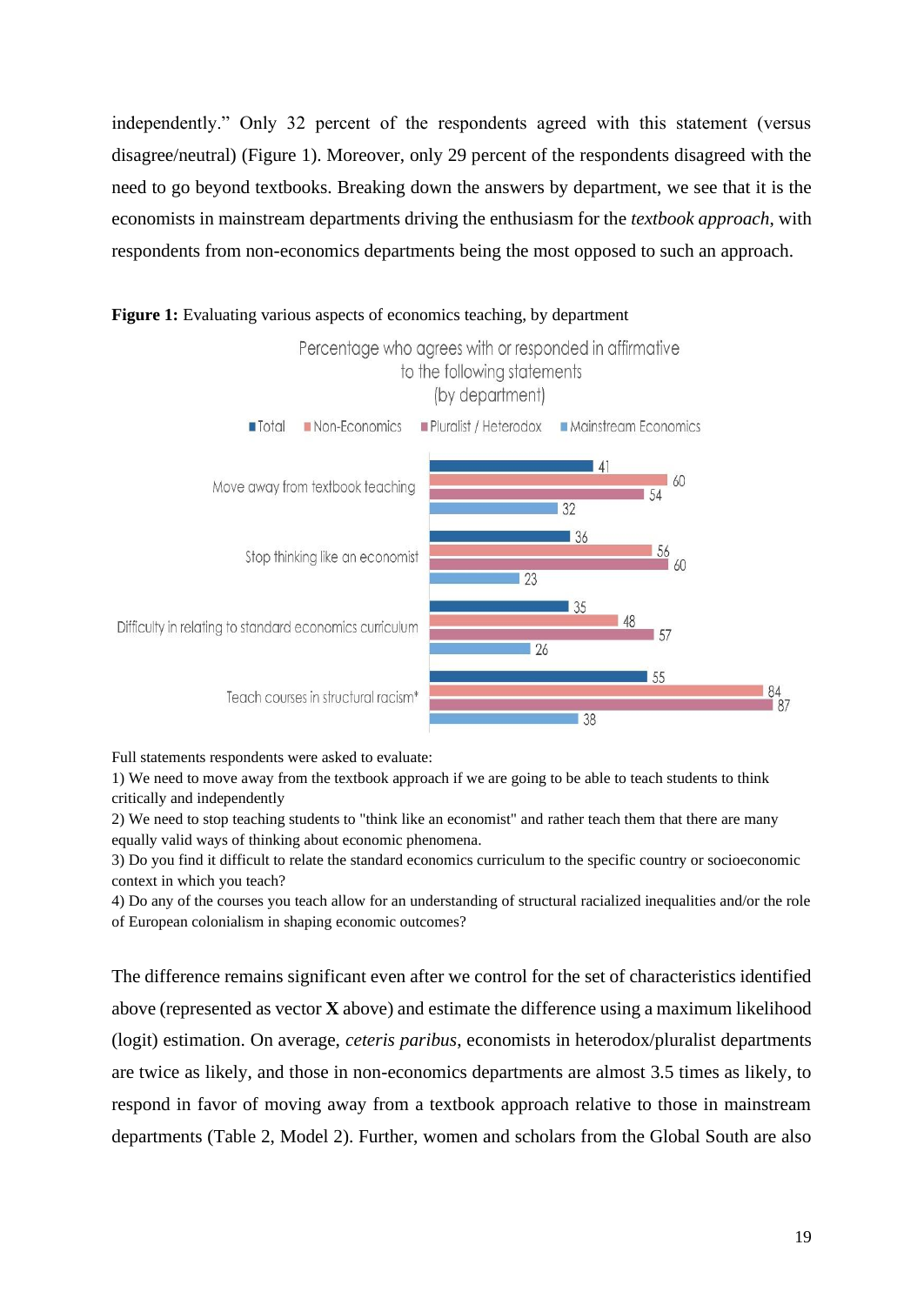much more likely to respond that it is necessary to move away from a textbook approach (Table 2; Figure 1).

Next, as demonstrated in Figure 1, only 23 percent of economists in mainstream departments agreed with it being necessary to *stop teaching students to think like an economist*, while 60 and 56 percent of economists in heterodox/pluralist and non-economics departments, respectively, said the same. The difference is significant even after we control for other characteristics, with odds of being critical of training students to think like an economist being almost 5 times higher for non-mainstream economics and non-economic departments (Table 2, Model 3). Further, 62 percent of respondents in the Global South agreed with the *need to stop teaching students to think like an economist*, versus 35 percent from the Global North (Figure 2). However, the difference between Global North and the Global South are not statistically significantly different after controlling for other characteristics (**X** as identified above). Note that economists with more than 30 years since their PhD are *less* likely than early career academics to agree that we need to stop teaching students to think like an economist.





The resistance to moving away from a textbook approach and training students to think like an economist, points either to ignorance of the existence of distinct approaches to studying economics or to a belief that the dominant paradigm is, in fact, apolitical and the best theoretical and methodological framework for understanding the world. Such a resistance to other ways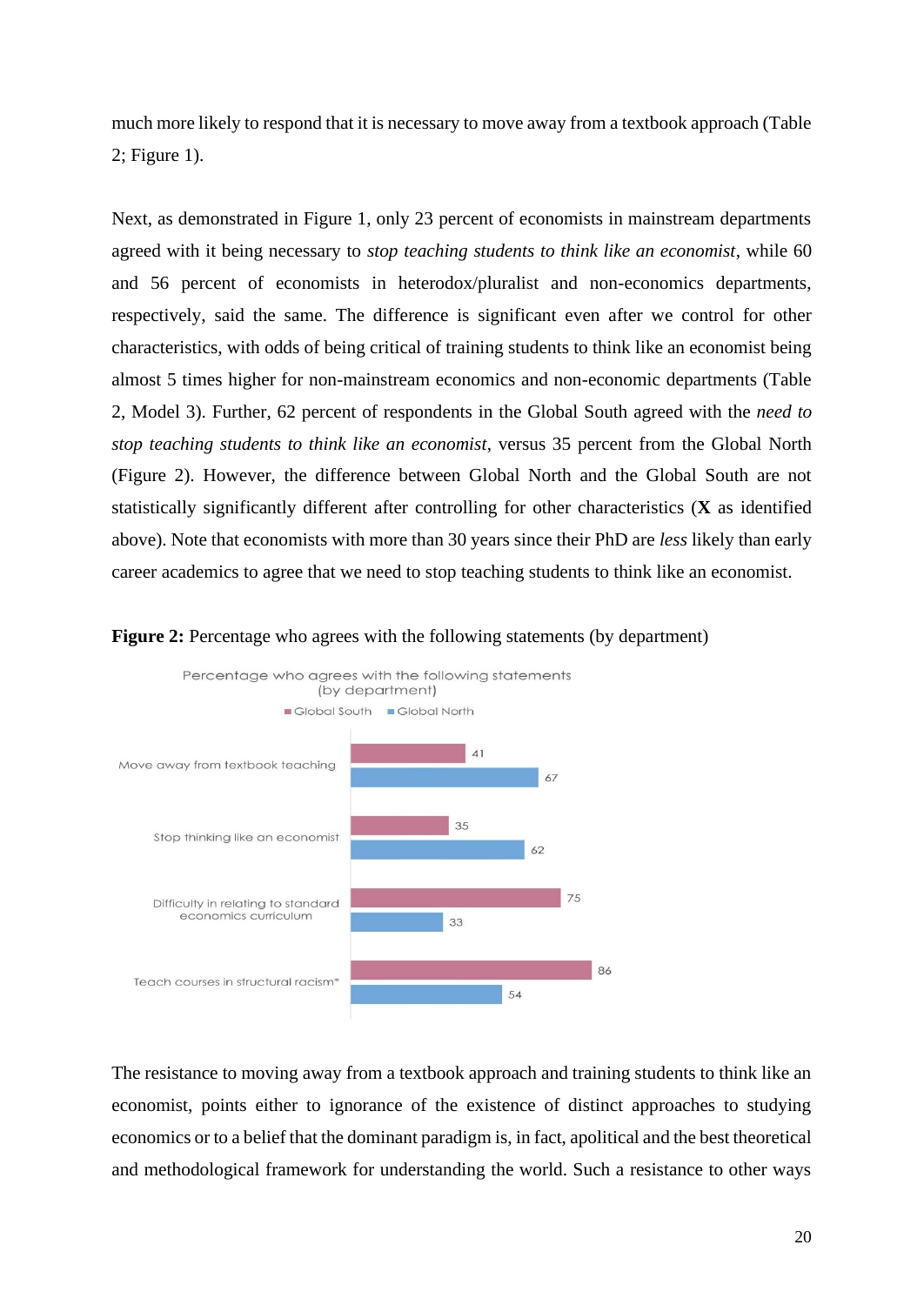of seeing the world is squarely in line with the discipline's claim to universality, neutrality, and objectivity, thus making radical decolonization challenging.

Furthermore, our results demonstrate that economists from pluralist/heterodox departments, as well as economists in non-economics departments, are significantly more likely to respond that they find it *difficult to relate the standard economics curriculum* to the specific country or socioeconomic context in which they teach (Figure 1). In addition, 75 percent of respondents based in the Global South responded that they found this difficult, versus only 33 percent of those based in the Global North. This might not be unexpected since a lot of textbooks are contextualized in a Global North setting and imported to the Global South often without any tailoring. These results are significant, even after controlling for the respondents' other characteristics (Table 2, Model 4). Interestingly, junior academics are also significantly more likely to find it difficult to relate the economic curriculum to the socioeconomic context in which they teach.

Finally, when it comes to whether the courses economists teach *allow for an understanding of structural racialized inequalities and/or the role of European colonialism in shaping economic outcomes*, we find that while 87 percent and 84 percent of economists in heterodox/pluralist departments and non-economics departments, respectively, are likely to teach courses that allow for such an understanding, the corresponding figure for those in mainstream departments was merely 38 percent (Figure 1). This result, while particularly striking, is not surprising. Given the individualizing paradigm in the mainstream of the field, racism is reduced to individual actions, thus hiding structural racism and other forms of oppression (Tilley and Shilliam, 2017). Here, the logistic regression (Table 2, Model 5) suggests that the odds of those from heterodox/pluralist as well as those from non-Economics departments responding yes are *more than eleven times higher* relative to those in the mainstream department, indicating that the former are more likely to teach about racialized inequality and colonialism. Moreover, the odds for those based in Global South, relatively more senior academics, and women to teach such courses is significantly higher than those based in the Global North, relatively more junior academics and men, respectively. The differences between junior and senior academics may suggest a generational shift in engaging with such questions in economics teaching.

Considering what our respondents identified as the main constraints to reforming economics teaching (Table 3), it is notable that the time required for technical training comes up as the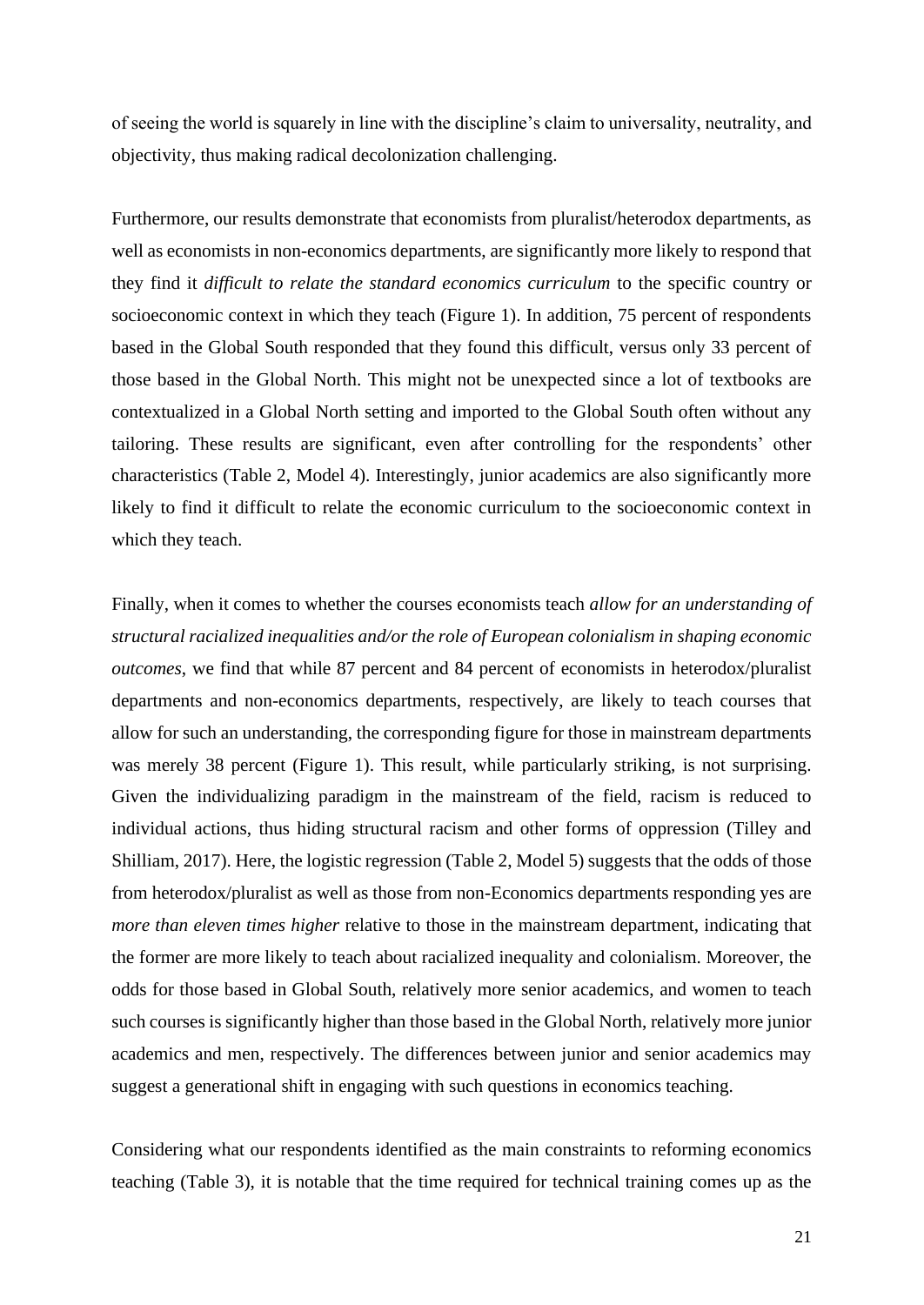most common answer for why reform is difficult. This, coupled with preceding discussion, has an important implication. Around three decades ago the American Economic Association on the Graduate Education in Economics (COGEE) in a 1991 report on graduate economic association had concluded that "the commission's fear is that graduate programs may be turning out a generation with too many idiot savants skilled in technique but innocent of real economic issues" (Krueger et al, 1991). Despite this strong conclusion, there appears to have been an increased focus on and prioritization of technical training in mainstream economics teaching, in line with an instrumental approach to pedagogy and a view that neutralizes and normalizes the neoclassical building blocks as the foundations for the field. This is also in line with a recent survey of UK employers of economists that demonstrates that economics graduates are good at quantitative skills but do not know how to apply them to real world problems (Giles, 2018).

|                                                                             | Mainstream<br>economics | Heterodox<br>/ pluralist<br>economics | Others | Total |
|-----------------------------------------------------------------------------|-------------------------|---------------------------------------|--------|-------|
| None of these constraints are relevant                                      | 31                      | 31                                    | 41     | 33    |
| My institution requires me to teach<br>Economics in a certain way           | 9                       | 7                                     | 7      | 8     |
| Students prefer the standard curriculum                                     | 9                       | 11                                    | 11     | 10    |
| Students need to be updated on "the canon"<br>of their discipline           | 17                      | 23                                    | 20     | 19    |
| Students need technical training, which<br>takes time                       | 40                      | 32                                    | 28     | 37    |
| I don't have the knowledge and background<br>to teach decolonized Economics | 15                      | 11                                    | 10     | 13    |

**Table 3:** What are the main constraints to reforming Economics teaching, in your own experience? (by department, in percentages) $10$ 

<sup>10</sup> The respondents could pick as many as they deemed relevant.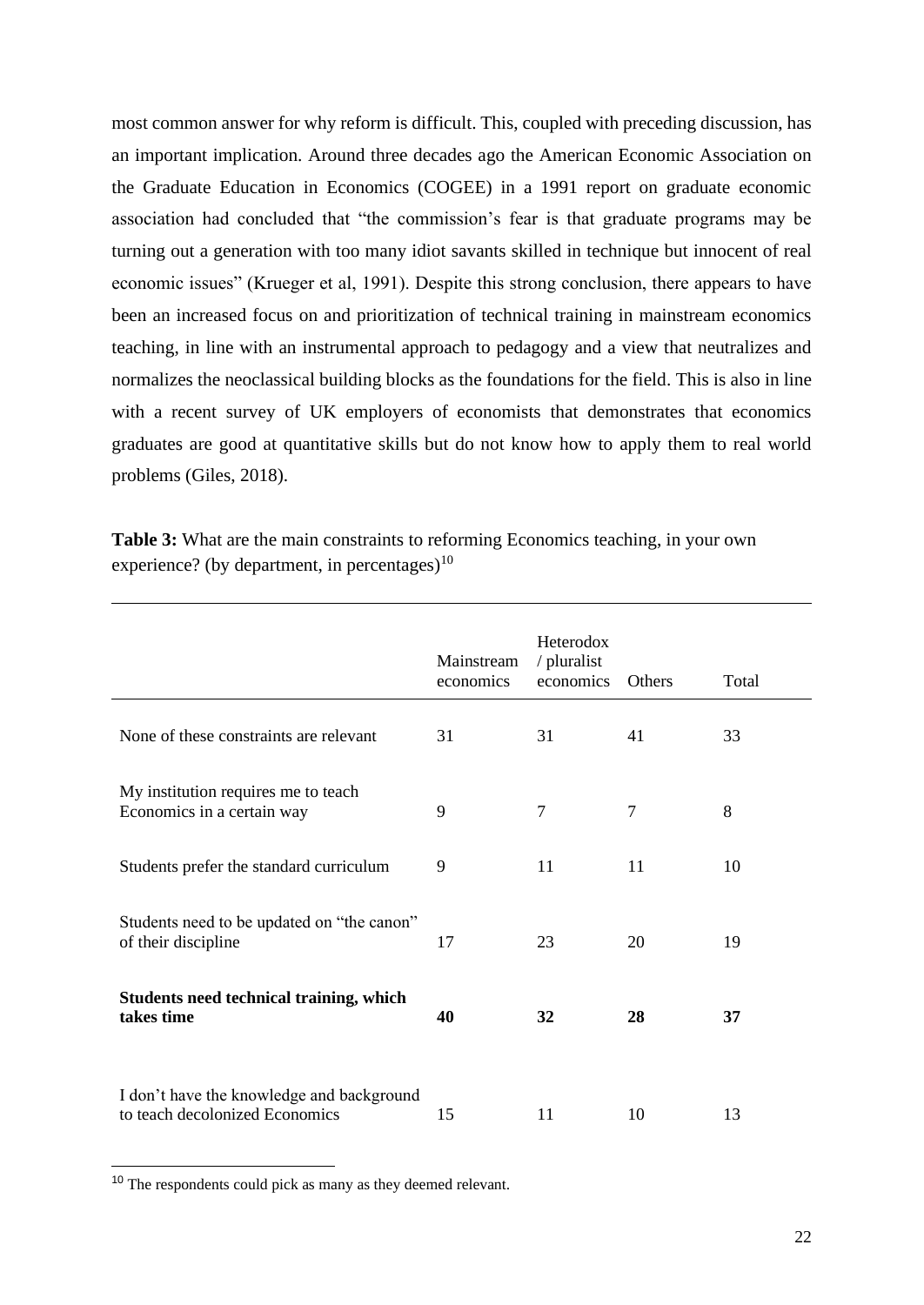| I don't have time to reform the courses I<br>teach                                    | 17 | 16 | 14 | 16 |
|---------------------------------------------------------------------------------------|----|----|----|----|
| My institution does not have the resources<br>required to develop new courses         |    | 11 |    | 6  |
| I don't have the training and background to<br>teach pluralist or heterodox Economics |    | 4  | 10 | 10 |

## *3.2 Identifying solutions*

To start to identify what can be done to address the problems above, we asked the respondents ways to make economics education as relevant and realistic as possible (Table 4).<sup>11</sup> The 'give students realistic/real case studies' dominates the answers. Notably, the top answers with more than 200 respondents are about providing case studies (empirically motivated reforms), including readings from other disciplines (interdisciplinarity), including alternative economic perspectives (pluralism), moving away from mathematics (methodology), including more history of economic thought and embedding the course in economic history - while welcome reforms, none of these *directly* challenge Eurocentrism. Instead, these ways of addressing the problems in the field retain the dominant frameworks, while patching 'blind spots'.

Strikingly, the answers that have the lowest number of respondents are the ones that deal directly with aspects of decolonization that we identified above, such as breaking down the common idea of who is an expert, including more about colonialism and empire, and seeking to include perspectives, scholars, and case studies from the Global South (all of which were the only answers chosen by less than 150 respondents). The answers that have to do with critical pedagogy - shifting assessments and involving students' experiences in the courses - were somewhat more popular among the respondents.

<sup>&</sup>lt;sup>11</sup> In terms of what efforts the respondents themselves make, there was no restriction to how many answers they could select, which explains the much higher percentages here.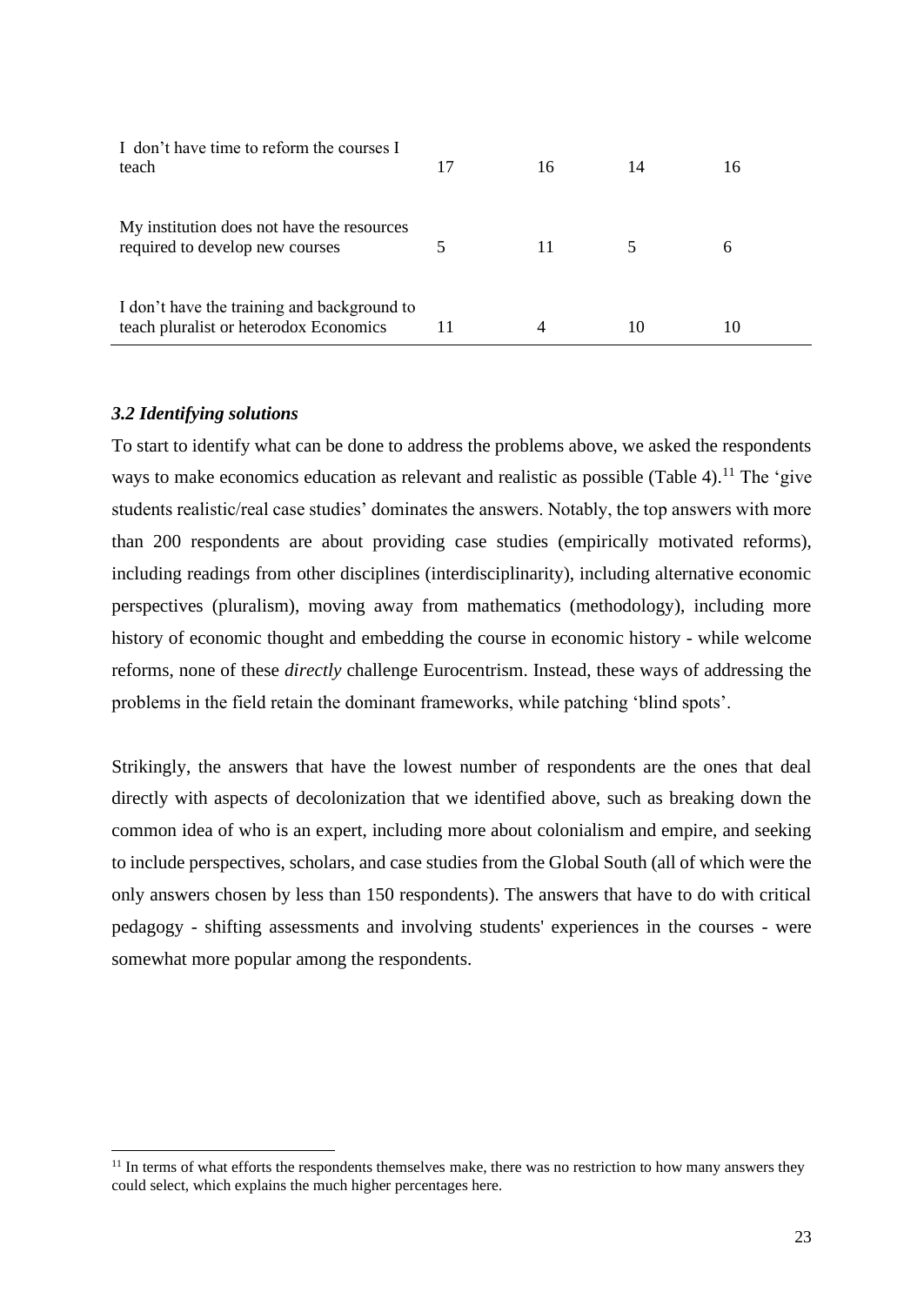**Table 4:** Percentage who chose the following options as ways to make Economics education as relevant and realistic as possible<sup>12</sup>

| Response                                                    | Number of responses | Percentage of<br>respondents |
|-------------------------------------------------------------|---------------------|------------------------------|
| Give students realistic/real case studies                   | 391                 | 79%                          |
| Include readings and/or insights from other disciplines     | 246                 | 49%                          |
| Include alternative economic perspectives                   | 227                 | 46%                          |
| Don't rely heavily on mathematics                           | 213                 | 43%                          |
| Include more history of economic thought                    | 211                 | 42%                          |
| Embed the course in economic history                        | 204                 | 41%                          |
| Shift to alternative assessments                            | 197                 | 40%                          |
| Centrally involve students' perspectives and<br>experiences | 189                 | 38%                          |
| Seek to include perspectives from the Global South          | 149                 | 30%                          |
| Seek to include more case studies from the Global<br>South  | 136                 | 27%                          |
| Include more about colonialism and empire                   | 104                 | 21%                          |
| Break down common ideas of who is an "expert"               | 101                 | 20%                          |
| Seek to include readings from the Global South              | 97                  | 19%                          |
| None of the above                                           | 18                  | 4%                           |

When we stratify some of the key responses by department and find that economists in mainstream departments appear the most resistant to an inclusion of themes that have become

<sup>12</sup> The respondents could pick as many as they deemed relevant.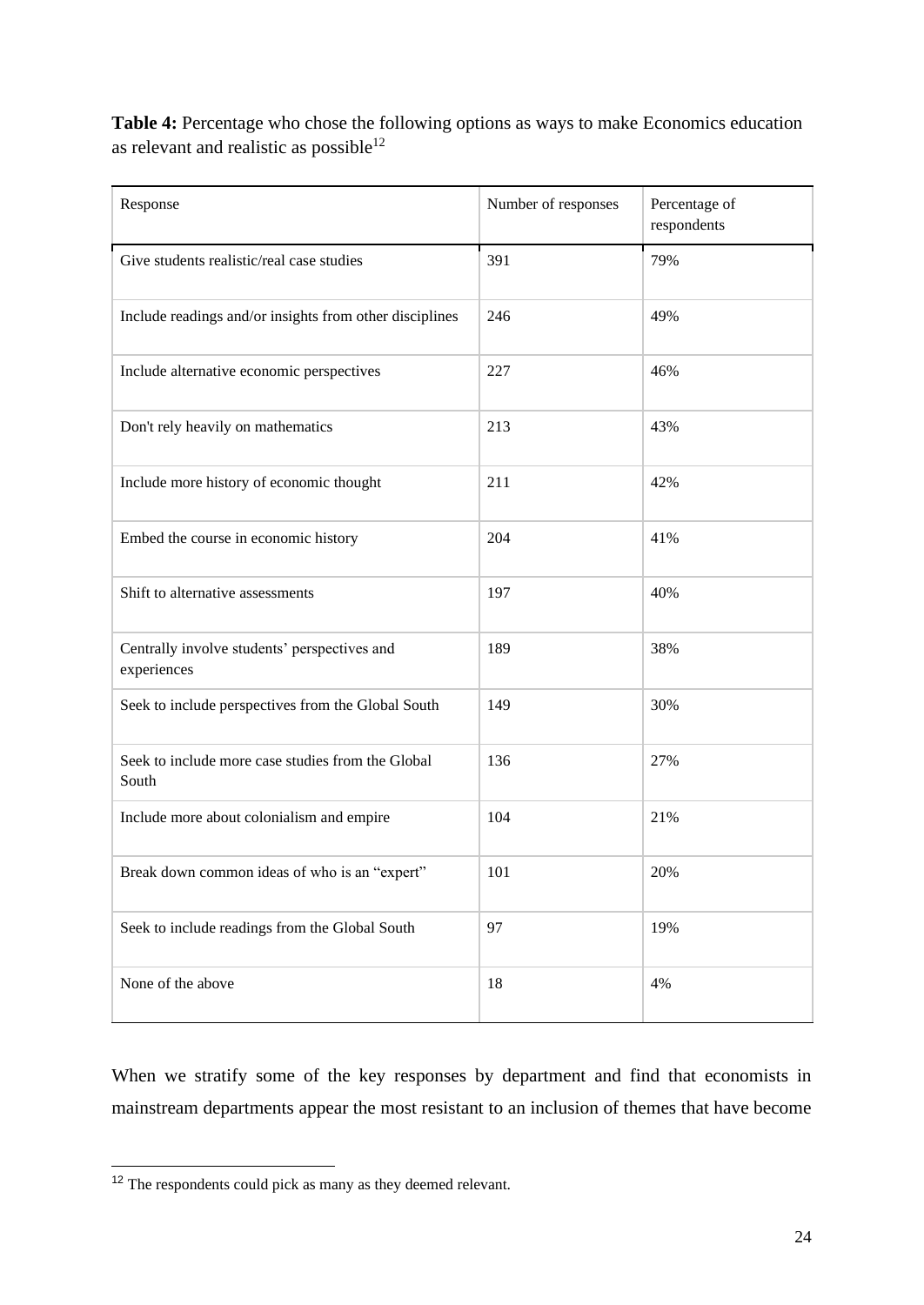part of movements in academia that seek to center non-Eurocentric perspectives or alternative ways of understanding economic theory (Figure 3).

Percentage who chose the following options as ways to make economics education as



## **Figure 3:** Ways to make Economics education as relevant and realistic as possible

Rather than recognizing decolonization as a relevant challenge for economics teaching, economists, specifically those in mainstream departments tend to point to reforms at the 'margins' of the discipline as relevant, such as maintaining the core of the field, but adding economic history, insights from other disciplines, and adding more empirical case studies. This coupled with the fact that one of the key constraints to economics teaching identified by the mainstream economists is the need to equip students with technical skills, which takes time, while very few respondents choose not knowing how to decolonize the curriculum or not having resources as one of the main constraints, emphasizes the discipline's focus on technical knowledge and increased rigor (narrowly defined).

These results are in line with the most recent attempt to reform economics teaching through the launch of the Curriculum Open-access Resources in Economics (CORE), which around half of our survey-respondents believed to be an improvement over standard economics curriculum. CORE is an educational reform project led by many top economists, which in many ways represents how the mainstream has moved on pedagogy since the global financial crisis. In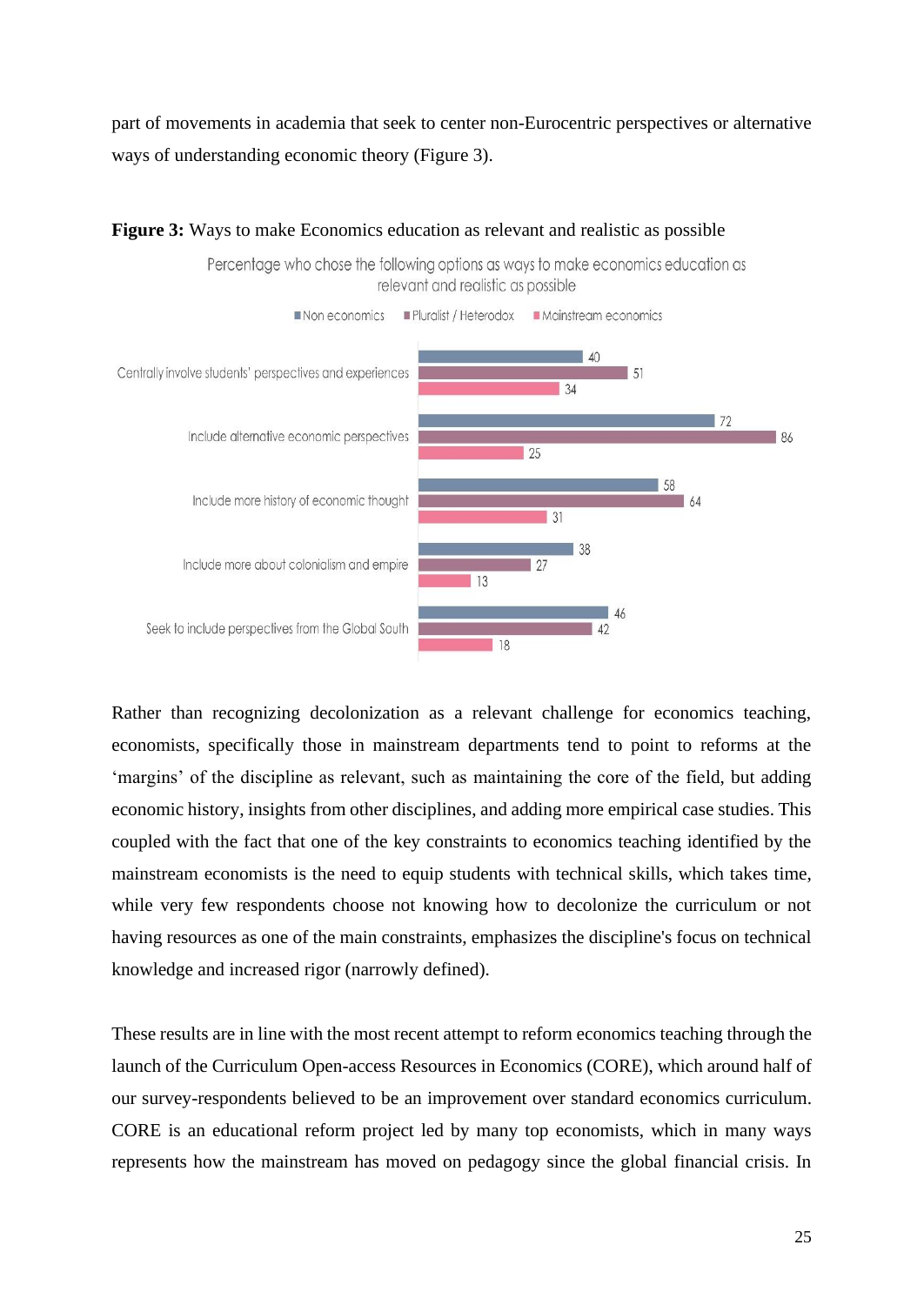their review of the e-textbook associated with CORE, Mearman et al. (2018b) find that it is not pluralist, and it mainly allows for deepening of technical knowledge, rather than a critical broadening of the curriculum. While CORE's use of real-world data allows students to experiment with attempts to make sense of the world, such empirical analysis without critical theoretical and methodological discussion about the ingrained biases that theoretical strands carry suggests that empirical observation is theory-free.

Taking this forward, we asked 'what aspects of the movement to decolonize science, if any, do you find to be the most relevant for improving Economics education and teaching, especially in your own course(s)?' The respondents could choose a maximum of three options out of 'challenging eurocentrism', 'challenging universalism', 'Bringing in historical context to economic theories and concepts', 'Taking positionality, relationality and difference seriously', 'Equipping students with tools to question existing power structures and norms' and 'They are not relevant'. While the top options chosen deal with bringing in historical context and equipping students with tools to question power structures, 28 percent of economists in mainstream departments said the question was not relevant (versus only 4 percent in heterodox/pluralist departments). Following the same pattern, even the logit regression, which controls for other characteristics, suggests that economists in heterodox/pluralist and noneconomics departments are significantly less likely to say that efforts to decolonize are not relevant. Women respondents were also significantly less likely to respond that such efforts are not relevant (Table 5, Model 1). Again, this suggests more openness among women and economists in non-mainstream departments towards applying principles of decolonization in economics teaching.

Next, we analyze what our respondents think about the "importance of challenging the Eurocentrism that prevails in the field". The respondents could choose two options among 'Unpacking how Eurocentrism in Economics arose and in what ways it persists', 'Challenge Eurocentric portrayals of the "developing world"', 'De-canonizing and de-centering the Eurocentric mainstream (e.g. by teaching non-European economic theories)' and 'I don't think this is important.' Notably, over half of respondents from mainstream departments said it was not important (57 percent), versus only 17 percent of respondents from heterodox/pluralist departments and 27 percent from non-Economics departments. The results stand even after we control for other characteristics such as sex, ethnicity, years after PhD, and geographical location (Table 5, Model 3). Furthermore, women are twice as likely to respond that it is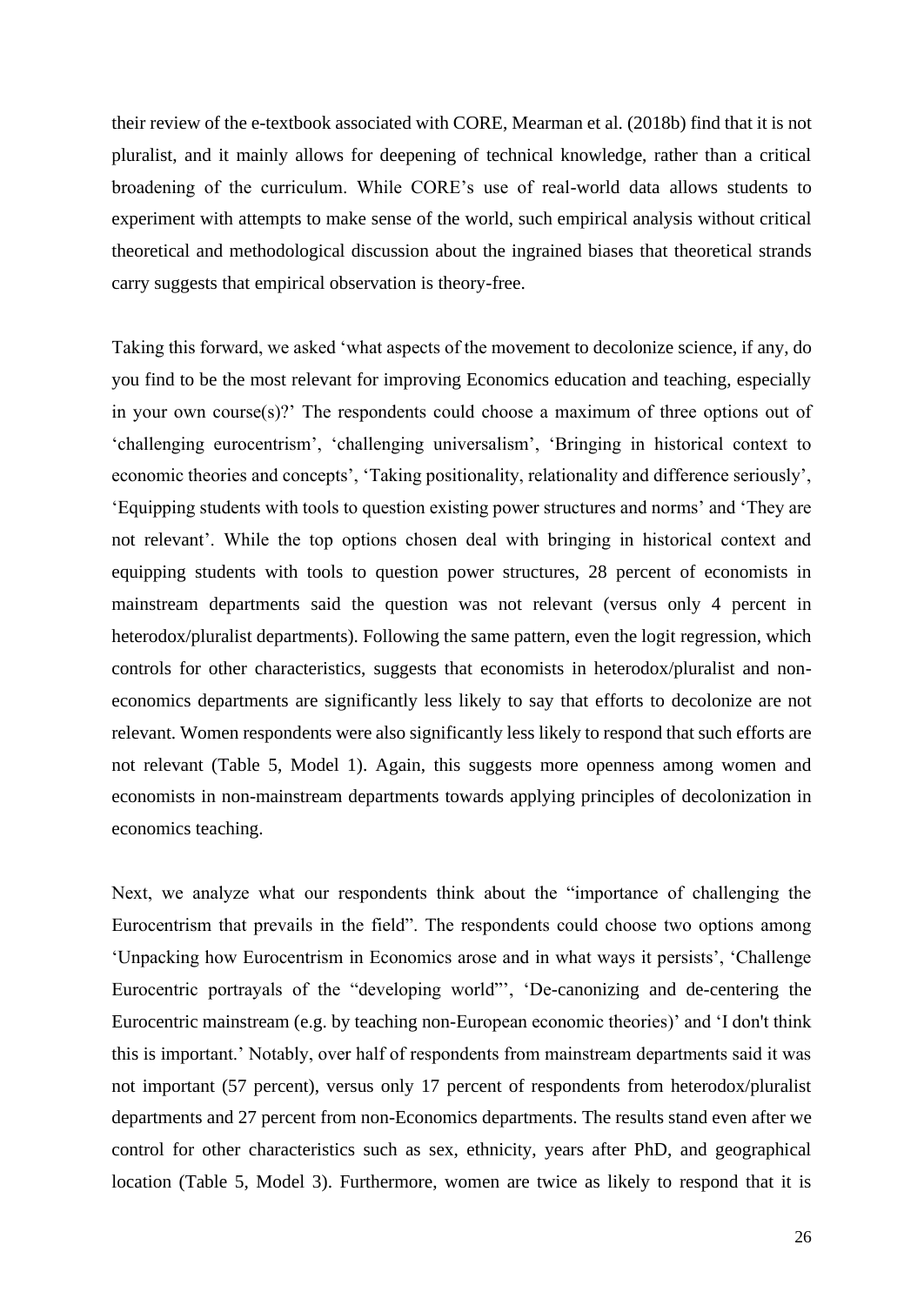important to challenge the Eurocentrism that prevails in the field compared to men, and respondents further out of their PhD (15 years or more) are more likely to say that this was not important compared to junior respondents. This trend needs further exploration and unpacking, but it suggests that the younger generation of economists are more attuned to challenges related to decolonization, when compared with senior academics, many of which have played a formative role in ossifying the narrow boundaries of the discipline.

When asked specifically about decolonizing the curriculum, 33 percent of the respondents replied that *decolonizing the curriculum* was *not important.* Here, too, economists in mainstream departments were significantly more likely to *not* find it important, as were men relative to women, and more senior economists relative to more junior (Figure 4; Table 5, Model 2). This is also reflected in terms of bringing in critical pedagogy, which, as we argued in the previous section, is a key constituent of the decolonization agenda. Again, economists in heterodox/pluralist departments as well as women are *less* likely, while economists that received their PhD 30 or more years ago are *more* likely than their counterparts to say that this is *not* important (Figure 4; Table 5, Model 4). Similarly, in terms of *challenging the universalism that prevails in the field*, economists in heterodox/pluralist and non-Economics departments as well as women respondents are *less* likely to say that this is *not* important (Figure 4; Table 5, Model 5). While there was generally not much enthusiasm for reforms associated with critical pedagogy, heterodox economists were no doubt the most concerned with 'teaching students to be critical of their own field' (13 percent of economists in heterodox/pluralist departments considered this important versus 6 percent in mainstream departments).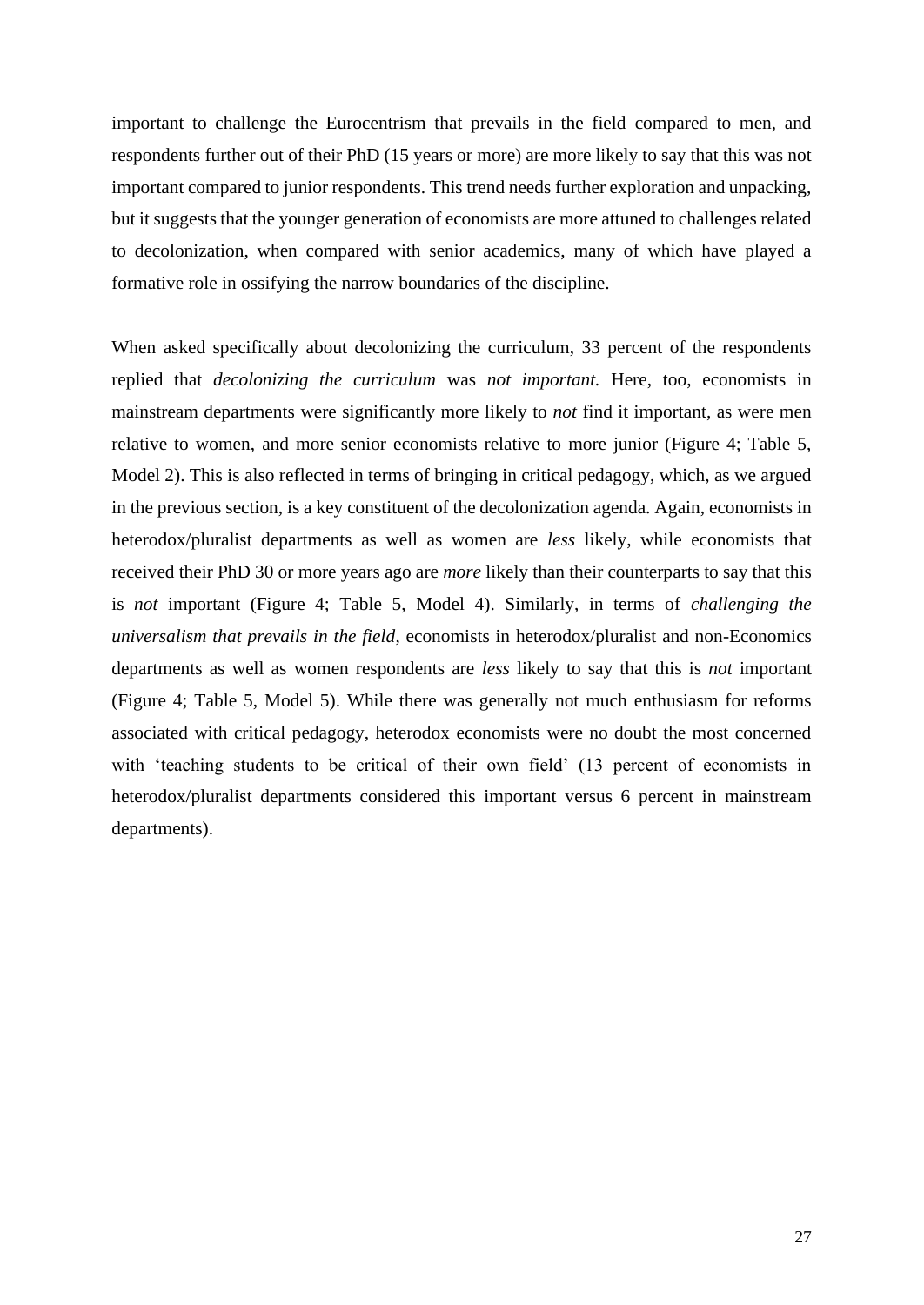**Figure 4:** What aspects of the movement to decolonize science, if any, do you find to be the most relevant for improving Economics education and teaching, especially in your own course(s)?



The survey reveals interesting differences between economists' attitudes to economics and pedagogy based on both their gender and location. For example, women are much more likely to respond that it is important to challenge the Eurocentrism that prevails in the field, they are less likely to say that bringing in critical pedagogy is *not* important, and they are more likely to say that challenging universalism is important, than men. Meanwhile, as noted above, respondents from the Global South were more likely to say we need to move away from the textbook approach, that they find it difficult to relate the standard curriculum to their socioeconomic context, and more likely to say their courses allow for an understanding of structural racialized inequalities and/or the role of European colonialism in shaping economic outcomes. However, for many of the responses, there are no significant differences between respondents from the Global North and the South. Indeed, respondents from the Global South were *no more* likely to say that it is important to challenge Eurocentrism and universalism in the field, for example, and no *less* likely to say that efforts to decolonize are *not* relevant. Thus, the drive to decolonize economics pedagogy appears to neither be primarily driven by scholars in the Global South nor the Global North. This probably is not that unexpected an outcome, given that most institutions in the South also work under Global North's hegemony and are often under an even higher pressure to emulate (Hountondji, 1997; Kesar, 2020). Furthermore,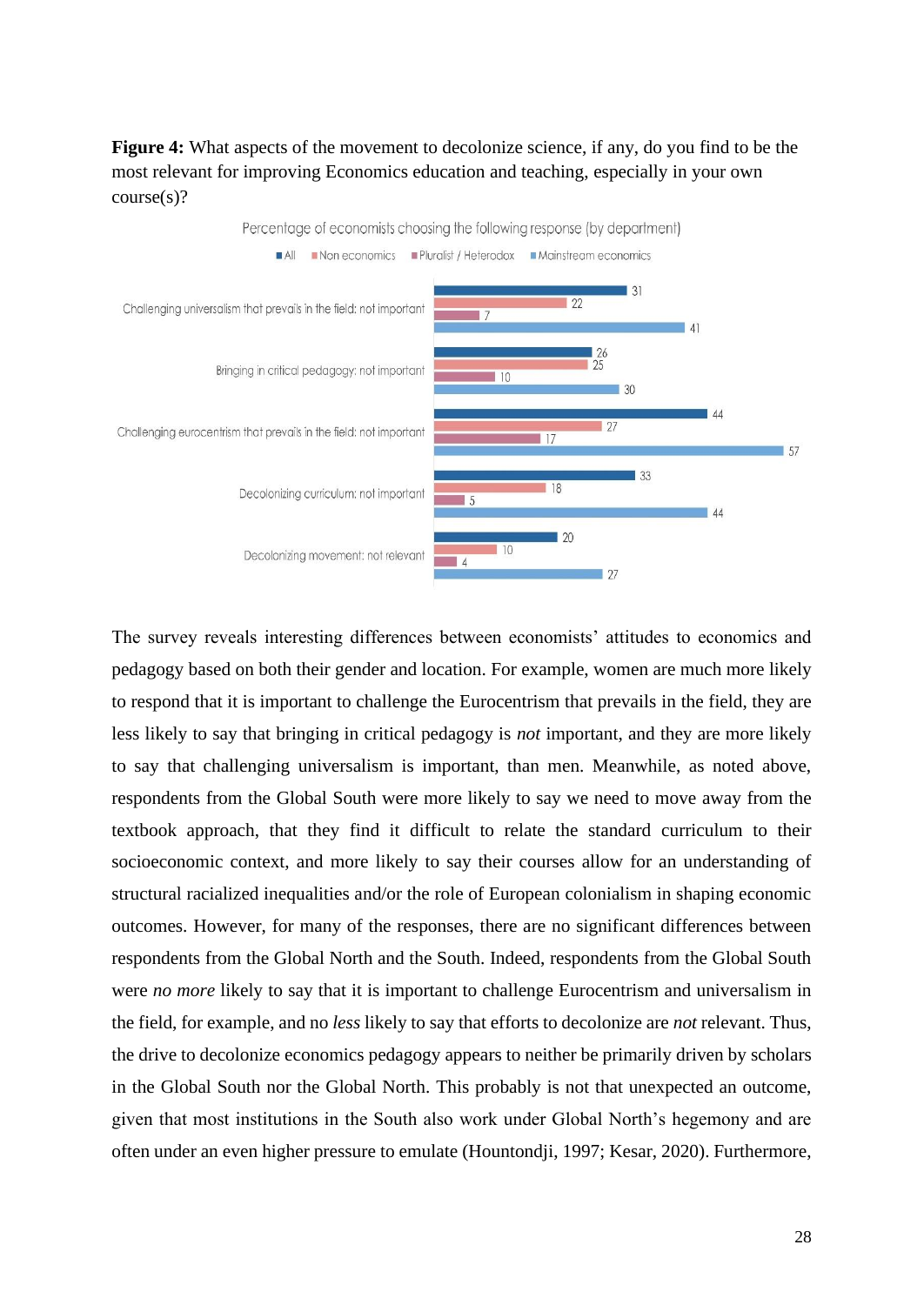it also underscores the point that decolonization is not simply about geographical location *per se*, but rather about the theoretical and methodological vantage point.

|                                        | (1)                                         | (2)                                               | (3)                                             | (4)                                      | (5)                                             |
|----------------------------------------|---------------------------------------------|---------------------------------------------------|-------------------------------------------------|------------------------------------------|-------------------------------------------------|
|                                        | Decolonizing<br>movement:<br>not relevant * | Decolonizing<br>the curriculum:<br>not relevant * | Challenging<br>eurocentrism:<br>not important * | Critical<br>pedagogy:<br>not important * | Challenging<br>universalism:<br>not important * |
|                                        |                                             |                                                   |                                                 |                                          |                                                 |
| Department:<br>Pluralist/<br>Heterodox | $0.105***$                                  | $0.0610***$                                       | $0.162***$                                      | $0.273***$                               | $0.113***$                                      |
| (Reference<br>Group:<br>Mainstream)    | (0.0638)                                    | (0.0328)                                          | (0.0536)                                        | (0.112)                                  | (0.0510)                                        |
| Department:<br>Non-Economics           | $0.296***$                                  | $0.260***$                                        | $0.244***$                                      | 0.766                                    | $0.404***$                                      |
|                                        | (0.113)                                     | (0.0815)                                          | (0.0693)                                        | (0.224)                                  | (0.119)                                         |
| Region: Global<br>South                | 0.992                                       | 1.084                                             | 0.954                                           | $0.166*$                                 | 1.125                                           |
| (Reference<br>Group: Global<br>North)  | (0.689)                                     | (0.694)                                           | (0.549)                                         | (0.178)                                  | (0.690)                                         |
| Years since<br>PhD: 5-15 Years         | 1.146                                       | 0.992                                             | 1.108                                           | 1.180                                    | 1.955**                                         |
| (Reference<br>Group: Age 0-5<br>Years) | (0.437)                                     | (0.327)                                           | (0.348)                                         | (0.412)                                  | (0.657)                                         |
| Years since<br>PhD: 15-30<br>Years     | 1.145                                       | 0.818                                             | $2.127**$                                       | 1.117                                    | 1.139                                           |
|                                        | (0.432)                                     | (0.270)                                           | (0.665)                                         | (0.390)                                  | (0.388)                                         |
| Years since<br>PhD: More Than          | 1.965*                                      | 2.683***                                          | $2.434***$                                      | $2.613***$                               | 2.820***                                        |
| 30 Years                               | (0.772)                                     | (0.953)                                           | (0.835)                                         | (0.943)                                  | (1.013)                                         |

**Table 5:** Logistic estimation: dependent variable for each specification noted below (odds ratio)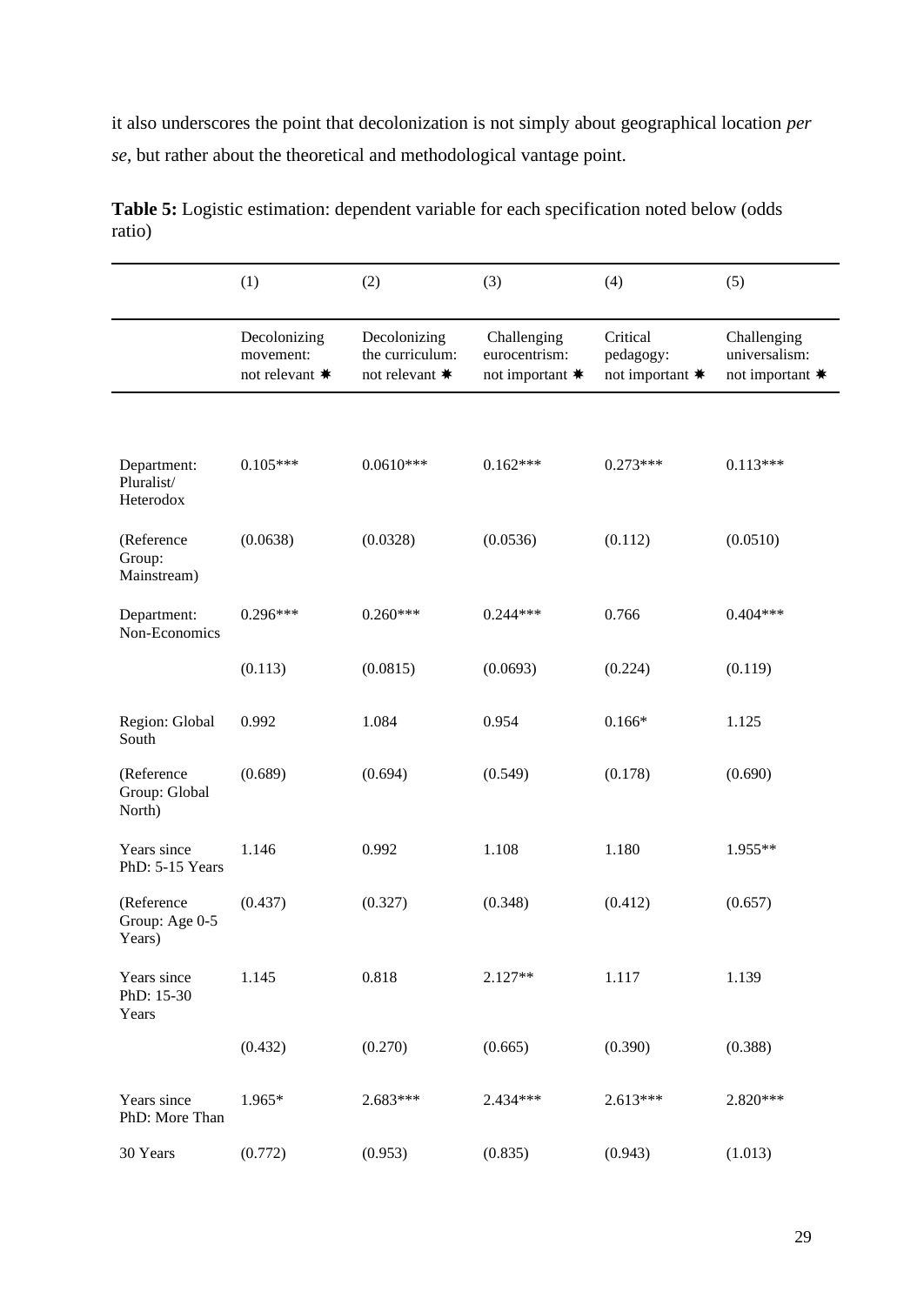| Gender: Woman                           | $0.560*$   | $0.464***$ | $0.503***$ | $0.543**$   | $0.471***$ |
|-----------------------------------------|------------|------------|------------|-------------|------------|
| (Reference<br>Group: Man)               | (0.175)    | (0.127)    | (0.124)    | (0.157)     | (0.128)    |
| Gender: Prefer<br>Not to say            | 1.630      | 1.026      | 1.066      | $3.611**$   | 0.809      |
|                                         | (1.094)    | (0.645)    | (0.697)    | (2.335)     | (0.511)    |
| Belonging<br>Ethnic/Racial<br>Minority: | 0.787      | 1.024      | 1.388      | 1.314       | 0.861      |
| Yes (Reference<br>Group: No)            | (0.324)    | (0.356)    | (0.444)    | (0.456)     | (0.301)    |
| Belonging<br>Ethnic/Racial<br>Minority: | 0.843      | 1.631      | 2.048      | 1.366       | 1.925      |
| Prefer Not to<br>say                    | (0.475)    | (0.808)    | (1.033)    | (0.705)     | (0.944)    |
| Constant                                | $0.368***$ | 0.850      | 0.957      | $0.3433***$ | $0.521**$  |
|                                         | (0.121)    | (0.242)    | (0.263)    | (0.105)     | (0.154)    |
|                                         |            |            |            |             |            |
| Pseudo R2                               | 0.0989     | 0.1646     | 0.1358     | 0.0898      | 0.1210     |
| ${\bf N}$                               | 448        | 403        | 448        | 448         | 448        |

Robust standard errors in parenthesis,

Pseudo R square = percent

\* p<0.10, \*\* p<0.05, \*\*\* p<0.01

✸ Non-Economics departments include Interdisciplinary / International Development / Development/Political economy / Politics / Political science departments

(1) Logistic estimation, where the dependent variable is a categorical variable takes values 1 if the respondent say that the Decolonizing movement is not relevant and 0 otherwise.

(2) Logistic estimation, where the dependent variable is a categorical variable takes values 1 if the respondent says that Decolonizing the curriculum is not relevant and 0 otherwise.

(3) Logistic estimation, where the dependent variable is a categorical variable takes values 1 if the respondent say that challenging the eurocentrism that prevails in the field is not important and 0 otherwise.

(4) Logistic estimation, where the dependent variable is a categorical variable takes values 1 if the respondent say that critical pedagogy is not important and 0 otherwise.

(5) Logistic estimation, where the dependent variable is a categorical variable takes values 1 if the respondent say that challenging universalism in the field is not important and 0 otherwise.

The results are reported as odds ratio, where an odds greater than 1 implies that relative to the base category,

those belonging to the non-base category are more likely to say that the issue outlined in the dependent variable is not important / relevant, and vice versa.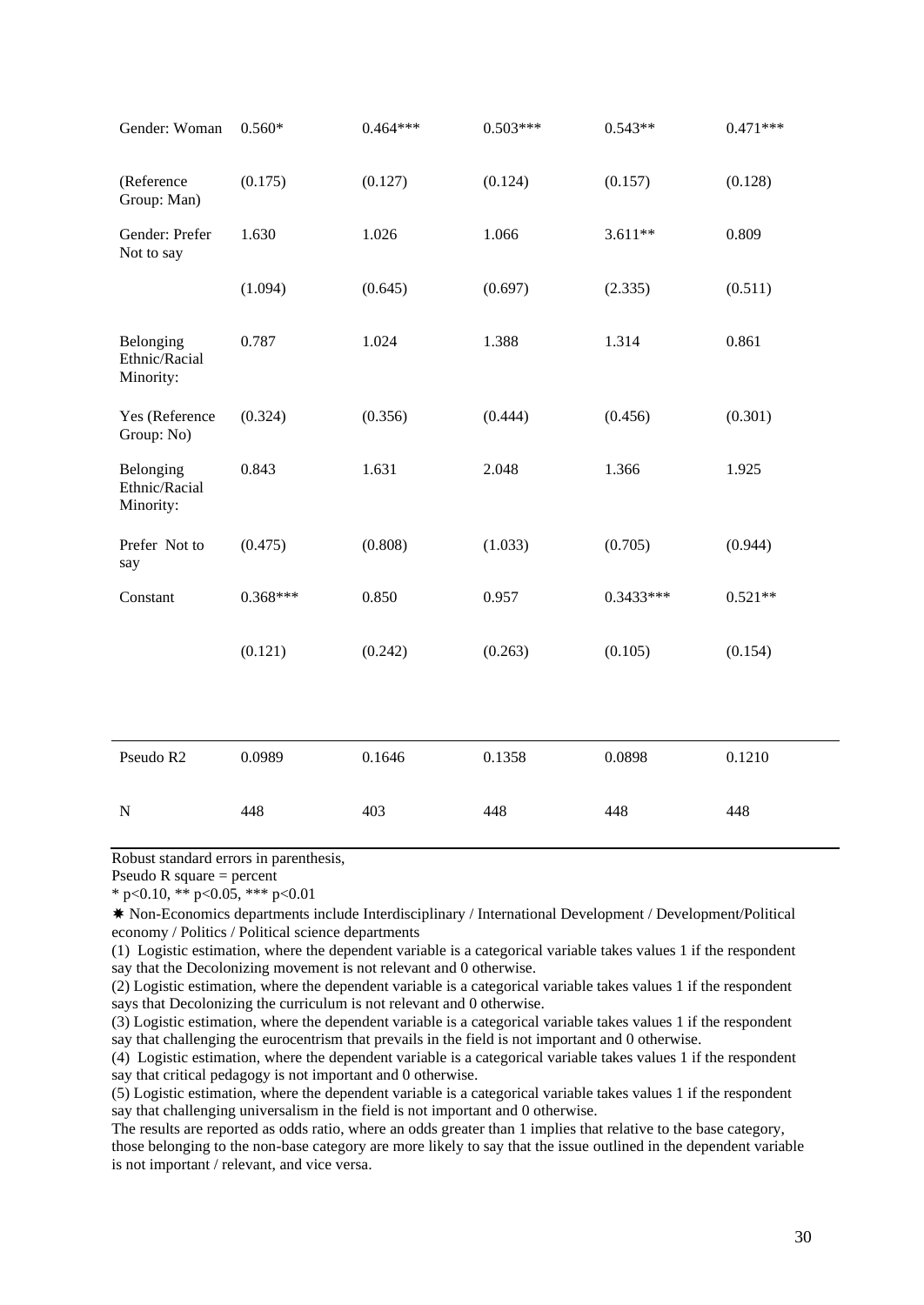## **5. Concluding reflections**

The economics field's historical anchoring in a Eurocentric worldview has had a dramatic impact on how the field is taught and how socioeconomic realities are shaped. However, the survey results presented in this article demonstrate that economists in the mainstream of the field appear to not be particularly convinced by reforms to economics education that are associated with calls to decolonize economics. Indeed, the survey demonstrates that scholars in top economics departments tend to favor narrow and instrumental approaches to teaching economics and that they see the need for more technical training in economics education as an important constraint to any attempt to change economics teaching. This view of economics teaching stands in contrast to the three central aspects of decolonizing economics teaching identified in this article, namely placing the economy within broader societal processes, challenging neutrality and universality, and recognizing power inequalities. Thus, the results suggest that the continued dominance of narrow theoretical and methodological approaches in the field, along with claims to neutrality and universality, constitute major obstacles to decolonizing economics teaching.

Nonetheless, these findings, while providing a landscape of the pedagogical practices in economics, also identify some scope for progress. In contrast to the mainstream of the discipline, the respondents in heterodox or pluralist economics departments fared better in terms of their openness to the decolonization agenda. This should perhaps not be surprising, given their explicit focus on structural inequalities between groups, embedded antagonisms in economics and social processes, and structural factors in shaping economic outcomes. However, as the results show, even among heterodox economists, decolonizing economics is not a top priority. This may have to do with the Eurocentrism and universality that is embedded in a lot of heterodox theorizing as well (Kayatekin, 2009). Nevertheless, given the centrality of the role of power, structures, and the politics of knowledge creation in heterodox strands and a recognition of multiple entry-points to theory and methods, they lend themselves more easily to a decolonization agenda than what the mainstream economic framework does. In other words, decolonizing heterodox economic theory can be a fruitful process, while decolonizing mainstream economic theory may be infeasible. However, the marginalization of heterodox and radical strands makes the task of decolonizing economics even harder. Similarly, for IPE, the marginalization of heterodox approaches such as Marxism, world systems theory and critical geography in recent years may make it more difficult for the field to address the calls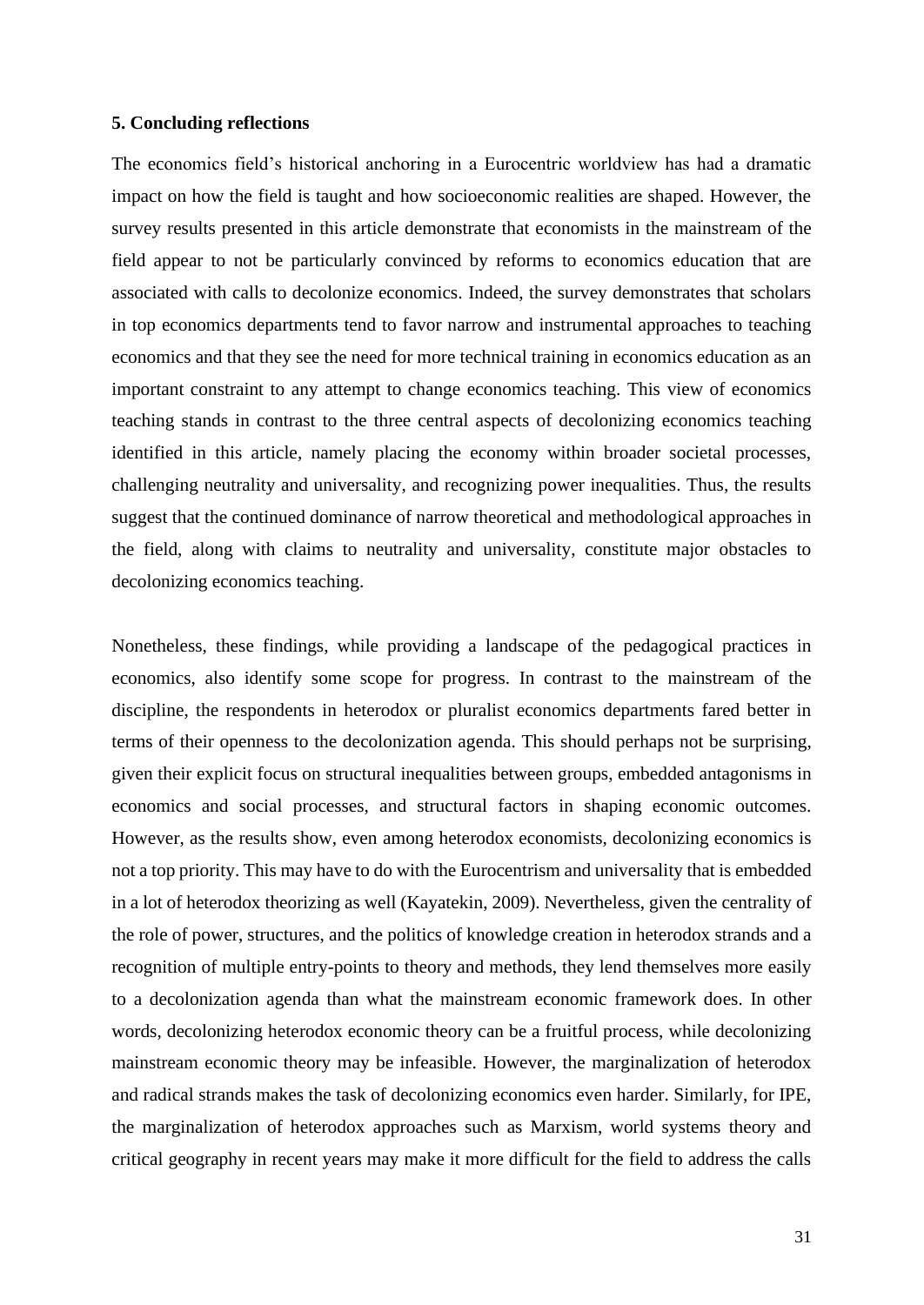for decolonization effectively (Clift et al., 2020). While the relatively forthcoming attitude towards decolonizing economics pedagogy of those with a relatively recent entry into academia when compared to those with more senior economists provides hope for a more critical engagement going forward, for those in mainstream departments, even junior academics with a strong commitment to diversifying and decolonizing the field may be constrained by the tight theoretical and methodological boundaries of the discipline.

Decolonizing economics is not simply a question of teaching or even only limited to research and knowledge production. Indeed, there is a strong relationship between Eurocentric science and imperial expansion, as well as with the unequal nature of capitalist development (Amin, 1988; Harding, 2002). Even after the fall of the old forms of colonial oppression, advancement of specific kinds of knowledge have been used as a powerful tool by the imperial powers to exert their influence over the rest of the world, for example through legitimizing policies associated with the Washington Consensus, post-Washington Consensus and the contemporary Wall Street Consensus (Rist, 1997; Gabor, 2021). Decolonizing economics and IPE teaching must be seen in this context too: a small step towards a more radical project of anti-imperialism and decolonization more broadly. Although taking anti-colonial approaches seriously cannot guarantee increased justice or equality, it can effectively help to undermine and challenge the romanticized view of capitalism in the economics field and enable fresh perspectives on marginalization and inequalities. In order to achieve better knowledge production and teaching, and ultimately a better society, we therefore hope these results can contribute to informed debate about how to decolonize economics and IPE.

#### **6. References**

Alves, C., Dutt, D., Kesar, S. & Kvangraven, I.H. (2023/*forthcoming*). *Decolonising Economics - An Introduction.* London: Polity Press.

Alves, C. & Kvangraven, I.H. (2020). Changing the Narrative: Economics After Covid-19. *Review of Agrarian Studies* 10(1): 147-163.

Amin, S. (1974). *Accumulation on a World Scale: A Critique of the Theory of Underdevelopment*. New York: Monthly Review Press.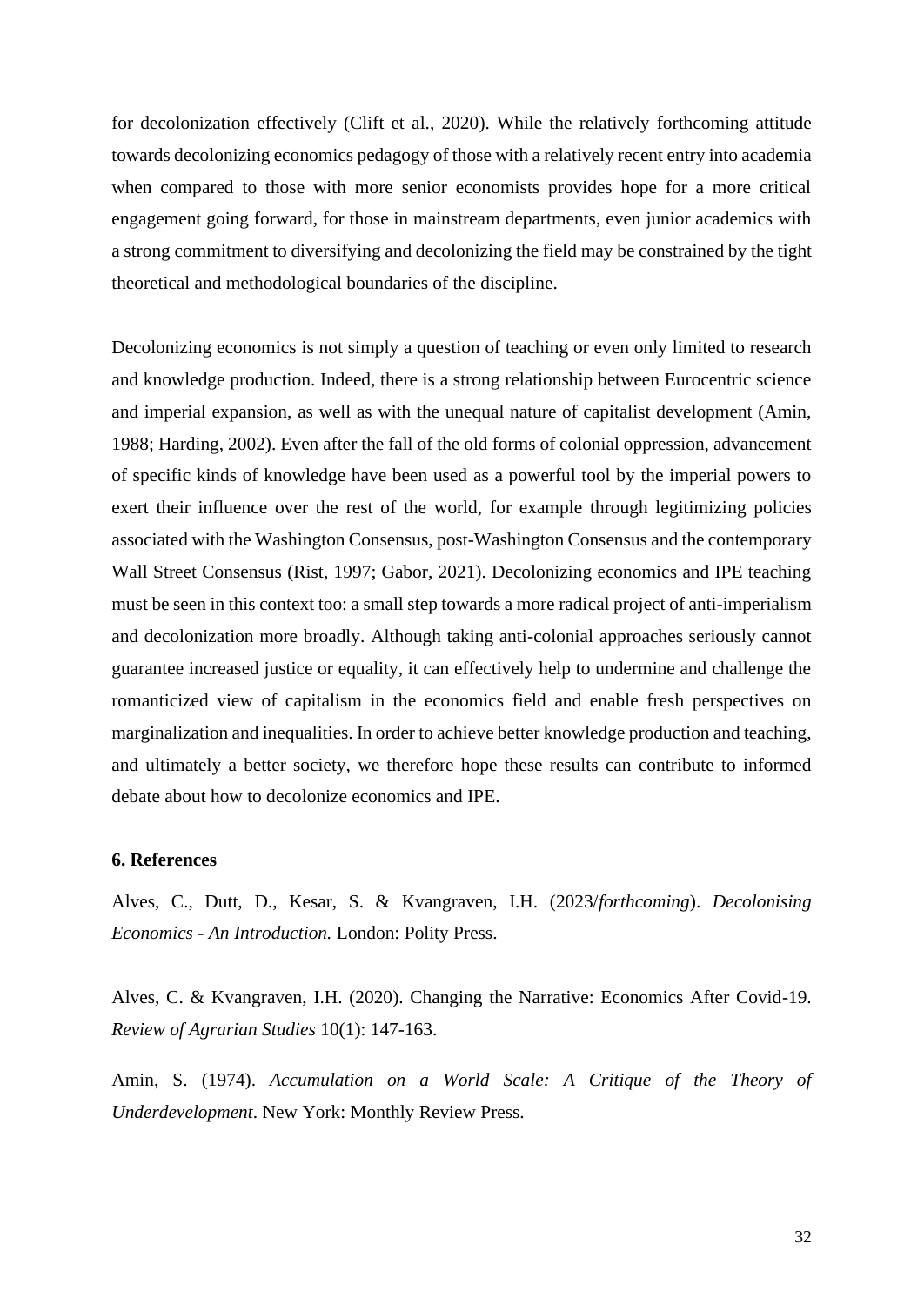Amin, S. 1988 (2009). *Eurocentrism: Modernity, Religion, and Democracy: A Critique of Eurocentrism and Culturalism* ( 2nd edn). Oxford: Pambazuka Press.

Angrist, J. D. and J. Pischke (2010). The Credibility Revolution in Empirical Economics: How Better Research Design is Taking the Con out of Econometrics. *Journal of Economic Perspectives* 24(2): 3–30.

Becker, G. (1976). *The Economic Approach to Human Behavior*. University of Chicago Press.

Banerjee, A.V., Amsden, A., Bates, R., Bhagwati, J., Deaton, A., & Stern, N. (2007). *Making Aid Work*. London and Cambridge: MIT Press

Bhattacharya, S. & Kesar, S. (2020). Precarity and Development: Production and Labor Processes in the Informal Economy in India. *Review of Radical Political Economics* 52(3): 387-408.

Best, J., Hay, C., LeBaron, G. & Mügge, D. Seeing and Not-seeing Like a Political Economist: The Historicity of Contemporary Political Economy and its Blind Spots. *New Political Economy* 26(2): 217-228.

Bhambra, G. (2020). Colonial global economy: towards a theoretical reorientation of political economy. *Review of International Political Economy*.

Bhambra, G., Gebrial D. & Nişancıoğlu, K. (2018). Introduction: Decolonising the University? In Bhambra, G., D. Gebrial and K. Nişancıoğlu (Eds), *Decolonising the University*. London: Pluto Press.

Blaney, D. L. & Inayatullah, N. (2010). *Savage economics: Wealth, poverty, and the temporal walls of capitalism*. London: Routledge.

Blaut, J.M. (1993). *The Colonizer's Model of the World: Geographical Diffusionism and Eurocentric History.* Guilford Press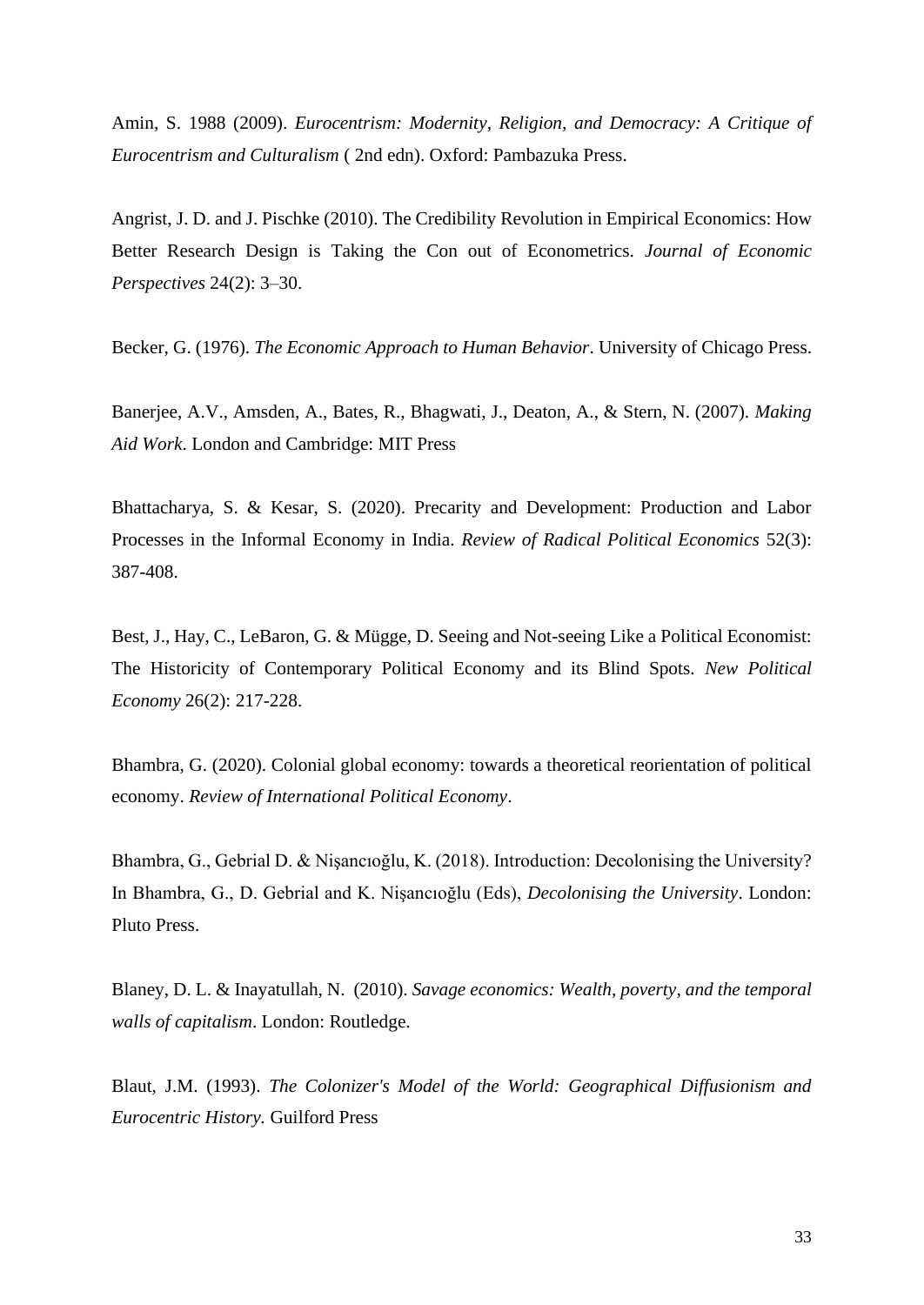Boulding, K. (1969). Economics as a Moral Science. *American Economic Review* 59 (1): 1– 12.

Chakrabarty, D. (2000). *Provincialising Europe: Postcolonial Thought and Historical Difference.* Princeton, NJ: Princeton University Press.

Clift, B., Kristensen, P. & Rosamond, B. (2020). Remembering and forgetting IPE: disciplinary history as boundary work. *Review of International Political Economy*.

CORE. (2016). About our e-Book. London: CORE Project, University College London.

Dennis, C. A. (2018). Decolonising Education: A Pedagogic Intervention. In Bhambra, Gurminder K., Dalia Gebrial and Kerem Nisancioglu (Eds), *Decolonising the University*. London: Pluto Press.

Dobusch, L., & Kapeller, J. (2012). Heterodox United vs. Mainstream City? Sketching a Framework for Interested Pluralism in Economics. *Journal of Economic Issues* 46 (4): 1035– 1058.

Duflo, E. (2017). Richard T. Ely Lecture: The Economist as Plumber. *American Economic Review: Papers & Proceedings* 107 (5): 1–26.

Earle, J., Moran, C. & Ward-Perkins, J. (2016). *The Econocracy: The Perils of Leaving Economics to the Experts*, Manchester, NH: Manchester University Press.

Federici, S. 2004. *Caliban and the Witch: Women, the Body and Primitive Accumulation.*. New York: Autonomedia.

Fine, B. & Dimitris, M. (2009). *From Political Economy to Economics Method, the Social and the Historical in the Evolution of Economic Theory*. Routledge, London.

Fourcade, M., Ollion, E. & Algan, Y. (2015). The Superiority of Economists. *Journal of Economic Perspectives* 29(1): 89–114.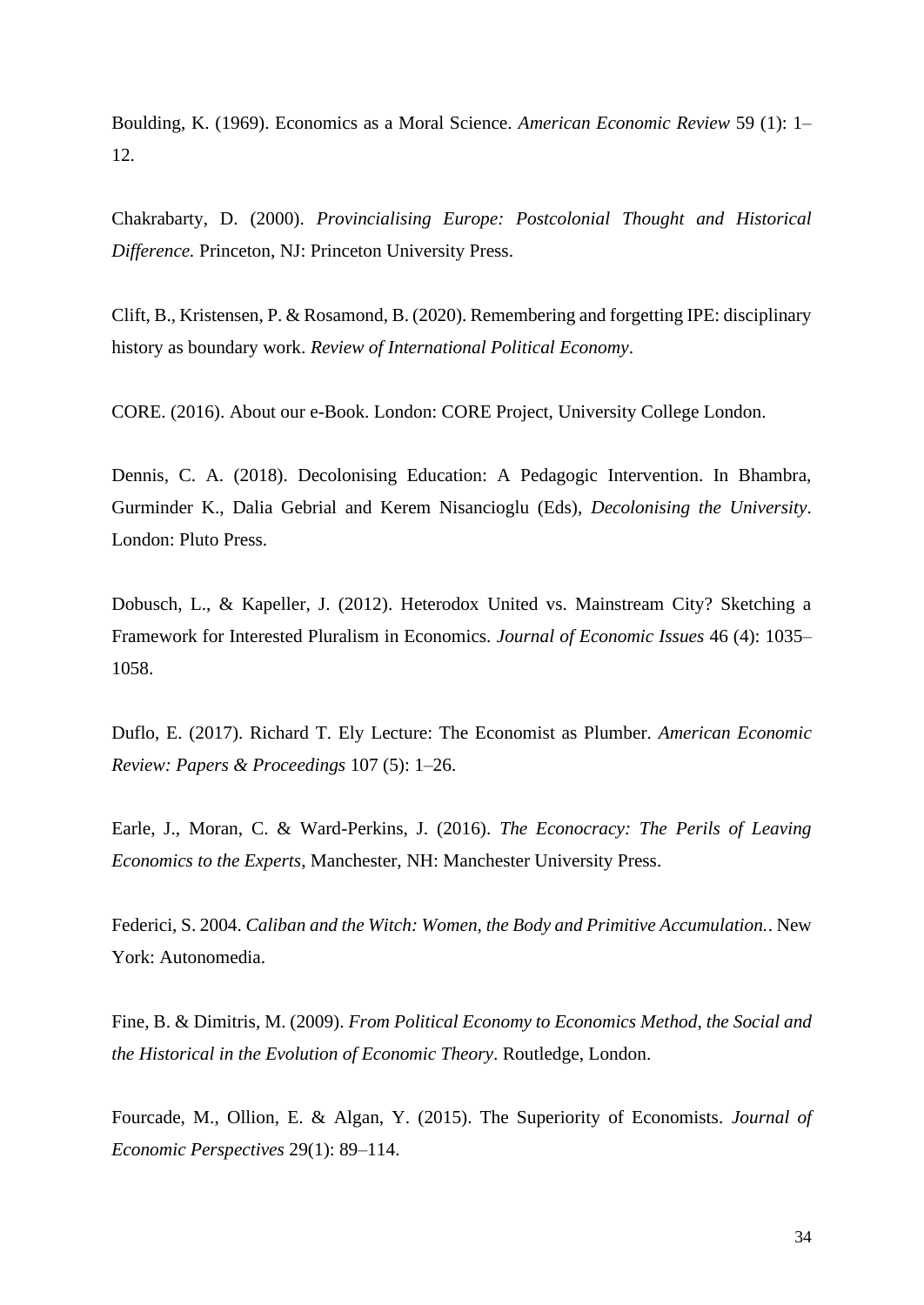Freire P. (1970/ 2017) *Pedagogy of the oppressed*. London, UK: Penguin Books.

Gabor, D. (2021). The Wall Street Consensus. *Development and Change* 52(3): 429-459.

Giles, C. (2018). UK economics graduates lack required skills, study finds. *Financial Times* July 26th, 2018.

Grosfoguel, R. (2013). The structure of knowledge in westernized universities – Epistemic racism/sexism and the four genocides/epistemicides of the long 16th century. *Human Architecture: Journal of the Sociology of Self-Knowledge* 11(1): 73–90.

Guizzo, D., Mearman, A. & Berger, S. (2019). 'TAMA' economics under siege in Brazil: the threats of curriculum governance reform. *Review of International Political Economy* 28(1): 258-281.

Harding, S. (1987). The Curious Coincidence of Feminine and African Moralities. In E. C. Eze (Ed) *African Philosophy: An Anthology*. Malden, MA: Blackwell, 1998. pp. 360 – 372.

Harding, S. (1992). Rethinking Standpoint Epistemology: What is "strong objectivity? *The Centennial Review* 36(3): 437-470.

Harding, S. (2002). "Must the Advance of Science Advance Global Inequality?" *International Studies Review* 4(2): 87-105.

Hartsock, N. (2006). Globalization and Primitive Accumulation: The Contributions of David Harvey's Dialectical Marxism. In Noel Castree and Derek Gregory (Eds) *David Harvey: A Critical Reader*. New York: Blackwell. pp. 167–90.

Helleiner, E. & H. Wang (2018). Beyond the tributary tradition of Chinese IPE: The indigenous roots of early Chinese economic nationalism. *The Chinese Journal of International Politics* 11(4): 451–483.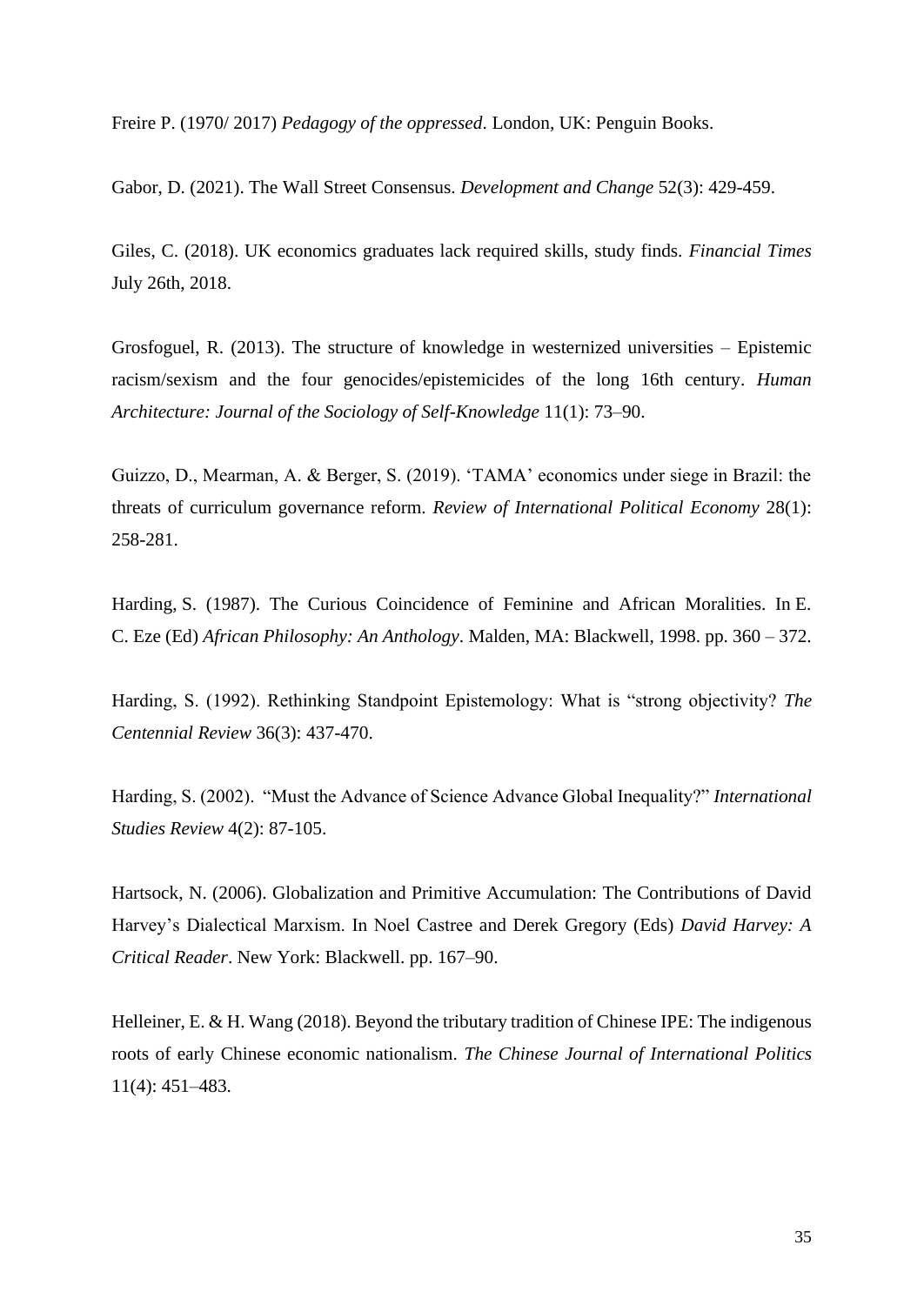Heterodox Economics Directory. 2020. "Heterodox Study Programs." Available at: [http://heterodoxnews.com/hed/study-programs.html#entry-31\[](http://heterodoxnews.com/hed/study-programs.html#entry-31)last accessed December 29th, 2021].

Hobson, John M. (2013). Part 1 – Revealing the Eurocentric foundations of IPE: A critical historiography of the discipline from the classical to the modern era. *Review of International Political Economy* 20(5): 1024-1054.

hooks, bell. (1994). *Teaching to Transgress: Education as the Practice of Freedom.* New York: Routledge.

Hountondji, P. (1997). *Endogenous Knowledge*: *Research Trails.* Oxford: CODESRIA.

James, H. (2012). 'Finance is History!' In *What's the use of Economics?* edited by D. Coyle. London: London Publishing Partnership.

Kabeer, N. (2020). Women's Empowerment and Economic Development: A Feminist Critique of Storytelling Practices in "Randomista" Economics. *Feminist Economics* 26 (2): 1–26.

Kaul, N. (2008). *Imagining Economics* Other*wise - Econounters with identity/difference.*  London and New York: Routledge.

Kay, C. (1989). *Latin American Theories of Development and Underdevelopment.* London and New York: Routledge.

Kayatekin, S. (2009). Between political economy and postcolonial theory: first encounters. *Cambridge Journal of Economics* 33:1113-1118.

Kesar, S. (2020). Identity in economics or identity of economics? *Miami Institute for the Social Sciences.*

Krueger, A. *et al.* (1991) Report on the Commission on Graduate Education in Economics, *Journal of Economic Literature*, 29(3): 1035-53.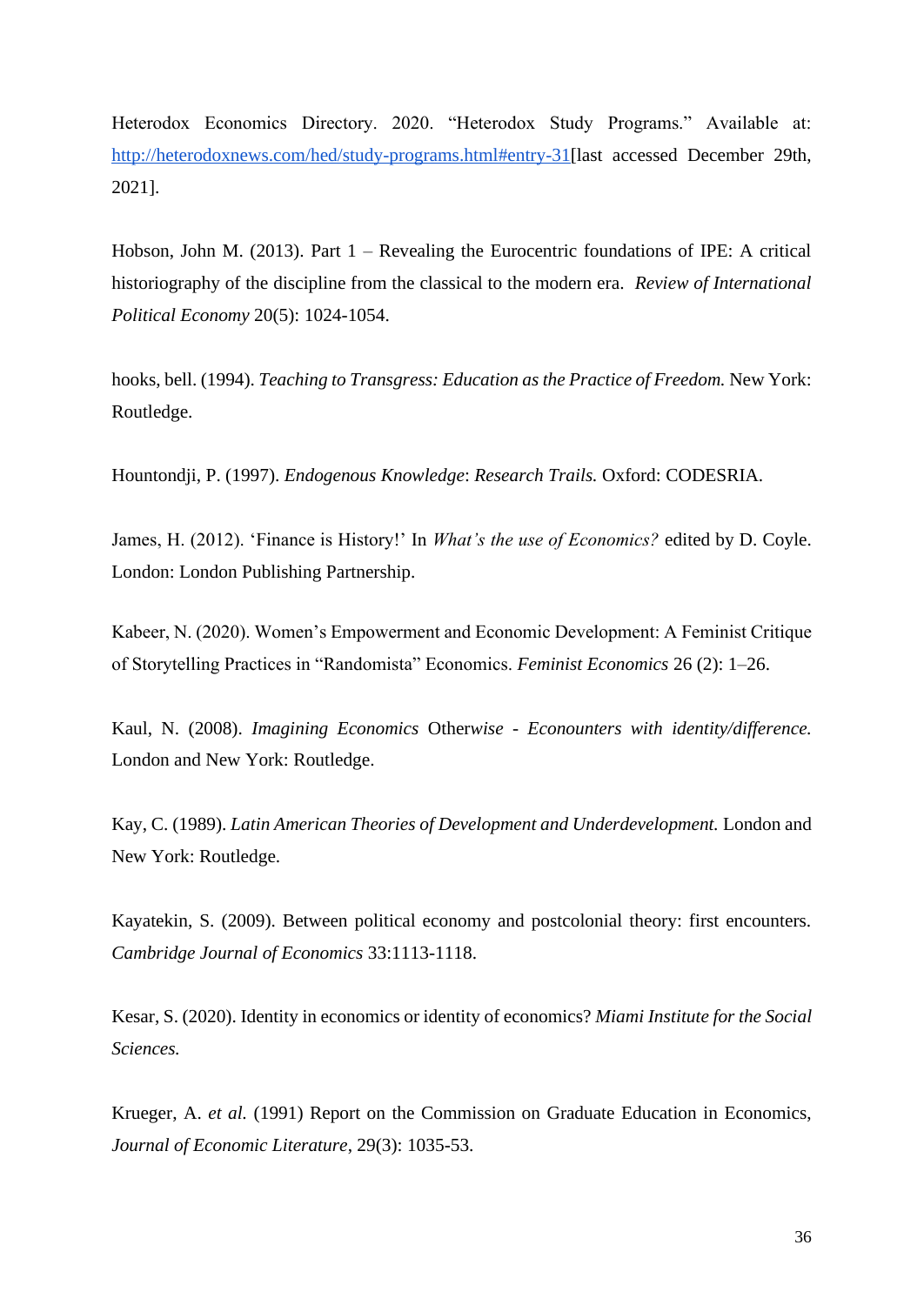Kvangraven, I. H. (2020). Nobel Rebels in Disguise — Assessing the Rise and Rule of the Randomistas. *Review of Political Economy* 32(3): 305-341.

Lawson, T. (1997). *Economics and Reality*. London: Routledge.

Lazarus, N. (2011). What postcolonial theory doesn't say *Race & Class* 53(1): 3–27.

LeBaron, G., Mügge, D., Best, J. & Hay, C. (2021). Blind spots in IPE: marginalized perspectives and neglected trends in contemporary capitalism. *Review of Political Economy* 28(2): 283-294.

Lee, F. (2009). *A History of Heterodox Economics: Challenging the Mainstream in the Twentieth Century.* London: Routledge

Madra, Y.M. (2017). *Late Neoclassical Economics The restoration of theoretical humanism in contemporary economic theory.* Routledge.

Mankiw, G. (2020) *Principles of Economics: NinthEdition.* Cengage: Boston.

Mantz, Felix. 2019. Decolonizing the IPE syllabus: Eurocentrism and the coloniality of knowledge in International Political Economy. *Review of International Political Economy*  26(6): 1361-1378.

Mearman, Andrew, Danielle Guizzo & Sebastian Berger. (2018). Whither Political Economy? Evaluating the CORE Project as a Response to Calls for Change in Economics Teaching. *Review of Political Economy* 30:2: 241-259.

Mendoza, B. (2016). Coloniality of gender and power: from postcoloniality to decoloniality. in L. Disch and M. Hawkesworth (Eds), *The Oxford Handbook of Feminist Theory* (pp. 100- 121). Oxford: Oxford University Press.

Mignolo, W. (2010). Delinking the rhetoric of modernity, the logic of coloniality and the grammar of coloniality. In W. Mignolo and A. Escobar (eds), *Globalization and the Decolonial Option* (303-368). London: Routledge.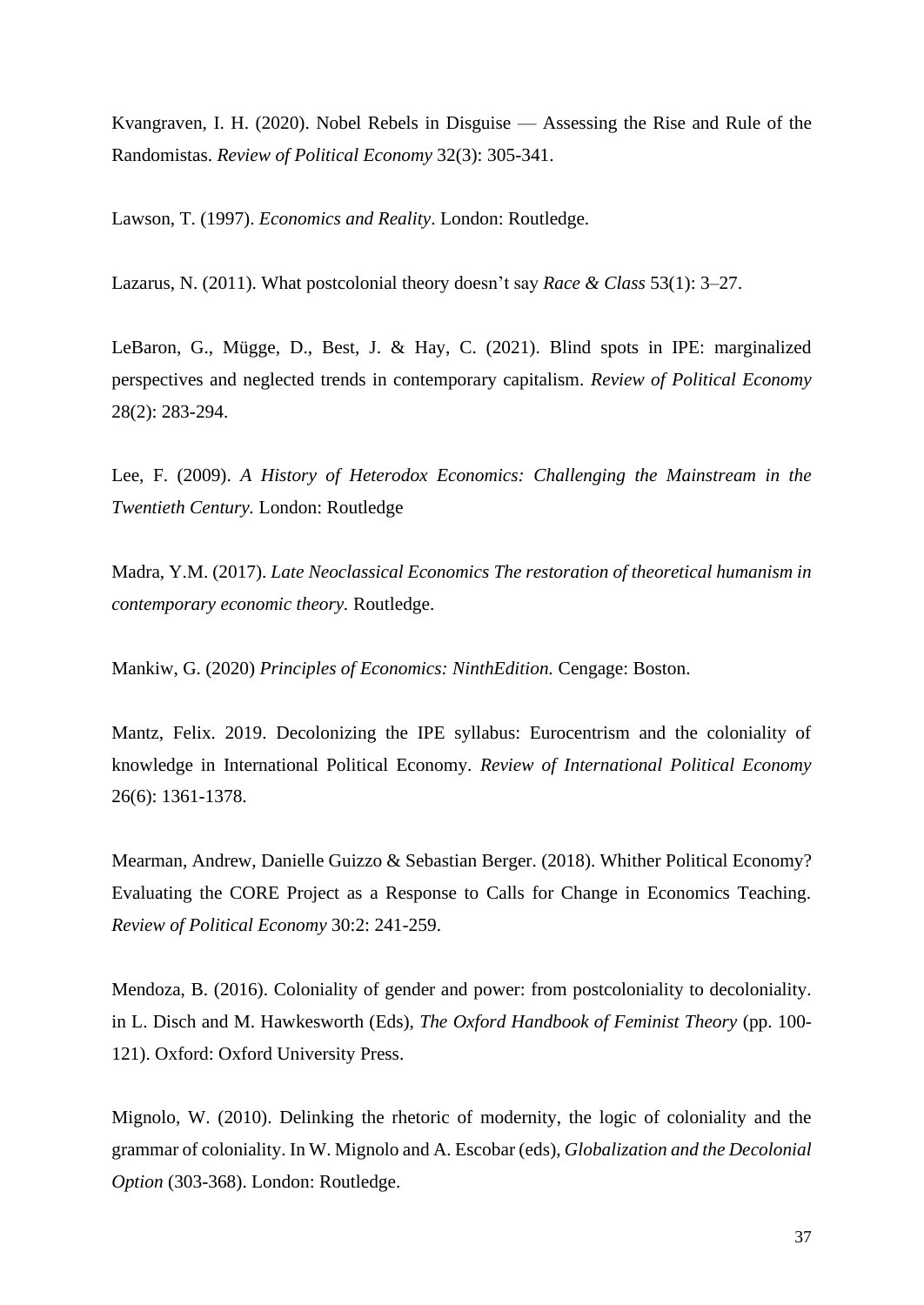Nelson, J. (1995). Feminism and Economics. *Journal of Economic Perspectives* 9 (2): 131- 148.

Ndlovu-Gatsheni, S. (2015). *Empire, global coloniality and African subjectivity*. New York: Berghahn Books.

Ndlovu-Gatsheni, S. (2018a).. *Epistemic freedom in Africa – Deprovincialization and decolonization*. London: Routledge.

Ndlovu-Gatsheni, S. (2018b). Why Rhodes Must Fall. In Ndlovu-Gatsheni, Sabelo (Ed), *Epistemic freedom in Africa – Deprovincialization and decolonization* (221-242). London: Routledge.

Peters, M. (2015). Why is My Curriculum White? *Educational Philosophy and Theory* 47(7):641-46.

Pradella, L. (2017). Marx and the Global South: Connecting History and Value Theory. *Sociology* 51(1): 146–161.

Quijano, Aníbal. 2000. *Coloniality of Power, Eurocentrism and Latin America*. Durham, North Carolina: Duke University Press.

Wolff, R. & Resnick, S. (2012). *Contending economic theories: neoclassical, Keynesian, and Marxian*. MIT Press.

Rist, G. (1997). *The History of Development: From Western Origin to Global Faith*. London: Zed.

Robinson, C. (1983). *Black Marxism: The making of the black radical tradition*. London; Totowa, N.J.: Zed.

Said, E. (1978). *Orientalism*. New York: Pantheon Books.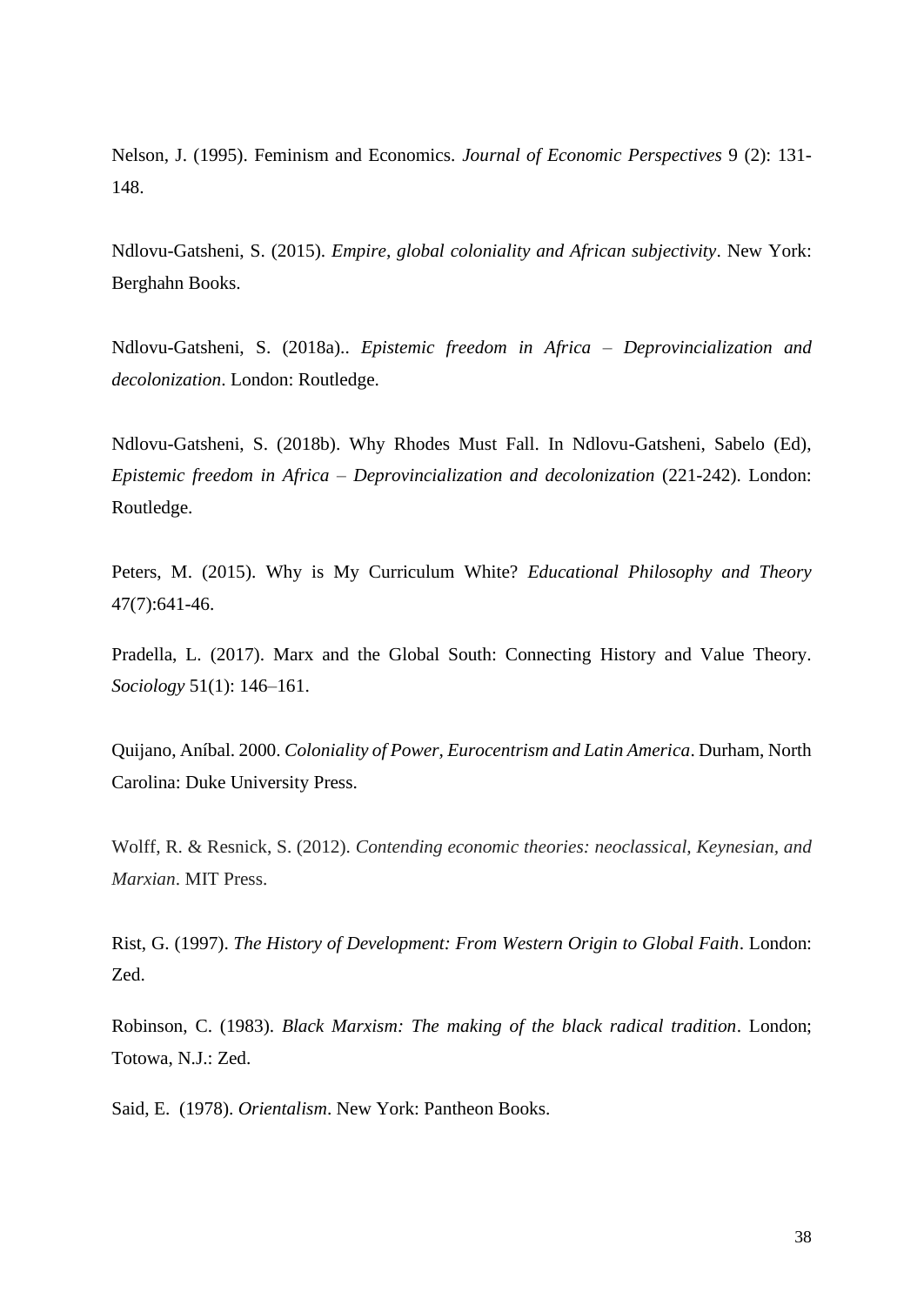Santos, B. de S. (2014). *Epistemologies of the south: Justice against epistemicide*. Boulder, CO: Paradigm Publishers.

Sanyal, K. (2007). *Rethinking Capitalist Development: Primitive Accumulation, Governmentality and Post-Colonial Capitalism.* London: Routledge India.

Smith, L.T. (1999). *Decolonizing Methodologies Research and Indigenous Peoples.* London: Zed Books.

Stilwell, F. (2006). Four Reasons for Pluralism in the Teaching of Economics. *Australasian Journal of Economics Education* 3(1&2):42-55.

Tavasci, D. & Ventimiglia, L. (2018). *Teaching the History of Economic Thought Integrating Historical Perspectives into Modern Economics.* EdwardElgar.

Tejeda, C., Espinoza, M. & Gutierrez, K. (2003). Toward a Decolonizing Pedagogy: Social Justice Reconsidered. In P. Trifonas (Ed) *Pedagogies of Difference: Rethinking Education for Social Justice*, pages 10–40. New York, NY: RoutledgeFalmer.

Tilley, L., & Shilliam, R. (2017). Raced markets: An introduction. *New Political Economy* 23(5): 1–10.

Wallerstein, I. (1997). Eurocentrism and its avatars: The dilemmas of social science. *New Left Review* I(226).

Williams, E. 1944 (1994). *Capitalism and slavery*. Chapel Hill, NC: University of North Carolina Press.

Zein-Elabdin, E. (2004). Articulating the postcolonial (with economics in mind). In Zein-Elabdin, E. & Charusheela, S. (Eds) *Postcolonialism Meets Economics*. London: Routledge.

Zein-Elabdin, E. (2009). Economics, postcolonial theory and the problem of culture: institutional analysis and hybridity. *Cambridge Journal of Economics*, *33*(6): 1153-1167.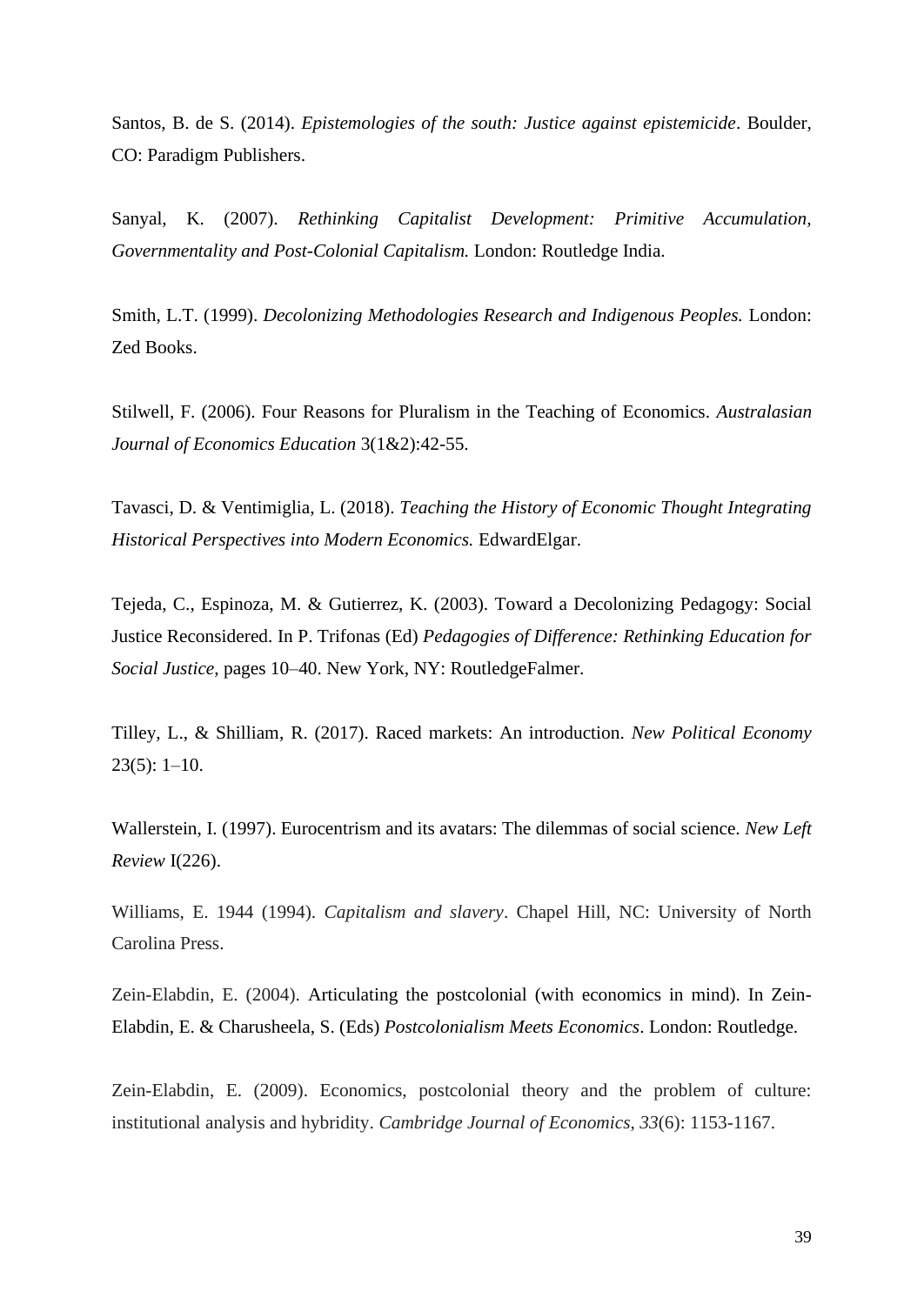Zein-Elabdin, E. & Charusheela. S. (2004). Introduction: economics and postcolonial thought. In Zein-Elabdin, E. & Charusheela, S. (Eds) *Postcolonialism Meets Economics*. London: Routledge.

Zembylas, M. (2018). Reinventing critical pedagogy as decolonizing pedagogy: The education of empathy. *Review of Education, Pedagogy, and Cultural Studies* 40(5): 404-421.

Zuidhof, P. (2014). Thinking Like an Economist: The Neoliberal Politics of the Economics Textbook. *Review of Social Economy* 72(2): 157-185.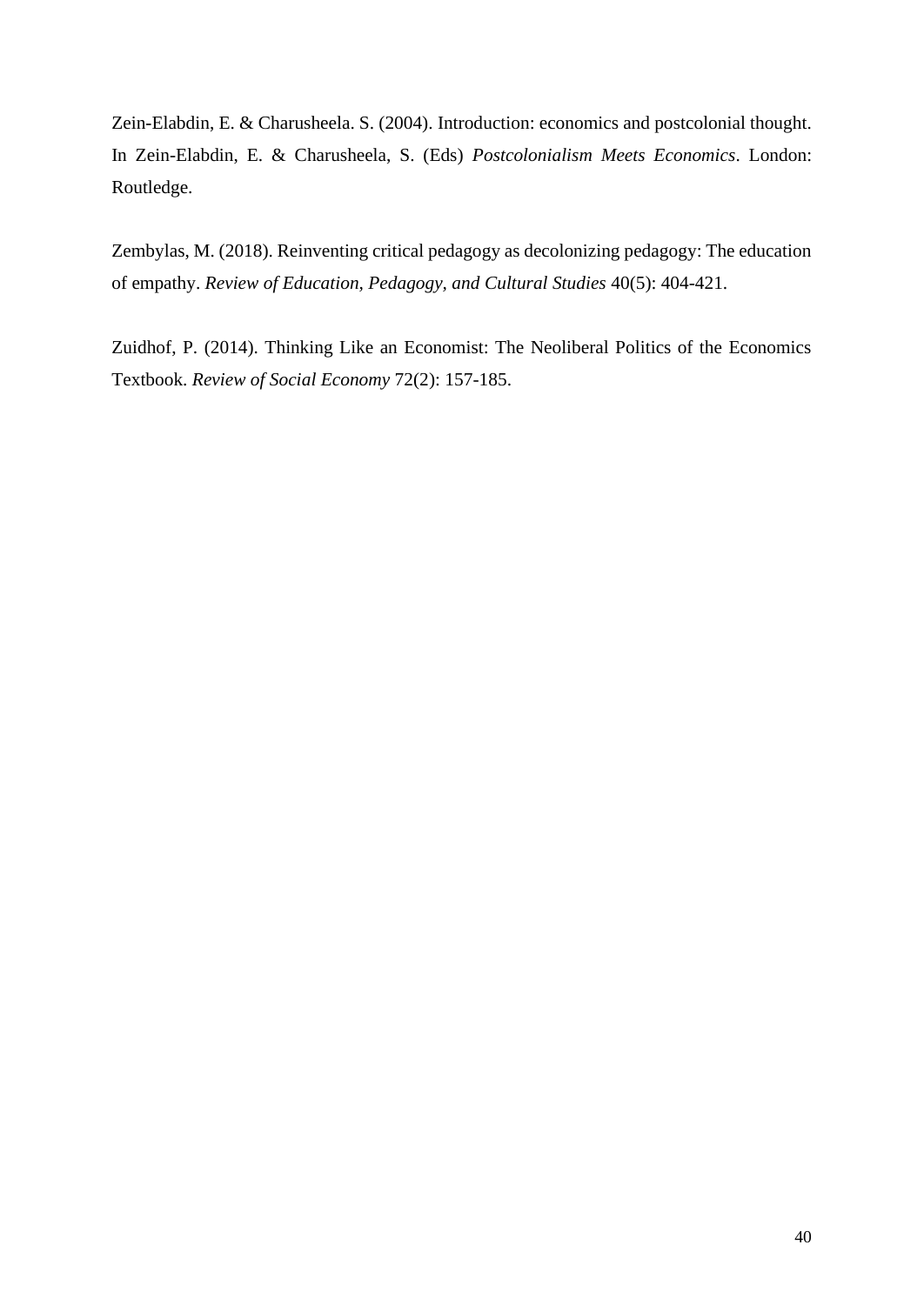## **7. Appendix**

| <b>Department</b>                                        | <b>Number</b> | <b>Emails identified</b> | Number of<br>respondents<br>(response rate) | <b>Source</b>                |
|----------------------------------------------------------|---------------|--------------------------|---------------------------------------------|------------------------------|
| Economics                                                | 50            | 2778                     | 299 (10.8%)                                 | RePEC                        |
| Heterodox<br>Economics or<br>Pluralist                   | 71            | 867                      | 81 (9.3%)                                   | A compilation of<br>sources* |
| Politics / Political<br>Science                          | 25            | 348                      | 43 (12.4%)                                  | QS Top<br>Universities       |
| Development<br>Studies /<br>International<br>Development | 25            | 262                      | $27(10.3\%)$                                | QS Top<br>Universities       |

## **Table A1:** Economists included in the survey on economics pedagogy<sup>13</sup>

\*Since Heterodox Economics is not a well-defined field from an institutional point of view, there are no independent rankings by official bodies. Furthermore, it is often in the nature of Heterodox Economics programs that they are not in prestigious departments (although there are some exceptions to this rule). Therefore, we identified departments by combining lists found in the Heterodox Economics Directory, Reteaching Economics (any department listed with more than 4 members was included), Lee (2009), and we added some additional departments from the Global South that are well known in the Heterodox community, but not on any of the more western-centric lists. Note that not all heterodox economics departments were necessarily formally economics departments, but broader social science programs.

| Your department                                           | Percentage | <b>Number</b> |
|-----------------------------------------------------------|------------|---------------|
| Economics                                                 | 60.04%     | 299           |
| Economics - pluralist or heterodox                        | 16.27%     | 81            |
| International development /<br><b>Development Studies</b> | 5.42%      | 27            |
| Political Economy                                         | 4.62%      | 23            |
| Politics / Political Science                              | 4.02%      | 20            |

## **Table A2**: Respondents' departments

<sup>&</sup>lt;sup>13</sup> In terms of the non-Economics departments that were targeted, all faculty members that had something related to Economics in either their title or if they didn't have a descriptive title, then in their research/teaching descriptions on the faculty page, were included. For the purpose of presenting the results, we've grouped all respondents who said they were in a non-Economics department together.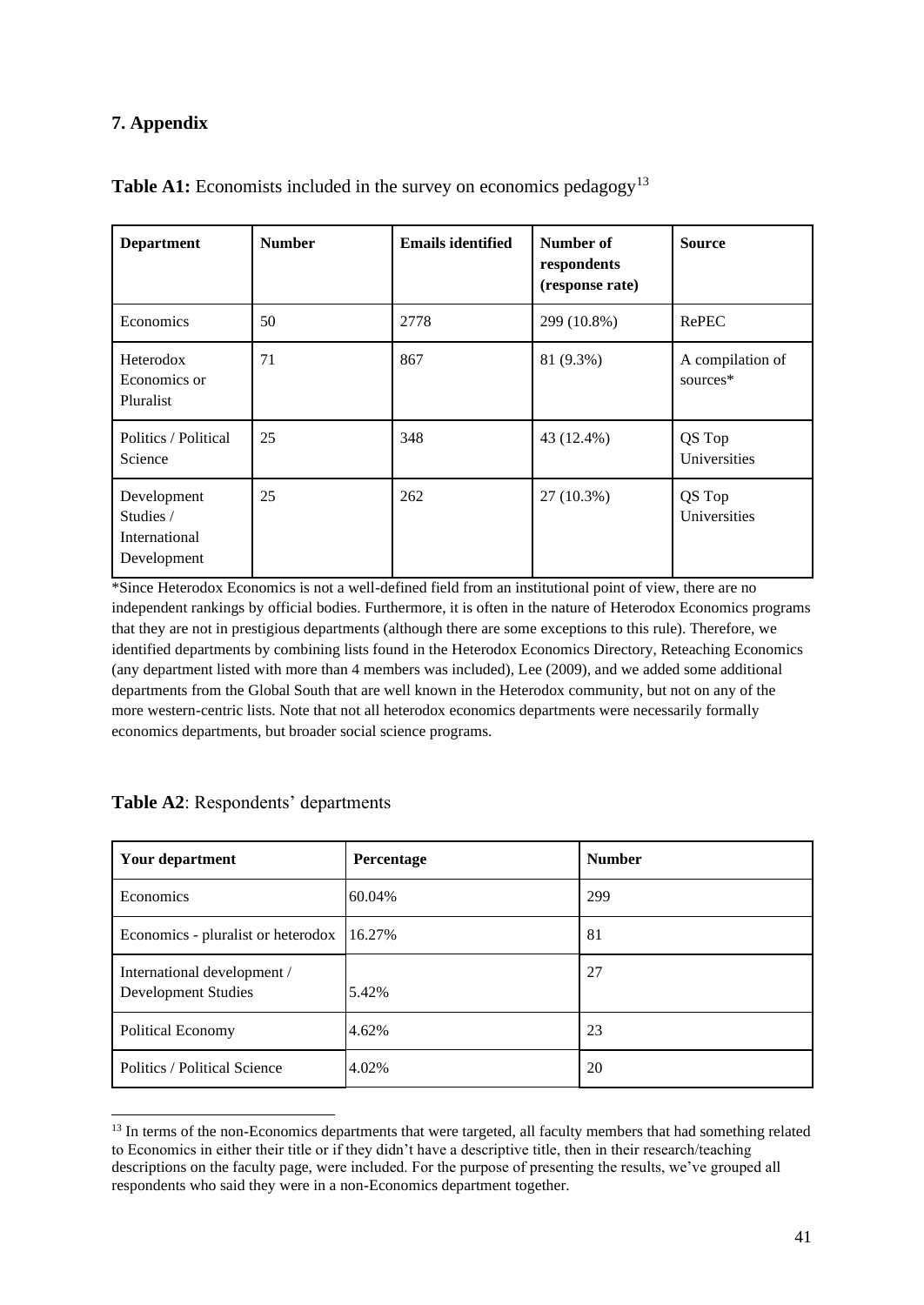| Management / Business         | 3.41% | 17             |
|-------------------------------|-------|----------------|
| Interdisciplinary institution | 2.81% | 14             |
| <b>Public Policy</b>          | 0.60% | $\overline{4}$ |
| Area Studies                  | 0.40% | 3              |
| Sociology                     | 0.80% | 3              |
| Geography                     | 0.60% | 2              |
| Other**                       | 1.00% | 5              |

\* Respondents from Mathematics, Education, Economic History, Finance and a cross-disciplinary appointment.

**Table A3**: Respondents' disciplinary backgrounds

| Your disciplinary background                       | Percentage | <b>Number</b>  |
|----------------------------------------------------|------------|----------------|
| Economics                                          | 62.45%     | 311            |
| Economics - pluralist or heterodox                 | 17.47%     | 87             |
| Political Economy                                  | 4.62%      | 23             |
| Politics / Political Science                       | 3.61%      | 18             |
| Interdisciplinary                                  | 3.41%      | 17             |
| Management / Business                              | 1.81%      | 9              |
| International development /<br>Development Studies | 0.80%      | $\overline{4}$ |
| History                                            | 0.80%      | $\overline{4}$ |
| Mathematics                                        | 0.80%      | $\overline{4}$ |
| Sociology                                          | 0.80%      | $\overline{4}$ |
| Anthropology                                       | 0.60%      | 3              |
| Geography                                          | 0.60%      | 3              |
| <b>Economic History</b>                            | 0.60%      | 3              |
| Other**                                            | 1.61%      | 8              |

\* Respondents from Cognitive Science, Engineering (2), English, Physics and Anthropology, Psychology, Public Policy, Social Welfare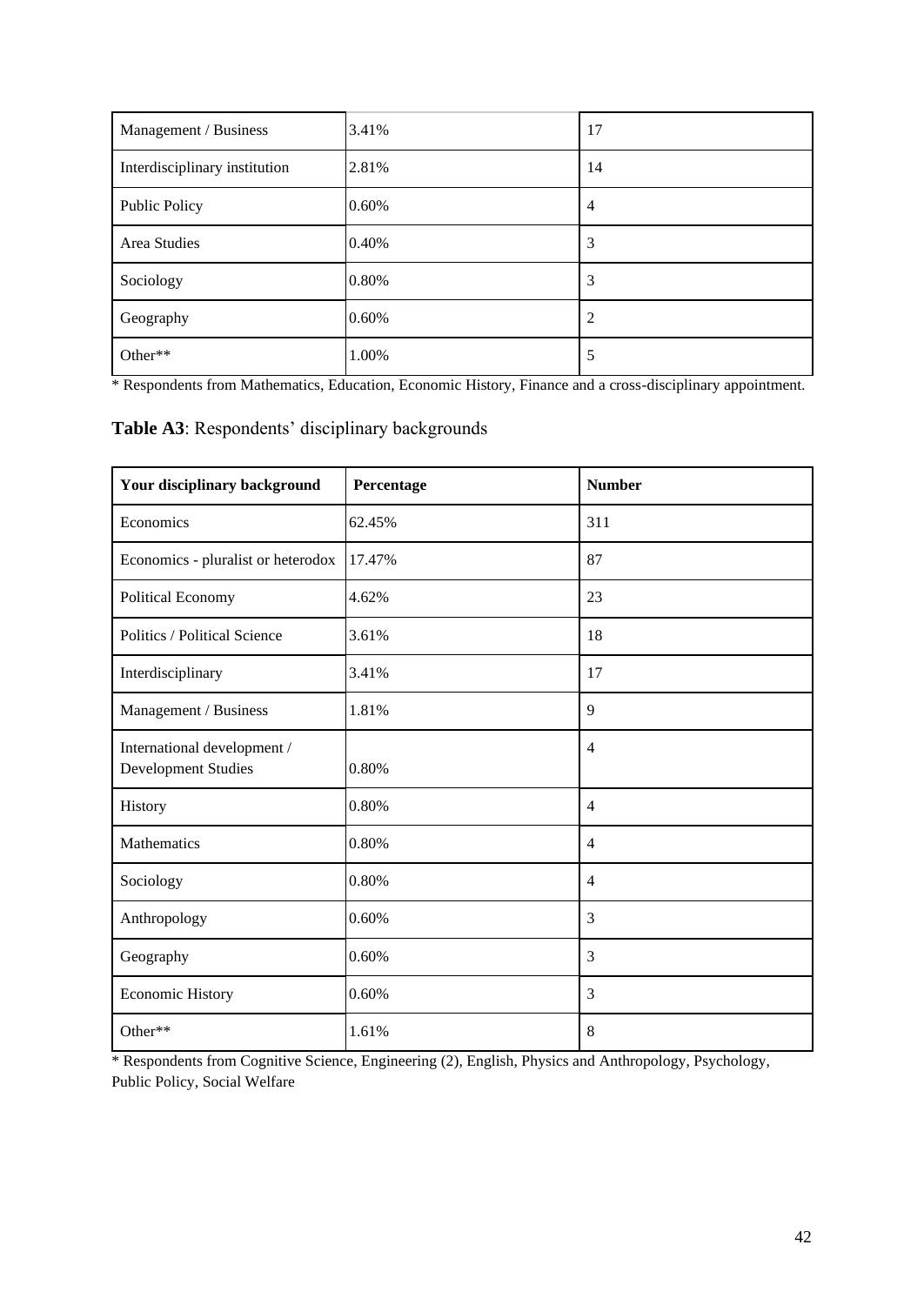| Time since PhD     | Number of respondents | Percentage of respondents |
|--------------------|-----------------------|---------------------------|
| I don't have a PhD | 21                    | 4.22                      |
| Less than 5 years  | 85                    | 17.07                     |
| 5-15 years         | 147                   | 29.52                     |
| $15-30$ years      | 150                   | 30.12                     |
| More than 30 years | 95                    | 19.08                     |
| Total              | 498                   | 100                       |

## **Table A4**: Time since PhD of respondents

**Table A5**: Country/region in which respondents teach

| Region / country in which<br>they teach | Number of respondents | Percentage of respondents |
|-----------------------------------------|-----------------------|---------------------------|
| <b>USA</b>                              | 202                   | 40.56                     |
| UK                                      | 131                   | 26.31                     |
| Australia                               | 21                    | 4.22                      |
| Canada                                  | 15                    | 3.01                      |
| Europe                                  | 105                   | 21.08                     |
| Global South                            | 24                    | 4.82                      |
| Total                                   | 498                   | 100                       |

*Countries from the Global South include Brazil, India, South Africa, Thailand, Uganda, United Arab Emirates, and Zimbabwe. Countries from Europe included Belgium, Denmark, Estonia, France, Germany, Italy, Netherlands, Norway, Spain, and Switzerland*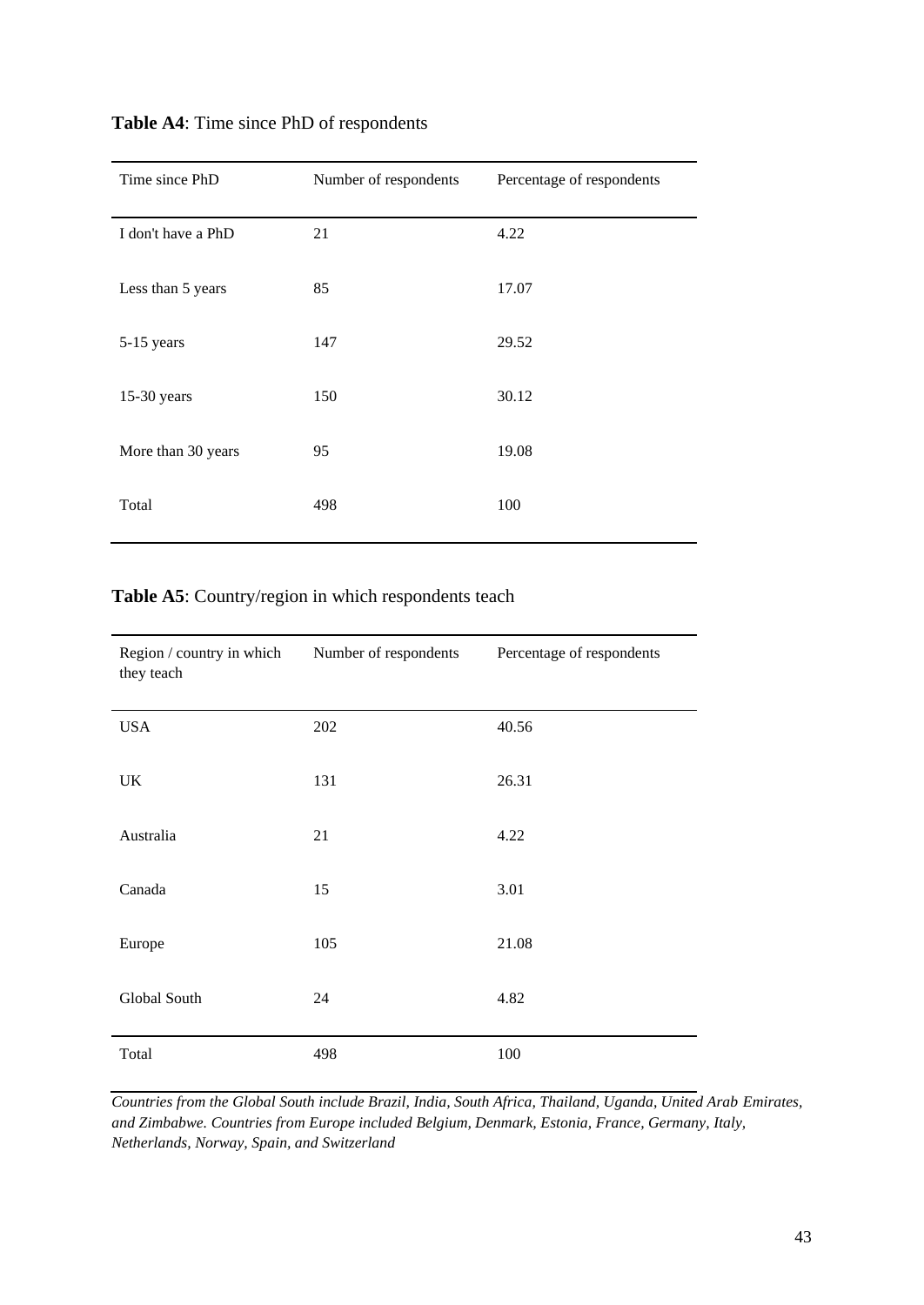| Gender                     | Number of respondents | Percentage of respondents |
|----------------------------|-----------------------|---------------------------|
| Man                        | 350                   | 70.28                     |
| Woman                      | 128                   | 25.7                      |
| Others / Prefer not to say | 20                    | 4.02                      |
| Total                      | 498                   | 100                       |

## **Table A6**: Gender of respondents

**Table A7**: Ethnicity/race of respondents

| Ethnic or racial minority  | Number of respondents | Percentage of respondents |
|----------------------------|-----------------------|---------------------------|
| N <sub>0</sub>             | 392                   | 78.71                     |
| Yes                        | 71                    | 14.26                     |
| Others / Prefer not to say | 35                    | 7.03                      |
| Total                      | 498                   | 100                       |

## **Table A8**: Departments included in the survey

| <b>University</b>                 | Country    | <b>Department</b> | <b>Field representing</b> |
|-----------------------------------|------------|-------------------|---------------------------|
| Harvard                           | <b>USA</b> | Economics         | Mainstream<br>economics   |
| MIT                               | <b>USA</b> | Economics         | Mainstream<br>economics   |
| University of California-Berkeley | <b>USA</b> | Economics         | Mainstream<br>economics   |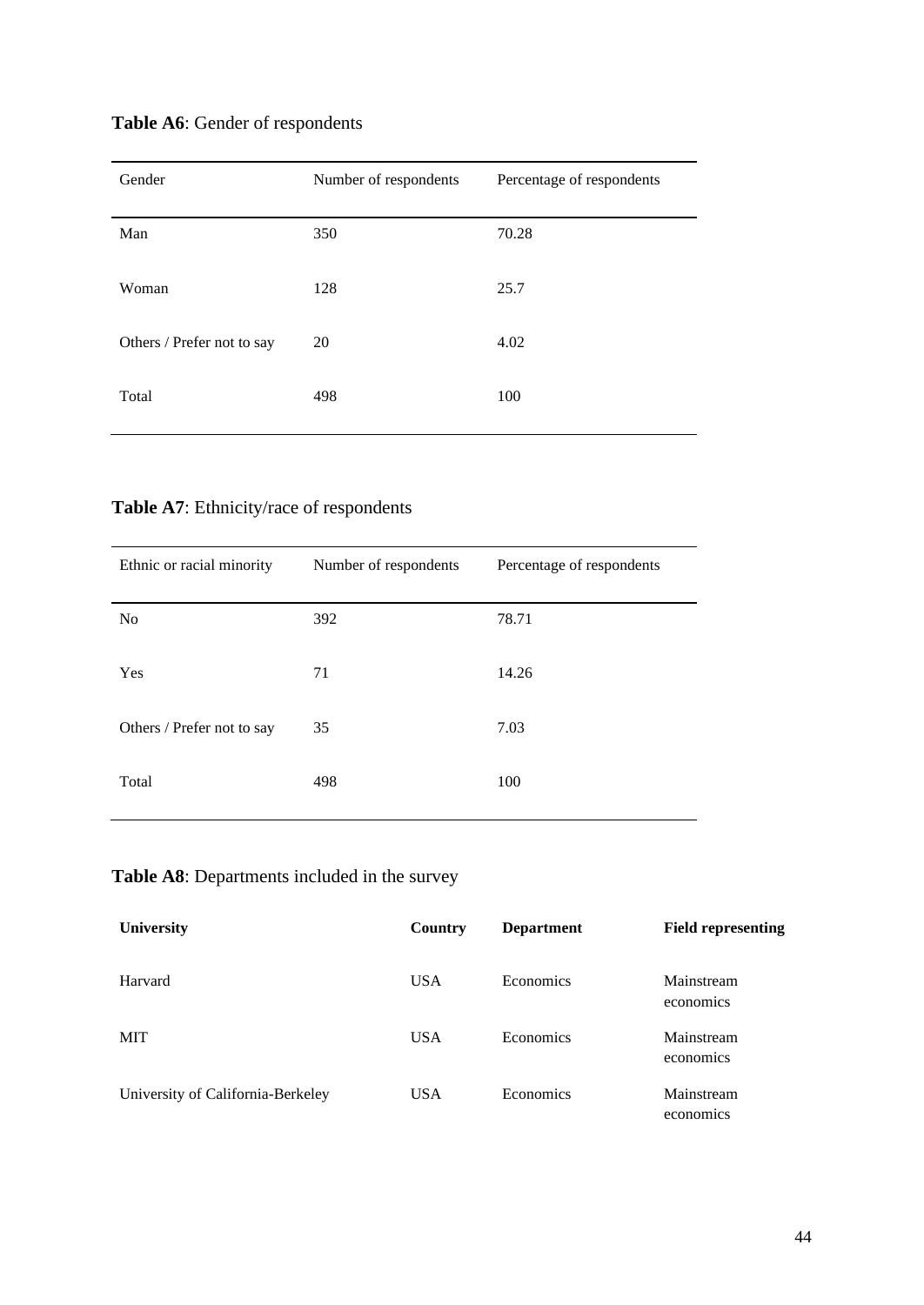| Department of Economics, University of<br>Chicago | <b>USA</b> | Economics | Mainstream<br>economics |
|---------------------------------------------------|------------|-----------|-------------------------|
| Paris School of Economics                         | France     | Economics | Mainstream<br>economics |
| Princeton University                              | <b>USA</b> | Economics | Mainstream<br>economics |
| <b>Stanford University</b>                        | <b>USA</b> | Economics | Mainstream<br>economics |
| University of Oxford                              | UK.        | Economics | Mainstream<br>economics |
| Toulouse School of Economics                      | France     | Economics | Mainstream<br>economics |
| Columbia University, Economics Dept.              | USA.       | Economics | Mainstream<br>economics |
| <b>Brown University</b>                           | <b>USA</b> | Economics | Mainstream<br>economics |
| New York University, Economics<br>Department      | <b>USA</b> | Economics | Mainstream<br>economics |
| Yale                                              | <b>USA</b> | Economics | Mainstream<br>economics |
| Barcelona Graduate School of Economics            | Spain      | Economics | Mainstream<br>economics |
| <b>Boston University</b>                          | <b>USA</b> | Economics | Mainstream<br>economics |
| UC San Diego                                      | <b>USA</b> | Economics | Mainstream<br>economics |
| Dartmouth College                                 | <b>USA</b> | Economics | Mainstream<br>economics |
| University of Pennsylvania                        | <b>USA</b> | Economics | Mainstream<br>economics |
| University College London                         | UK         | Economics | Mainstream<br>economics |
| Northwestern University                           | <b>USA</b> | Economics | Mainstream<br>economics |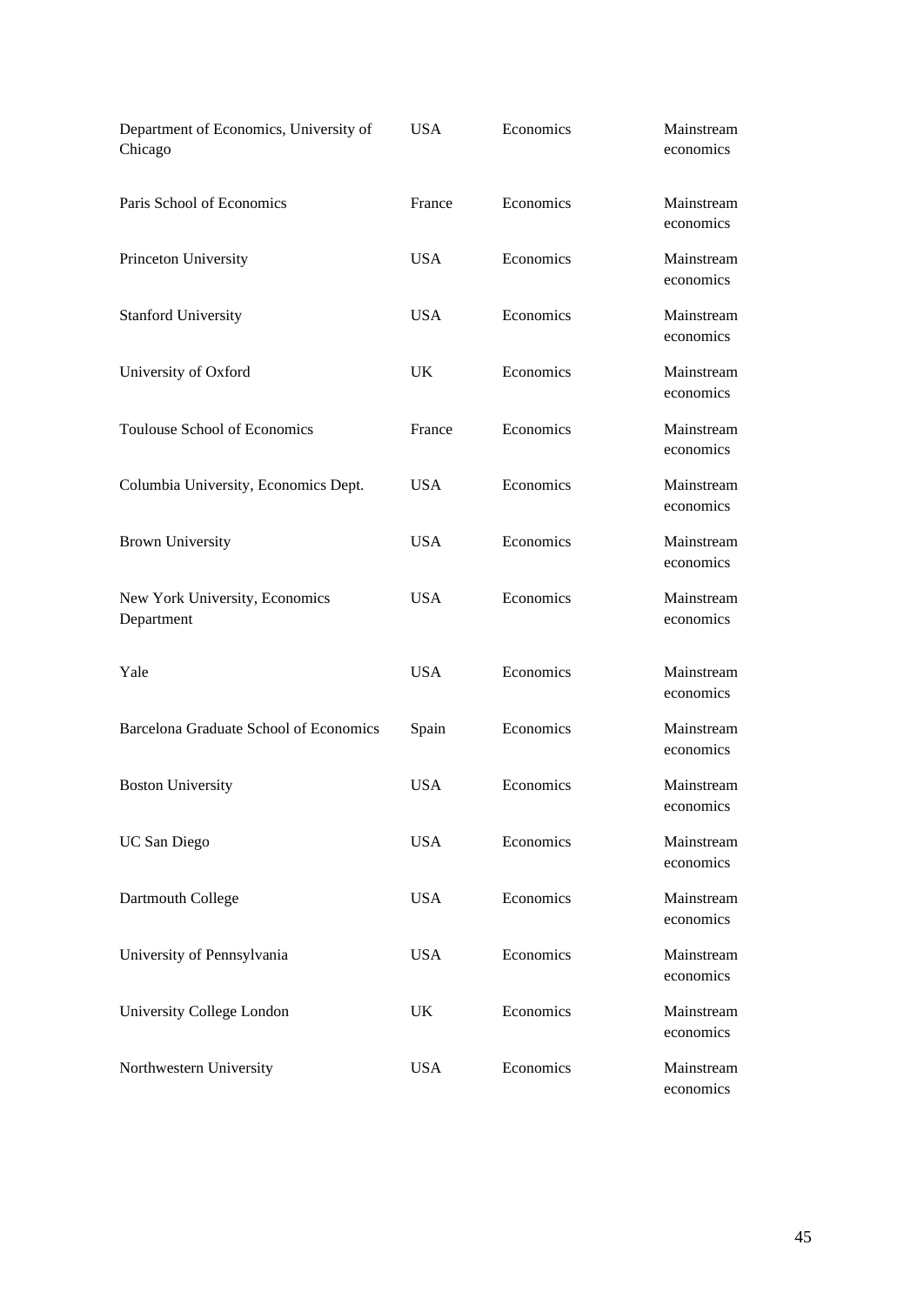| Columbia University, Finance and<br>Economics Department, Graduate School of<br><b>Business</b> | <b>USA</b>         | Economics | Mainstream<br>economics |
|-------------------------------------------------------------------------------------------------|--------------------|-----------|-------------------------|
| <b>London School of Economics</b>                                                               | UK                 | Economics | Mainstream<br>economics |
| University of Wisconsin-Madison                                                                 | <b>USA</b>         | Economics | Mainstream<br>economics |
| University of Michigan                                                                          | <b>USA</b>         | Economics | Mainstream<br>economics |
| University of California-Los Angeles                                                            | <b>USA</b>         | Economics | Mainstream<br>economics |
| School of Economics and Management,<br>Universiteit van Tilburg                                 | <b>Netherlands</b> | Economics | Mainstream<br>economics |
| University of California-Davis                                                                  | <b>USA</b>         | Economics | Mainstream<br>economics |
| <b>Boston College</b>                                                                           | <b>USA</b>         | Economics | Mainstream<br>economics |
| Vancouver School of Economics,<br>University of British Columbia                                | Canada             | Economics | Mainstream<br>economics |
| Michigan State University                                                                       | <b>USA</b>         | Economics | Mainstream<br>economics |
| University of Warwick                                                                           | <b>UK</b>          | Economics | Mainstream<br>economics |
| Georgetown University                                                                           | <b>USA</b>         | Economics | Mainstream<br>economics |
| University of Southern California                                                               | <b>USA</b>         | Economics | Mainstream<br>economics |
| University of Toronto                                                                           | Canada             | Economics | Mainstream<br>economics |
| Duke University                                                                                 | <b>USA</b>         | Economics | Mainstream<br>economics |
| University of Nottingham                                                                        | UK                 | Economics | Mainstream<br>economics |
| University of Cambridge                                                                         | UK                 | Economics | Mainstream<br>economics |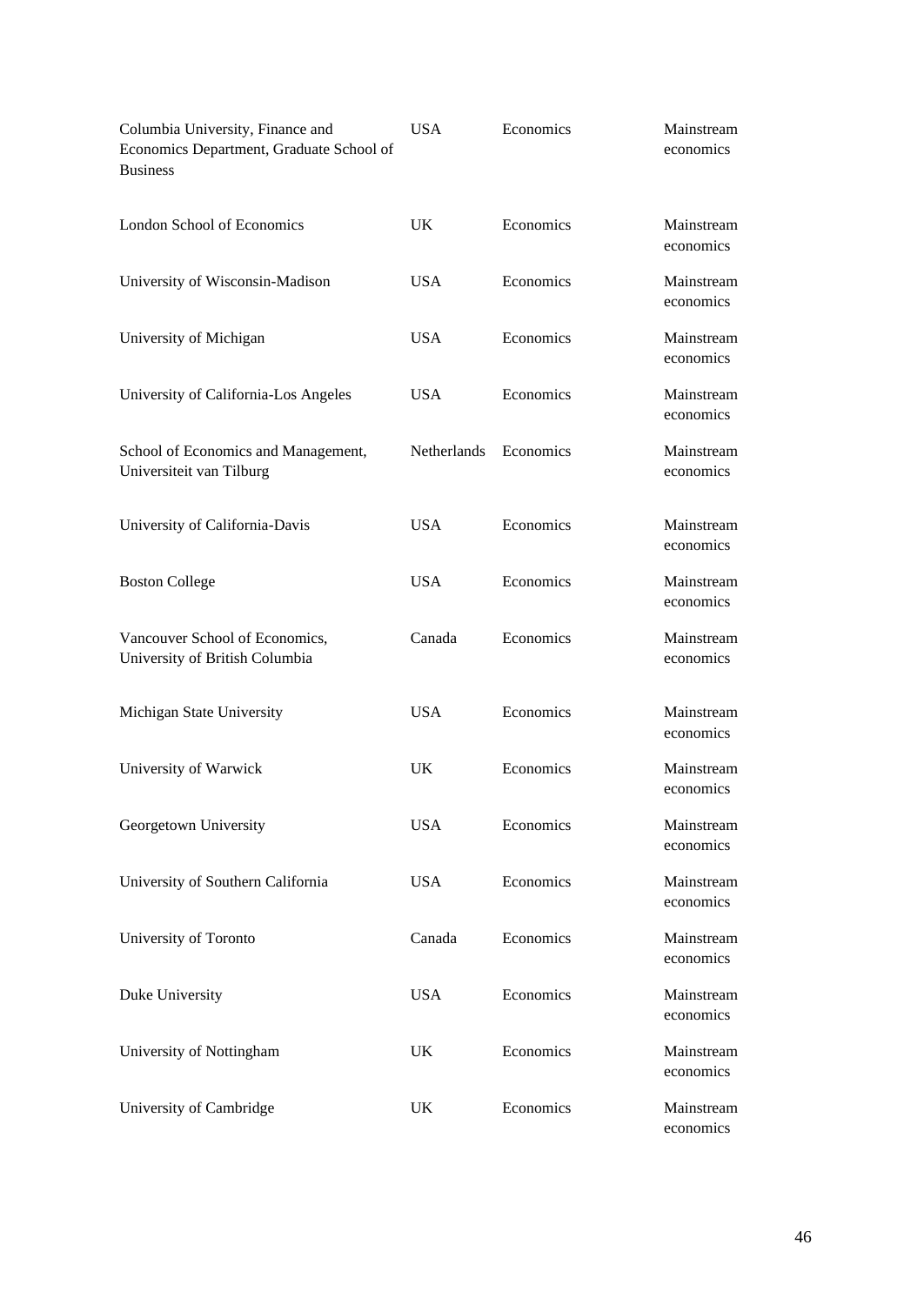| University of Maryland                                                                             | <b>USA</b>    | Economics | Mainstream<br>economics |
|----------------------------------------------------------------------------------------------------|---------------|-----------|-------------------------|
| Vanderbilt University                                                                              | <b>USA</b>    | Economics | Mainstream<br>economics |
| Institut für Volkswirtschaftslehre,<br>Wirtschaftswissenschaftliche Fakutät,<br>Universität Zürich | Switzerland   | Economics | Mainstream<br>economics |
| Pennsylvania State University                                                                      | <b>USA</b>    | Economics | Mainstream<br>economics |
| École des Sciences Économiques de<br>Louvain, Université Catholique de Louvain                     | Belgium       | Economics | Mainstream<br>economics |
| University of California-Irvine                                                                    | <b>USA</b>    | Economics | Mainstream<br>economics |
| <b>Cornell University</b>                                                                          | <b>USA</b>    | Economics | Mainstream<br>economics |
| University of Queensland                                                                           | Australia     | Economics | Mainstream<br>economics |
| Institut for Økonomi, Aarhus Universitet                                                           | Denmark       | Economics | Mainstream<br>economics |
| Department of Economics, W.P. Carey<br>School of Business, Arizona State<br>University             | <b>USA</b>    | Economics | Mainstream<br>economics |
| Department of Economics, Monash<br>Business School, Monash University                              | Australia     | Economics | Mainstream<br>economics |
| New York University, Stern School of<br><b>Business</b>                                            | <b>USA</b>    | Economics | Mainstream<br>economics |
| University of York                                                                                 | UK            | Economics | Mainstream<br>economics |
| American University                                                                                | <b>USA</b>    | Economics | Heterodox / Pluralist   |
| Colorado State University, US                                                                      | <b>USA</b>    | Economics | Heterodox / Pluralist   |
| Federal University of Rio de Janeiro, Brasil                                                       | <b>Brazil</b> | Economics | Heterodox / Pluralist   |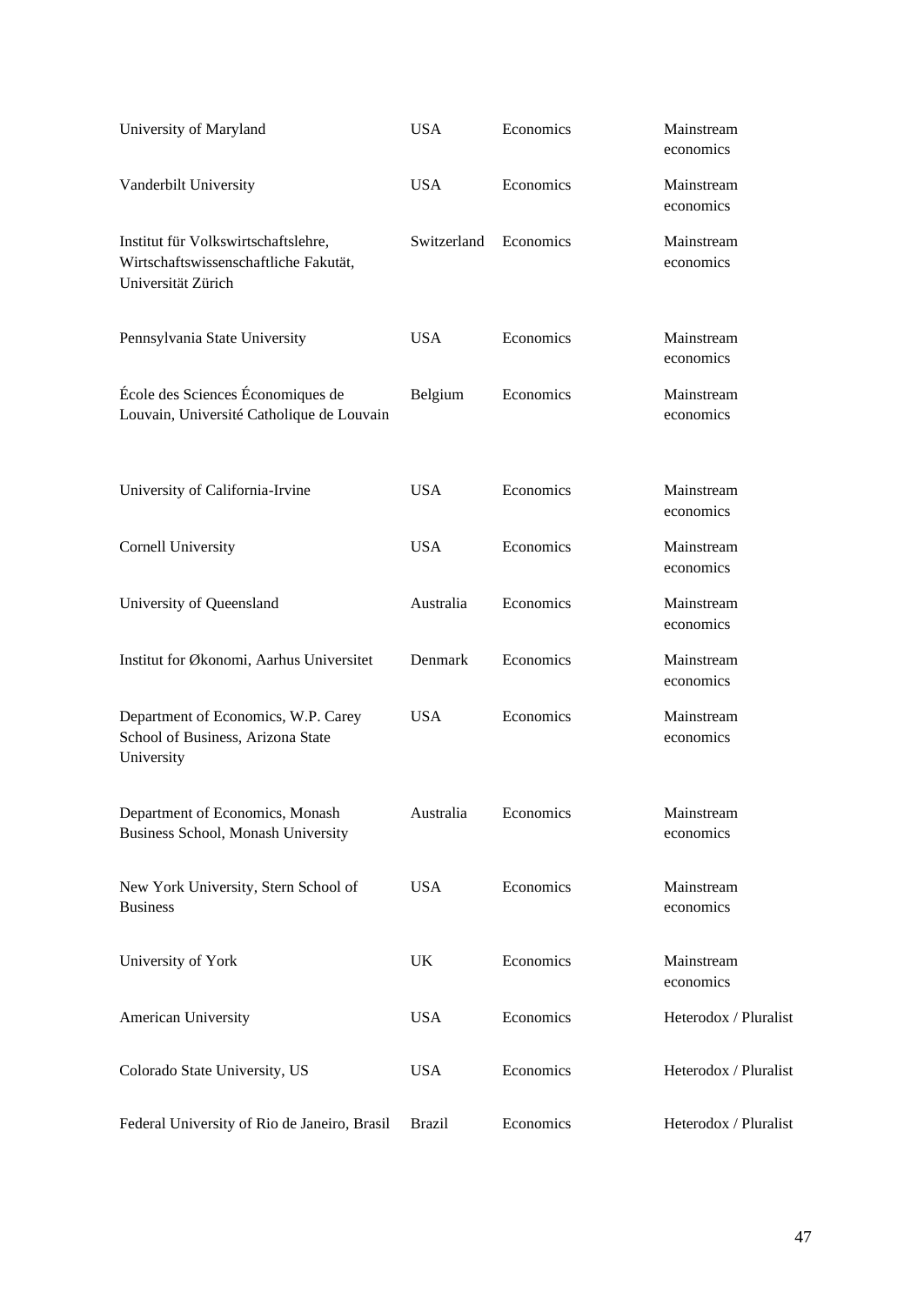| Institute of Social Studies (ISS)                                          | The<br>Netherlands | Economics | Heterodox / Pluralist |
|----------------------------------------------------------------------------|--------------------|-----------|-----------------------|
| Michigan State University                                                  | <b>USA</b>         | Economics | Heterodox / Pluralist |
| The New School                                                             | <b>USA</b>         | Economics | Heterodox / Pluralist |
| School of Oriental and African Studies<br>(SOAS), University of London, UK | UK                 | Economics | Heterodox / Pluralist |
| University of California, Riverside, US                                    | <b>USA</b>         | Economics | Heterodox / Pluralist |
| University of Greenwich, UK                                                | UK                 | Economics | Heterodox / Pluralist |
| University of Manitoba, Canada                                             | Canada             | Economics | Heterodox / Pluralist |
| University of Massachusetts, Amherst, US                                   | <b>USA</b>         | Economics | Heterodox / Pluralist |
| University of Massachusetts, Boston, US                                    | <b>USA</b>         | Economics | Heterodox / Pluralist |
| University of Missouri, Kansas City, US                                    | <b>USA</b>         | Economics | Heterodox / Pluralist |
| University of Sydney, Australia                                            | Australia          | Economics | Heterodox / Pluralist |
| University of Utah, US                                                     | <b>USA</b>         | Economics | Heterodox / Pluralist |
| Berlin School of Economics and Law,<br>Germany                             | Germany            |           | Heterodox / Pluralist |
| Cusanus University, Germany                                                | Germany            | Economics | Heterodox / Pluralist |
| EIPE, Erasmus University Rotterdam                                         | Netherlands        | Economics | Heterodox / Pluralist |
| Universita Degli Studi di Torini                                           | Italy              | Economics | Heterodox / Pluralist |
| University of Witwatersrand                                                | South<br>Africa    | Economics | Heterodox / Pluralist |
| HTW Berlin - University of Applied<br>Sciences                             | Germany            | Economics | Heterodox / Pluralist |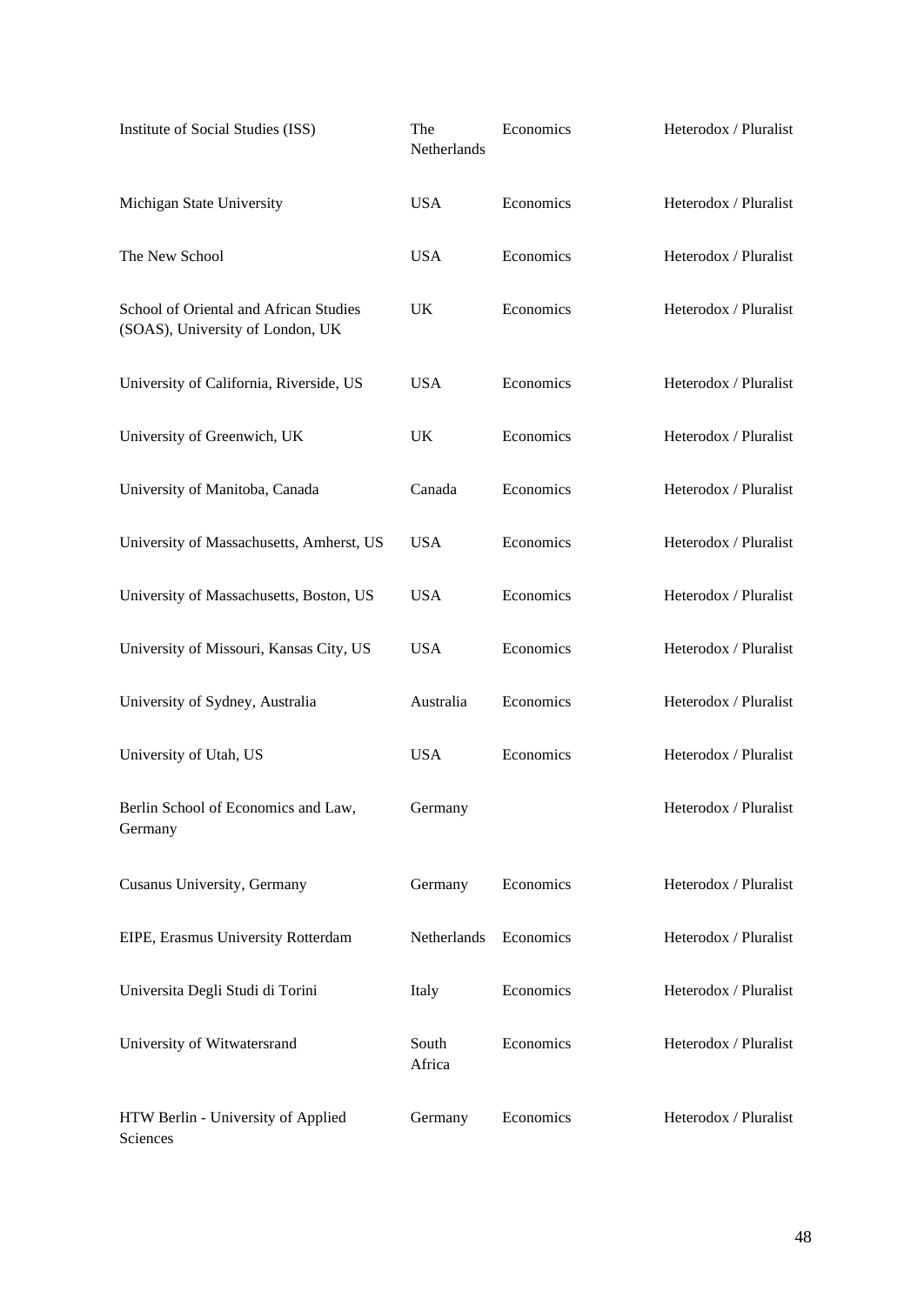| Kingston University, UK                                                   | UK         | Economics              | Heterodox / Pluralist |
|---------------------------------------------------------------------------|------------|------------------------|-----------------------|
| Levy Economics Institute of Bard College,<br>US                           | <b>USA</b> | Economics              | Heterodox / Pluralist |
| Roosevelt University, US                                                  | <b>USA</b> | Economics              | Heterodox / Pluralist |
| Schumacher College, UK                                                    | UK         | Economics              | Heterodox / Pluralist |
| State University of New York, Buffalo<br>State, US                        | <b>USA</b> | Economics              | Heterodox / Pluralist |
| Tallinn University of Technology, Estonia                                 | Estonia    | Economics              | Heterodox / Pluralist |
| University of Denver, Josef Korbel School<br>of International Studies, US | <b>USA</b> | Economics              | Heterodox / Pluralist |
| University of Denver, US                                                  | <b>USA</b> | Economics              | Heterodox / Pluralist |
| University of Hamburg, Germany                                            | Germany    | Economics              | Heterodox / Pluralist |
| University of Hertfordshire, Business<br>School, UK                       | UK         | <b>Business School</b> | Heterodox / Pluralist |
| <b>Bucknell University</b>                                                | <b>USA</b> | Economics              | Heterodox / Pluralist |
| California State University, San<br>Bernardino, US                        | <b>USA</b> | Economics              | Heterodox / Pluralist |
| <b>Connecticut College, US</b>                                            | <b>USA</b> | Economics              | Heterodox / Pluralist |
| Denison University, US                                                    | <b>USA</b> | Economics              | Heterodox / Pluralist |
| Dickinson College, US                                                     | <b>USA</b> | Economics              | Heterodox / Pluralist |
| Drew University, US                                                       | <b>USA</b> | Economics              | Heterodox / Pluralist |
| Evergreen State College, US                                               | <b>USA</b> | Economics              | Heterodox / Pluralist |
| Franklin & Marshall College, US                                           | <b>USA</b> | Economics              | Heterodox / Pluralist |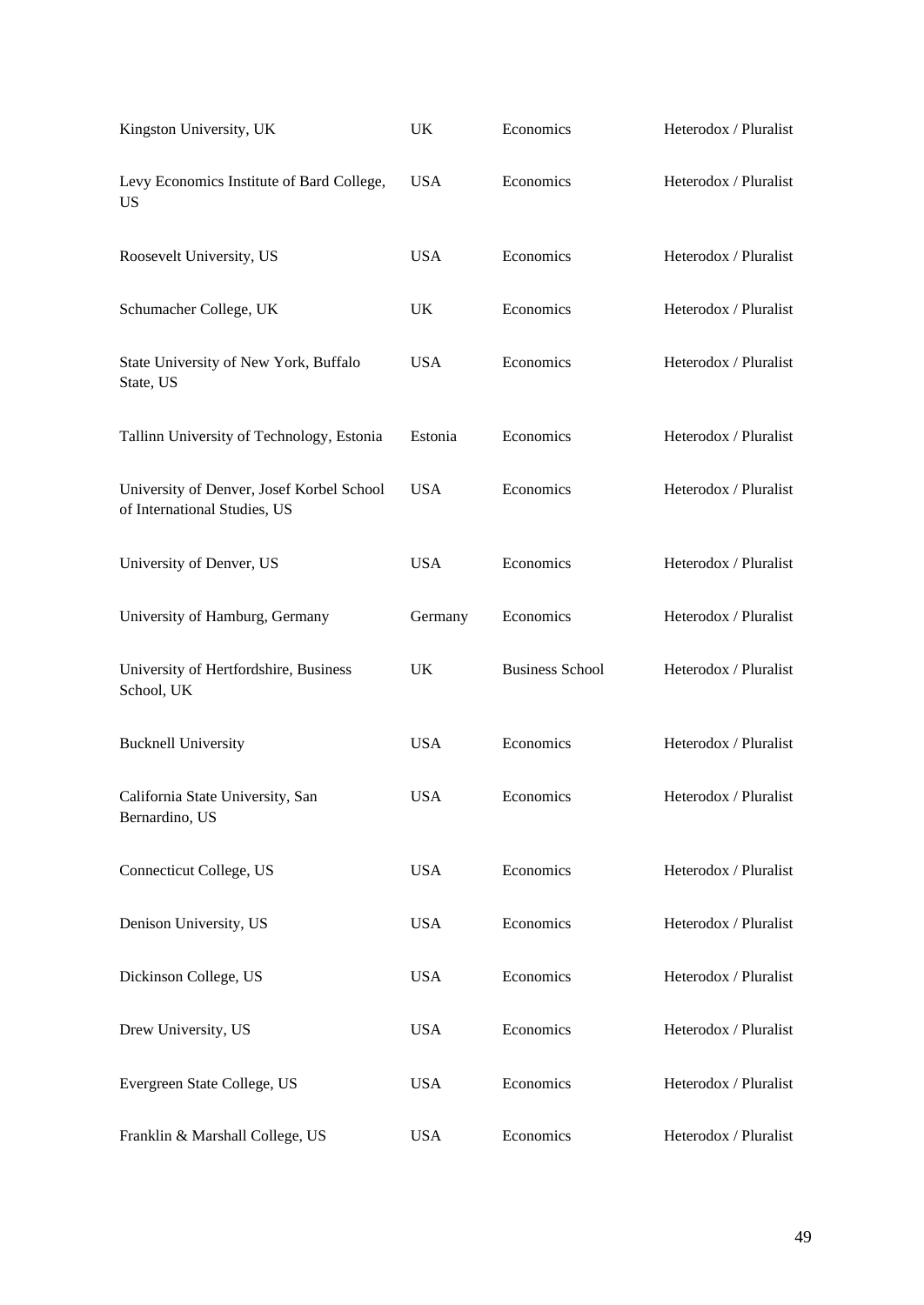| Hampshire College, US                                  | <b>USA</b>    | Economics | Heterodox / Pluralist |
|--------------------------------------------------------|---------------|-----------|-----------------------|
| Hobart and William Smith Colleges, US                  | <b>USA</b>    | Economics | Heterodox / Pluralist |
| Laurentian University, Canada                          | Canada        | Economics | Heterodox / Pluralist |
| Lewis and Clark College, US                            | <b>USA</b>    | Economics | Heterodox / Pluralist |
| Portland State University, US                          | <b>USA</b>    | Economics | Heterodox / Pluralist |
| Ramapo College of New Jersey, US                       | <b>USA</b>    | Economics | Heterodox / Pluralist |
| Rollins College, US                                    | <b>USA</b>    | Economics | Heterodox / Pluralist |
| Roma Tre University, Italy                             | Italy         | Economics | Heterodox / Pluralist |
| SUNY College at Cortland, US                           | <b>USA</b>    | Economics | Heterodox / Pluralist |
| Sarah Lawrence College, US                             | <b>USA</b>    | Economics | Heterodox / Pluralist |
| Siena College, US                                      | <b>USA</b>    | Economics | Heterodox / Pluralist |
| Simmons College, US                                    | <b>USA</b>    | Economics | Heterodox / Pluralist |
| Southern Oregon University, US                         | <b>USA</b>    | Economics | Heterodox / Pluralist |
| St. Thomas University, Canada                          | Canada        | Economics | Heterodox / Pluralist |
| State University of Campinas Unicamp,<br><b>Brazil</b> | <b>Brazil</b> | Economics | Heterodox / Pluralist |
| Stetson University, US                                 | <b>USA</b>    | Economics | Heterodox / Pluralist |
| Universite De Paris 13 Villetaneuse, France            | France        | Economics | Heterodox / Pluralist |
| University of Minnesota Morris, US                     | <b>USA</b>    | Economics | Heterodox / Pluralist |
| University of Southern Maine, US                       | <b>USA</b>    | Economics | Heterodox / Pluralist |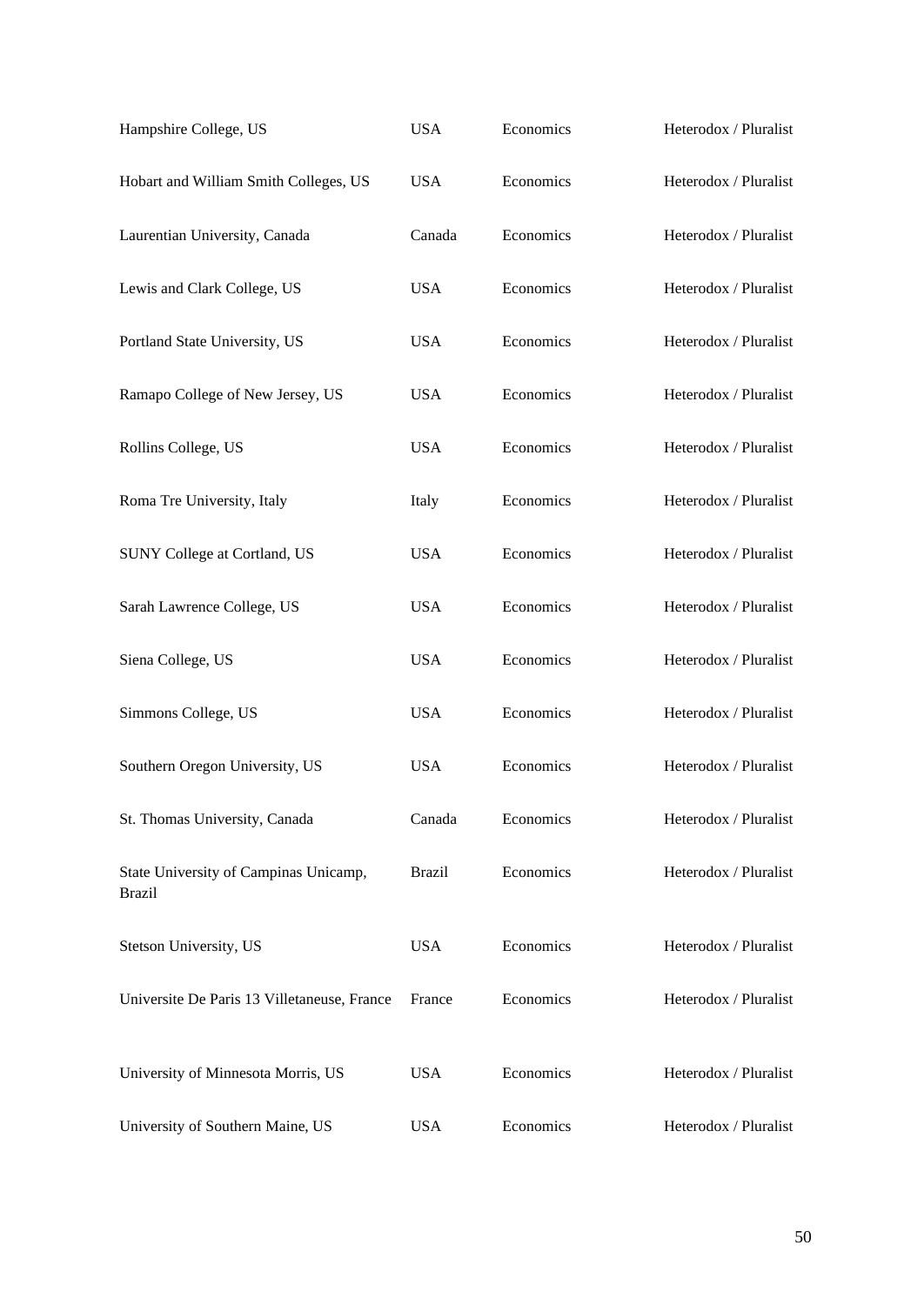| University of Tulsa, US                              | <b>USA</b> | Economics                                                           | Heterodox / Pluralist    |
|------------------------------------------------------|------------|---------------------------------------------------------------------|--------------------------|
| University of Vermont, US                            | <b>USA</b> | Economics                                                           | Heterodox / Pluralist    |
| University of Washington Tacoma, US                  | <b>USA</b> | Economics                                                           | Heterodox / Pluralist    |
| Worcester Polytechnic Institute, US                  | <b>USA</b> | Economics                                                           | Heterodox / Pluralist    |
| John Jay College, The City University of<br>New York | <b>USA</b> | Economics                                                           | Heterodox / Pluralist    |
| Goldsmiths, University of London                     | UK         | Economics                                                           | Heterodox / Pluralist    |
| Open University                                      | UK         | Economics                                                           | Heterodox / Pluralist    |
| <b>UWE Bristol</b>                                   | UK         | Economics                                                           | Heterodox / Pluralist    |
| University of Leeds                                  | UK         | Economics                                                           | Heterodox / Pluralist    |
| Jawaharlal Nehru University                          | India      | Economics                                                           | Heterodox / Pluralist    |
| South Asia University                                | India      | Economics                                                           | Heterodox / Pluralist    |
| Makerere Institute of Social Research<br>(MISR)      | Uganda     | Economics                                                           | Heterodox / Pluralist    |
| University of Zimbabwe                               | Zimbabwe   | <b>Economic History</b>                                             | Heterodox / Pluralist    |
| Harvard University                                   | <b>USA</b> | Department of<br>Government                                         | <b>Political Science</b> |
| University of Oxford                                 | UK         | The Department of<br>Politics and<br><b>International Relations</b> | <b>Political Science</b> |
| Sciences Po                                          | France     |                                                                     | <b>Political Science</b> |
| <b>LSE</b>                                           | UK         | Department of Politics                                              | <b>Political Science</b> |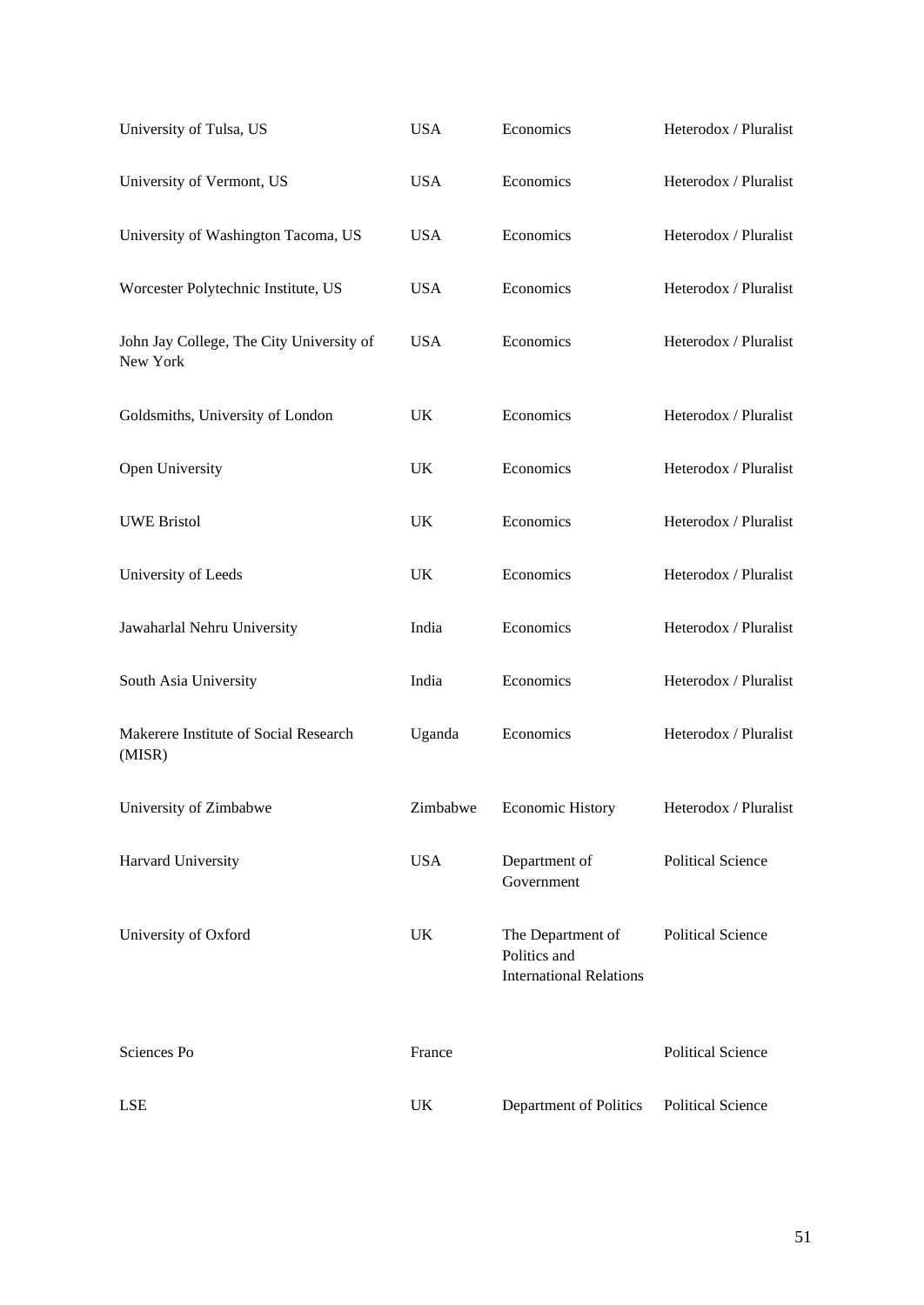| Cambridge                          | UK         | Department of Politics<br>and International<br>Studies (POLIS)                                     | <b>Political Science</b> |
|------------------------------------|------------|----------------------------------------------------------------------------------------------------|--------------------------|
| Stanford                           | <b>USA</b> | <b>Political Science</b>                                                                           | <b>Political Science</b> |
| Princeton                          | <b>USA</b> | Dept. of Politics                                                                                  | <b>Political Science</b> |
| UC Berkeley                        | <b>USA</b> | Richard & Rhoda<br>Goldman School of<br>Public Policy (turned<br>out their emails arent<br>public) | <b>Political Science</b> |
| Yale                               | <b>USA</b> | <b>Political Science</b>                                                                           | <b>Political Science</b> |
| The Australian National University | Australia  | School of Politics and<br><b>International Relations</b>                                           | <b>Political Science</b> |
| Columbia University                | <b>USA</b> | <b>Political Science</b>                                                                           | <b>Political Science</b> |
| National University of Singapore   | Singapore  | <b>Political Science</b>                                                                           | <b>Political Science</b> |
| University of Chicago              | <b>USA</b> | <b>Political Science</b>                                                                           | <b>Political Science</b> |
| <b>UCLA</b>                        | <b>USA</b> | <b>Political Science</b>                                                                           | <b>Political Science</b> |
| Georgetown                         | <b>USA</b> | Department of<br>Government                                                                        | <b>Political Science</b> |
| UC San Diego                       | <b>USA</b> | Department of Political Political Science<br>Science                                               |                          |
| The University of Hong Kong        | Hong Kong  | Department of Politics<br>and Public<br>Administration                                             | <b>Political Science</b> |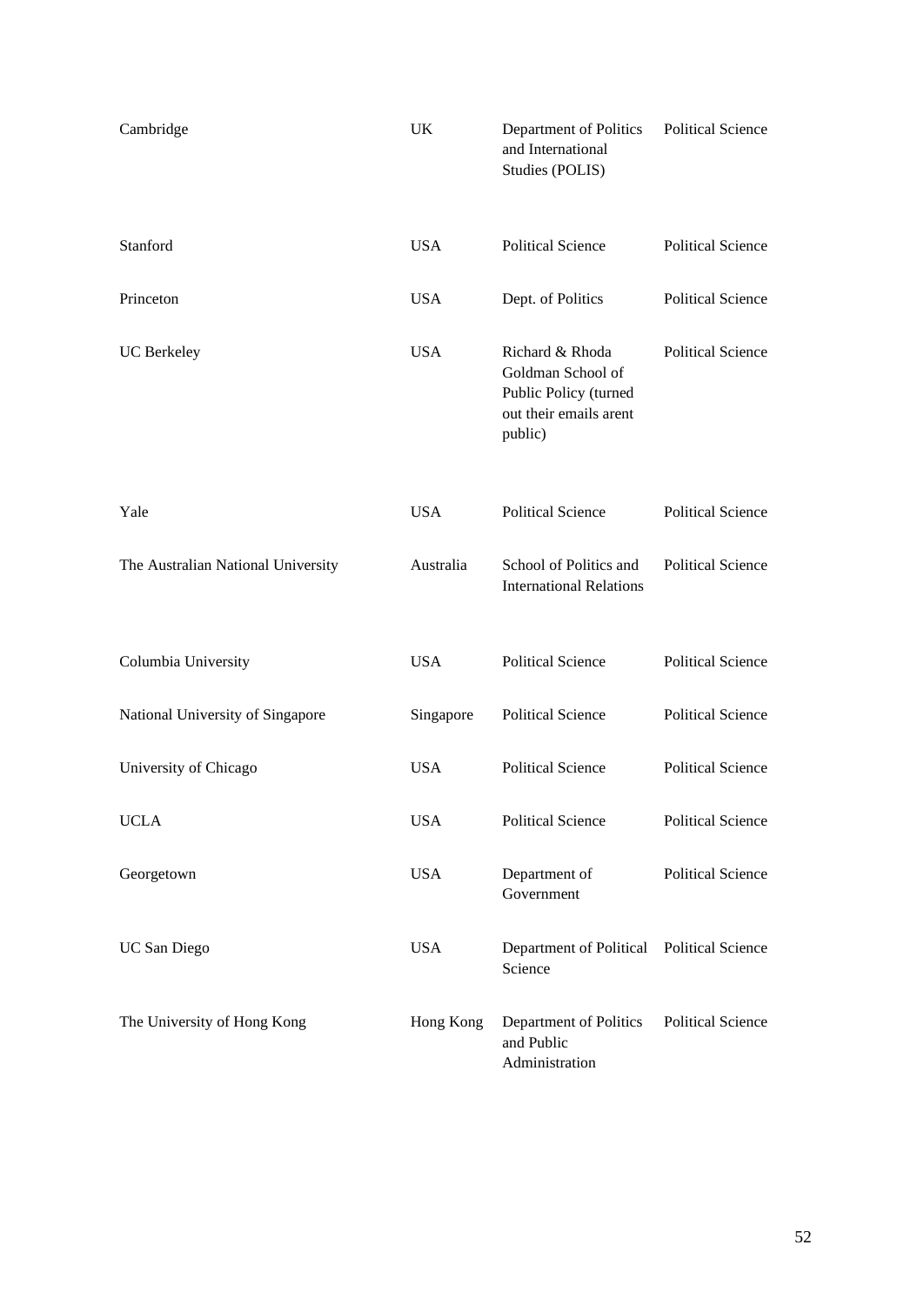| King's College London       | UK         | Department of Political Political Science<br>Economy              |                            |
|-----------------------------|------------|-------------------------------------------------------------------|----------------------------|
| Freie Universitaet Berlin   | Germany    | Department of Political Political Science<br>and Social Sciences  |                            |
| MIT                         | <b>USA</b> | Department of Political Political Science<br>Science              |                            |
| University of Toronto       | Canada     | Department of Political Political Science<br>Science              |                            |
| The University of Sidney    | Australia  | Department of<br>Government and<br><b>International Relations</b> | <b>Political Science</b>   |
| <b>SOAS</b>                 | UK.        | Department of Politics<br>and International<br><b>Studies</b>     | <b>Political Science</b>   |
| University of Tokyo         | Japan      | School of Legal and<br><b>Political Studies</b>                   | <b>Political Science</b>   |
| The University of Melbourne | Australia  | <b>Political Science</b>                                          | <b>Political Science</b>   |
| University of Sussex        | UK         | Department of<br>International<br>Development                     | Development Studies        |
| Harvard University          | <b>USA</b> | Center for<br>International<br>Development                        | <b>Development Studies</b> |
| University of Oxford        | UK         | Department of<br>International<br>Development                     | <b>Development Studies</b> |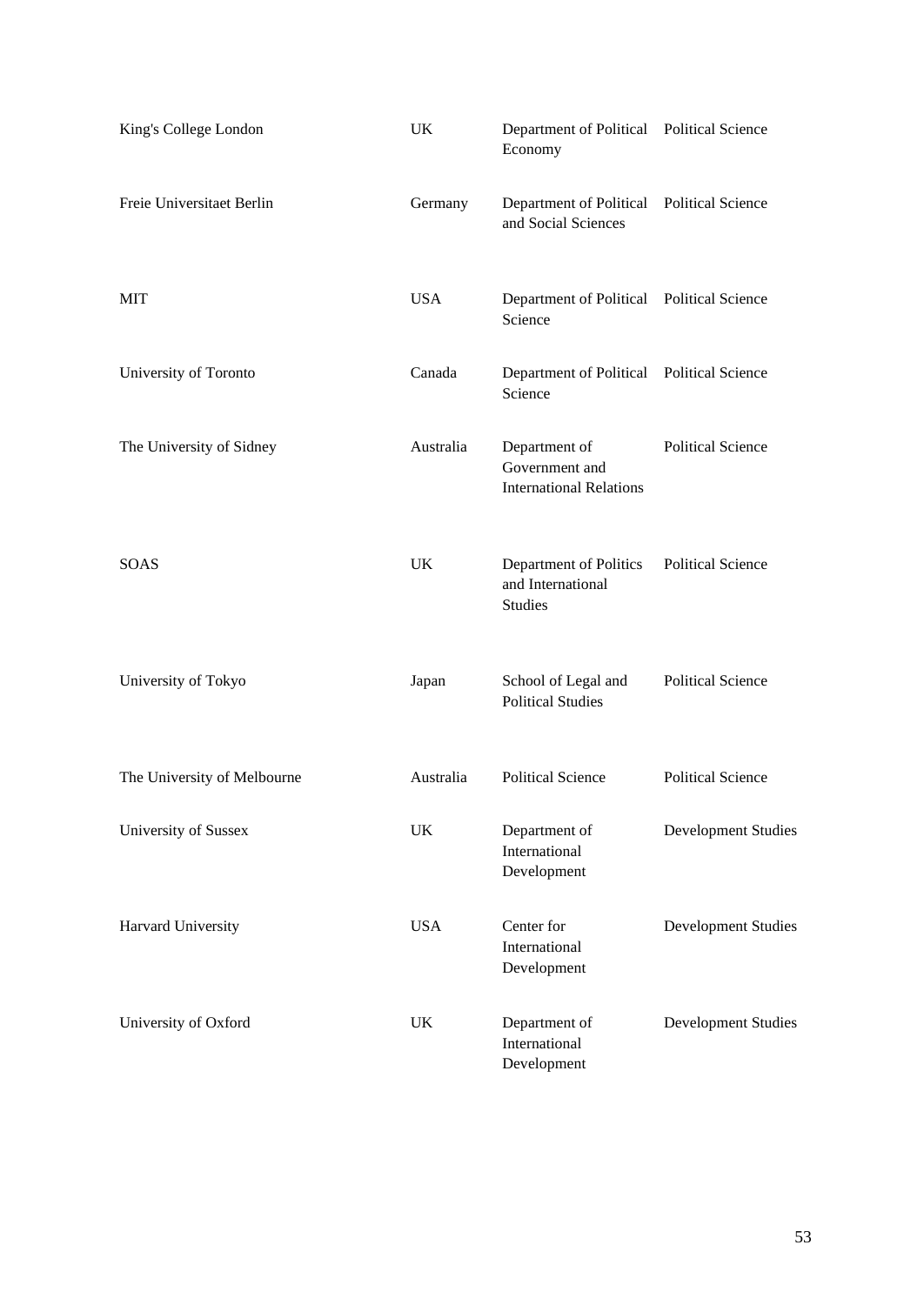| LSE                                | UK              | Department of<br>International<br>Development              | <b>Development Studies</b> |
|------------------------------------|-----------------|------------------------------------------------------------|----------------------------|
| University of Cambridge            | UK              | Centre of Development Development Studies<br>Studies       |                            |
| <b>UC</b> Berkeley                 | <b>USA</b>      | International & Area<br><b>Studies Academic</b><br>Program | <b>Development Studies</b> |
| Stanford                           | <b>USA</b>      | <b>Stanford King Center</b><br>on Global<br>Development    | <b>Development Studies</b> |
| <b>SOAS</b>                        | UK              | Department of<br><b>Development Studies</b>                | <b>Development Studies</b> |
| University of Cape Town            | South<br>Africa | Development Policy<br>Research Unit                        | <b>Development Studies</b> |
| The University of Manchester       | UK              | Global Development<br>Institute                            | <b>Development Studies</b> |
| University of East Anglia          | UK              | School of International<br>Development                     | <b>Development Studies</b> |
| The Australian National University | Australia       | School of Politics and<br><b>International Relations</b>   | <b>Development Studies</b> |
| University of Copenhagen           | Denmark         | <b>UCPH</b> Global<br>Development                          | <b>Development Studies</b> |
| University of Toronto              | Canada          | Centre for Critical<br><b>Development Studies</b>          | <b>Development Studies</b> |